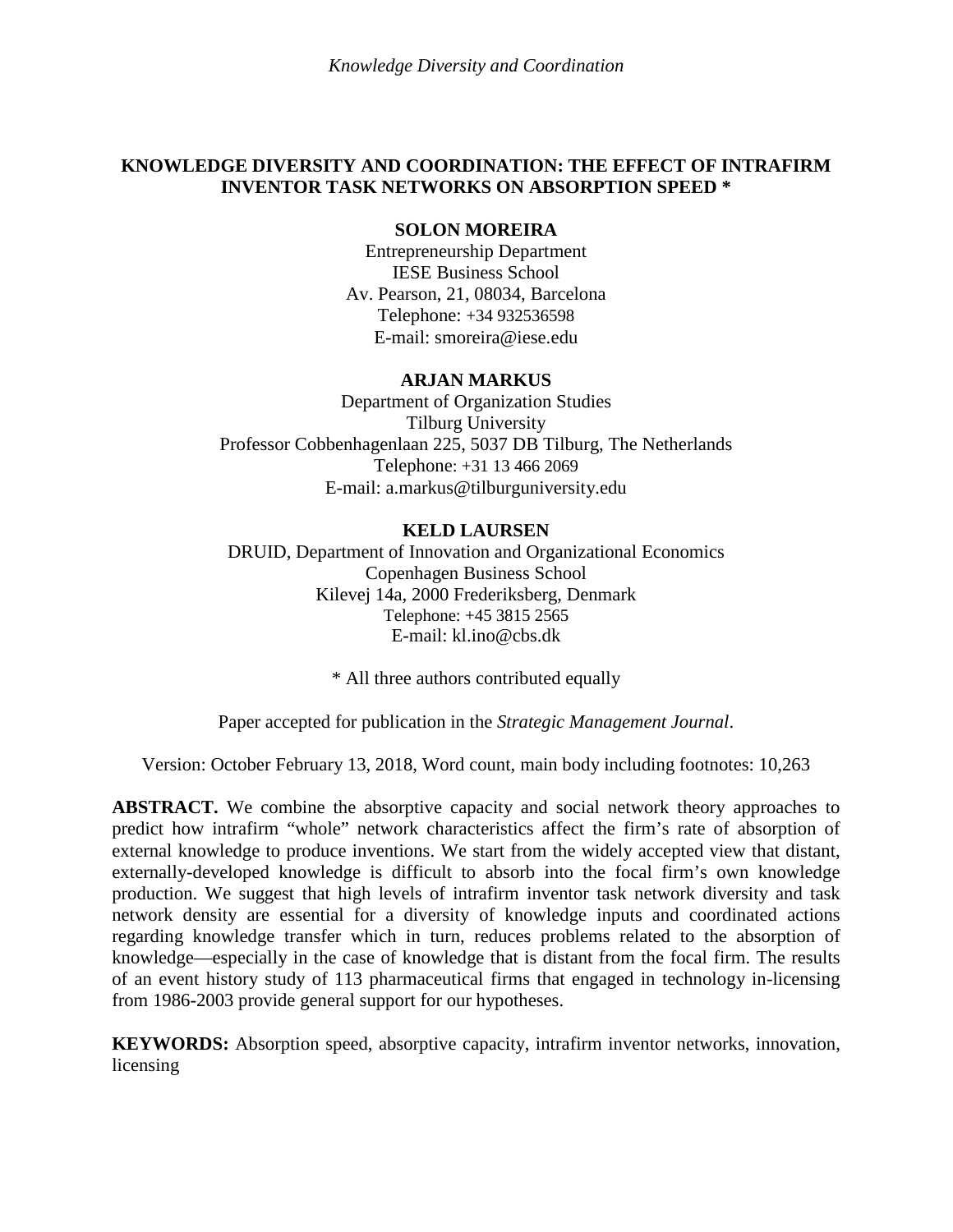#### **INTRODUCTION**

Absorptive capacity — i.e., the ability to recognize, assimilate, and exploit external knowledge — has become a critical theme in work on management that seeks to understand companies' abilities to capture the returns from the external environment [\(Cohen and Levinthal, 1990;](#page-35-0) [Lane](#page-36-0)  [and Lubatkin, 1998;](#page-36-0) [Volberda, Foss, and Lyles, 2010\)](#page-38-0). Prior research has identified a number of intraorganizational antecedents to firms' absorptive capacity, ranging from the presence of prior related knowledge to cross-functional interfaces [\(Jansen, van den Bosch, and Volberda, 2005;](#page-36-1) [Volberda](#page-38-0) *et al.*, 2010; [Foss, Laursen, and Pedersen, 2011;](#page-35-1) [Tortoriello, 2015\)](#page-38-1). While this previous research has significantly increased our understanding of which organizational mechanisms have an impact on the firm's degree of absorptive capacity, the literature does not examine in depth how *quickly* organizations absorb external knowledge, or the precursors to *absorption speed*. In examining these issues, the present study responds to a call in the strategic management literature for studies explicitly addressing the issue of time (see e.g., [George and Jones, 2000;](#page-36-2) [Bridoux, Smith, and Grimm, 2011\)](#page-35-2).

In industries where time-based competition and research and development (R&D) races are paramount, companies benefit from quick integration of external knowledge [\(Kessler and](#page-36-3)  [Chakrabathi, 1996\)](#page-36-3). Acquisition of external knowledge is an attractive alternative to in-house R&D and can shorten the invention development time. With some notable exceptions [\(Oxley and](#page-37-0)  [Wada, 2009;](#page-37-0) [Leone and Reichstein, 2012;](#page-37-1) [Tzabbar, Aharonson, and Amburgey, 2013\)](#page-38-2), absorption speed and its related dimensions have received little empirical attention in the innovation literature. In the context of Japanese in-licensing from the U.S., Oxley and Wada [\(2009\)](#page-37-0) demonstrate how joint venture participation accelerates the integration of external knowledge. In a sample that includes a wide set of industries, Leone and Reichstein [\(2012\)](#page-37-1) show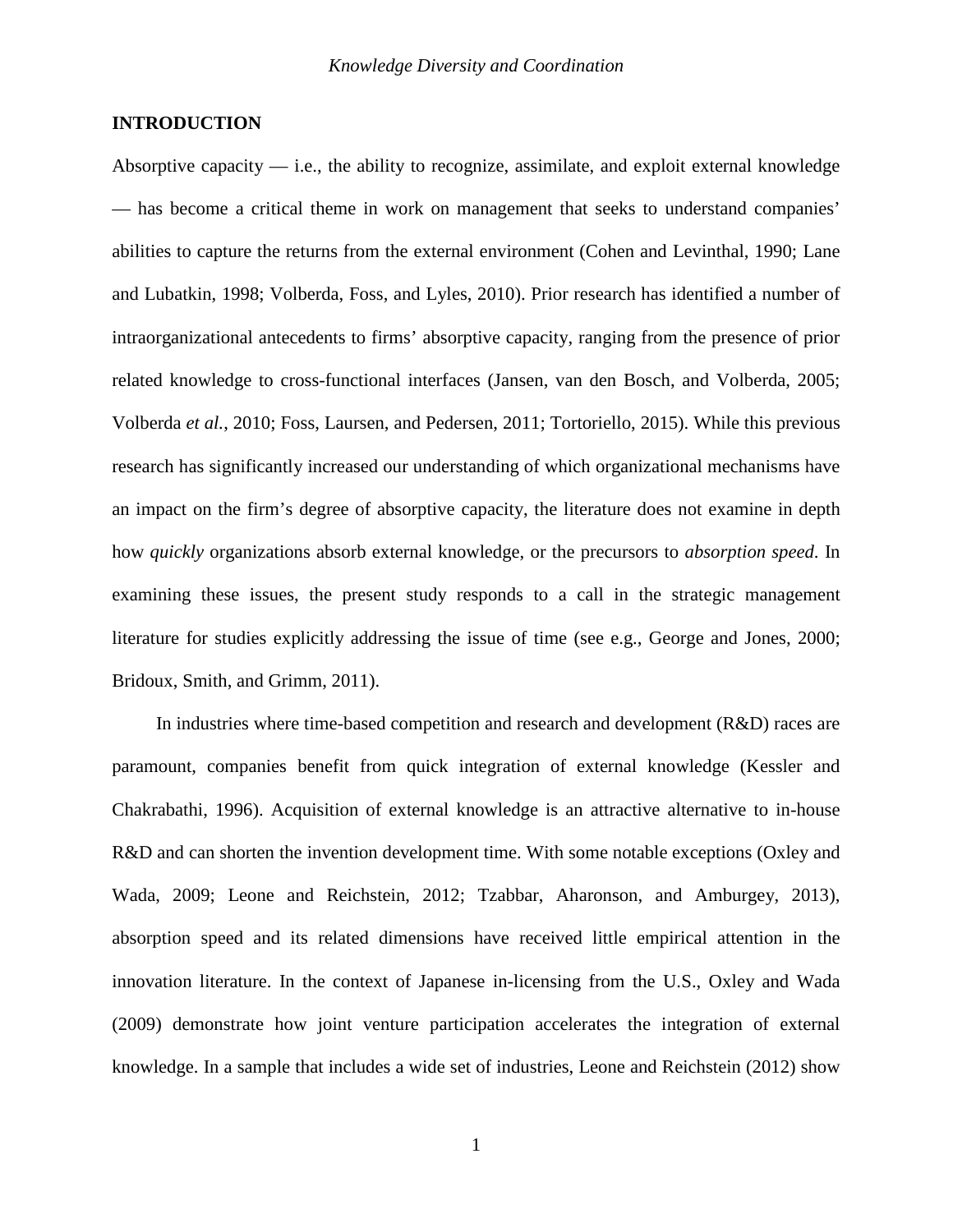that licensing-in fosters rapid invention, and highlight in particular, the role of contractual arrangements in that context. In the setting of the U.S. biotechnology industry, Tzabbar *et al*. [\(2013\)](#page-38-2) show how prior accumulated experience based on scientist recruitment and alliance formation reduces the time needed to integrate knowledge from subsequent recruitment and alliance events. Despite this recent focus on absorption speed, and the consequent increased understanding of this topic, to the best of our knowledge there are no studies that explore the organizational determinants of the firm's ability to transform external knowledge quickly into own knowledge production.

Cohen and Levinthal [\(1990: 132–133\)](#page-35-0) suggest that the "character and distribution of expertise" and the "internal structure of communication" should be considered the main organizational determinants of firms' levels of absorptive capacity. We take this conceptualization and the literature on as task relationship networks (e.g., [Casciaro and Lobo,](#page-35-3)  [2015;](#page-35-3) [Fonti and Maoret, 2016\)](#page-35-4) as our point of departure to explain how firms can rapidly assimilate and apply externally acquired knowledge in the context of technological innovation. Using a "whole" network perspective, we analyze how the "character and distribution of expertise" — reflected in intrafirm inventor task network diversity — and the "internal structure of communication" — reflected in intrafirm inventor task network density — affect organizations' absorption speed. We also define an important boundary condition and study how the technological distance between the external knowledge acquired and the firm's knowledge base amplifies the importance of task relationship network characteristics for speedy knowledge absorption. In addressing these issues we seek also to respond to a recent call to examine how external knowledge is leveraged through within-organization relational exchanges [\(Tortoriello, 2015\)](#page-38-1).

Our paper makes a distinct contribution compared to prior research on networks and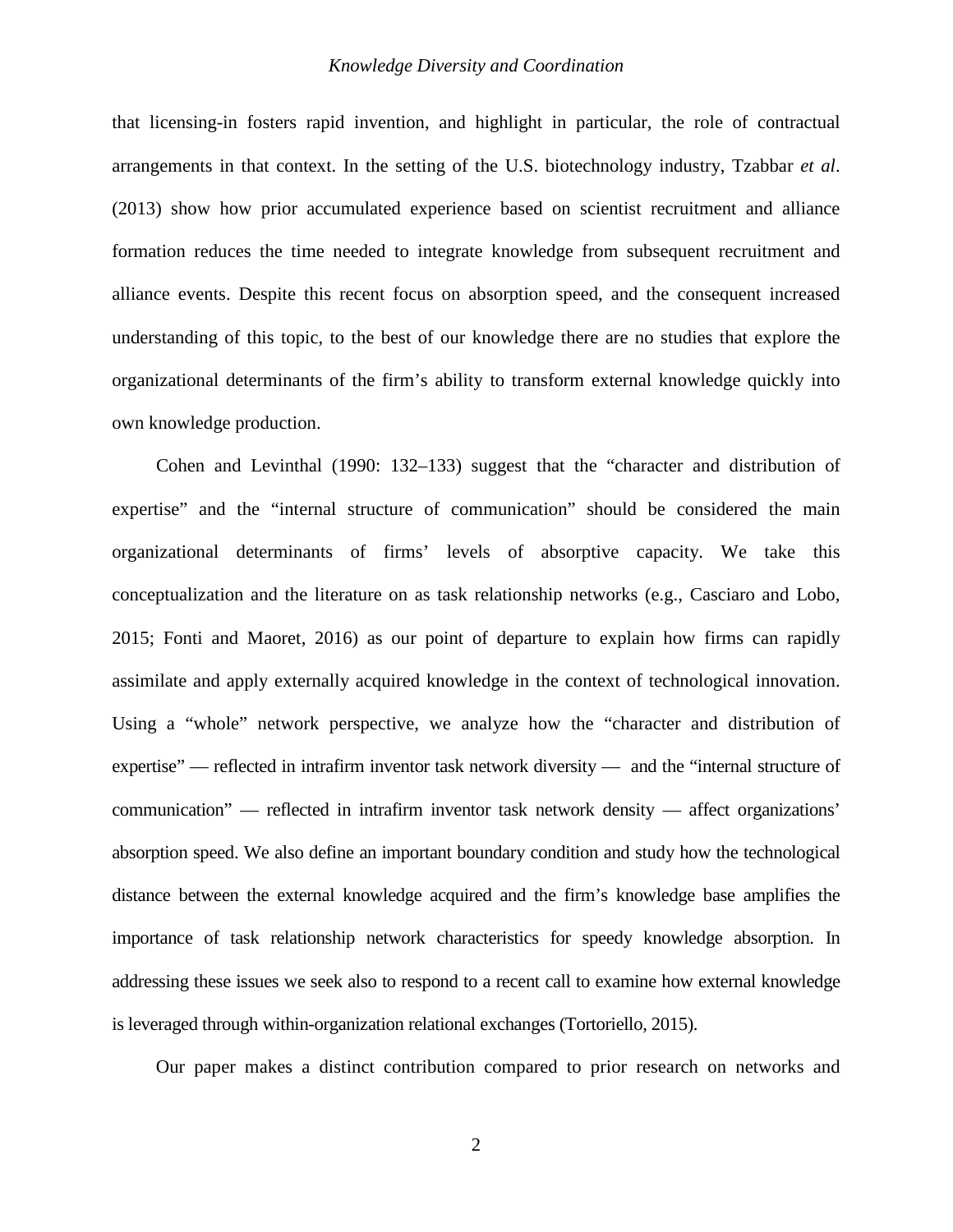innovation which focuses either on the role of single individuals in the integration of *external* knowledge [\(Tortoriello, 2015\)](#page-38-1), or the role of individuals and whole networks in the recombination of *internal* knowledge [\(Guler and Nerkar, 2012;](#page-36-4) [Carnabuci and Operti, 2013;](#page-35-5) [Grigoriou and Rothaermel, 2014;](#page-36-5) [Paruchuri and Awate, 2017\)](#page-37-2). Paruchuri [\(2010\)](#page-37-3) examines the interactions between inter- and intrafirm networks and their joint effects on innovation outcomes at firm level. Grigoriou and Rothaermel's [\(2017\)](#page-36-6) study considers the interaction between external knowledge sourcing through alliances and acquisitions and intrafirm inventor network characteristics on the firm's innovative performance. However, neither of these studies explores how externally developed technologies are absorbed and used in the focal firm's future knowledge production.

We predict that inventor task network diversity and inventor task network density speed up the absorption process, especially in relation to the acquisition of technologically distant patents. We test these propositions in the context of the global licensing deals among 113 global pharmaceutical firms between 1986 and 2003. Given the significant R&D investment needed to support the drug development process, pharmaceutical companies are especially eager to shorten the timeline from input to commercial success [\(Roberts and Hauptman, 1987;](#page-37-4) [Cardinal, 2001;](#page-35-6) [Macher and Boerner, 2006;](#page-37-5) [Todorova and Durisin, 2007\)](#page-38-3). Controlling for a wide set of organizational, network, and contractual factors that might influence absorption speed, we find support for our predictions.

#### **THEORETICAL BACKGROUND**

#### **Absorptive capacity and speed**

Grounded in the literature on organizational learning, Cohen and Levinthal [\(1990: 128\)](#page-35-0) define the three components of absorptive capacity as "the ability of a firm to recognize the value of new, external information, assimilate it, and apply it to commercial ends". This definition was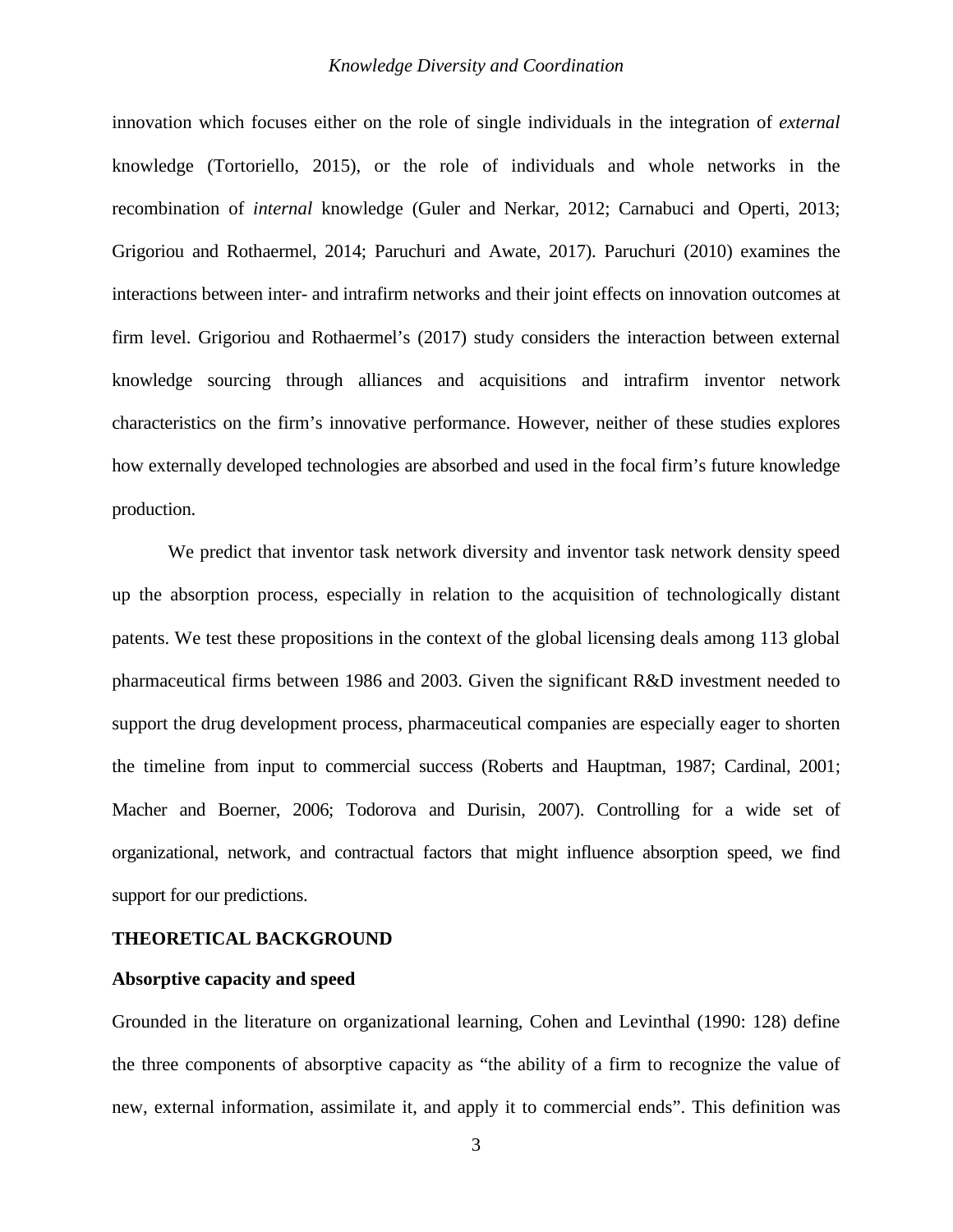extended and modified in important ways by Zahra and George [\(2002\)](#page-38-4), and later also by Todorova and Durisin [\(2007\)](#page-38-3). However, common to all these conceptualizations is the explicit or implicit boundary between the outward- and inward-looking dimensions of absorptive capacity. While outward-looking absorptive capacity refers to the identification and acquisition of potentially useful knowledge from the environment, inward-looking capacity involves the assimilation and application of external knowledge [\(Cohen and Levinthal, 1990\)](#page-35-0). In this paper, we focus specifically on the inward-looking dimensions of absorptive capacity, and consider outward-looking absorptive capacity as fixed.

Prior knowledge endowments are the main determinant of an organizations' absorptive capacity [\(Cohen and Levinthal, 1990\)](#page-35-0). Although Cohen and Levinthal [\(1990\)](#page-35-0) use R&D investments empirically as a rough proxy for the firm's prior knowledge stock, they also developed a rich conceptualization of the distinct organizational mechanisms that influence the level of absorptive capacity. They argue that organizational absorptive capacity depends on the degree of connectedness among individuals and subunits within the organization. Cohen and Levinthal [\(1990: 132\)](#page-35-0) posit that two determinants of inward-looking absorptive capacity are crucial: (1) the character and distribution of expertise available within the organization, and (2) the communication structure among the organization's agents. The combination of these dimensions allows organizations to understand and share relevant external and internal knowledge to increase their absorptive capacity. However, very few studies analyze how organizational-level mechanisms affect absorptive capacity (Volberda *et al.*[, 2010: 937\)](#page-38-0).

Volberda *et al*. [\(2010: 936\)](#page-38-0) state that: "most authors continue to frame their arguments in a very static way…. The study of AC in a dynamic way requires the use of longitudinal research methods…which allow investigating the pace and paths of change." We respond by focusing on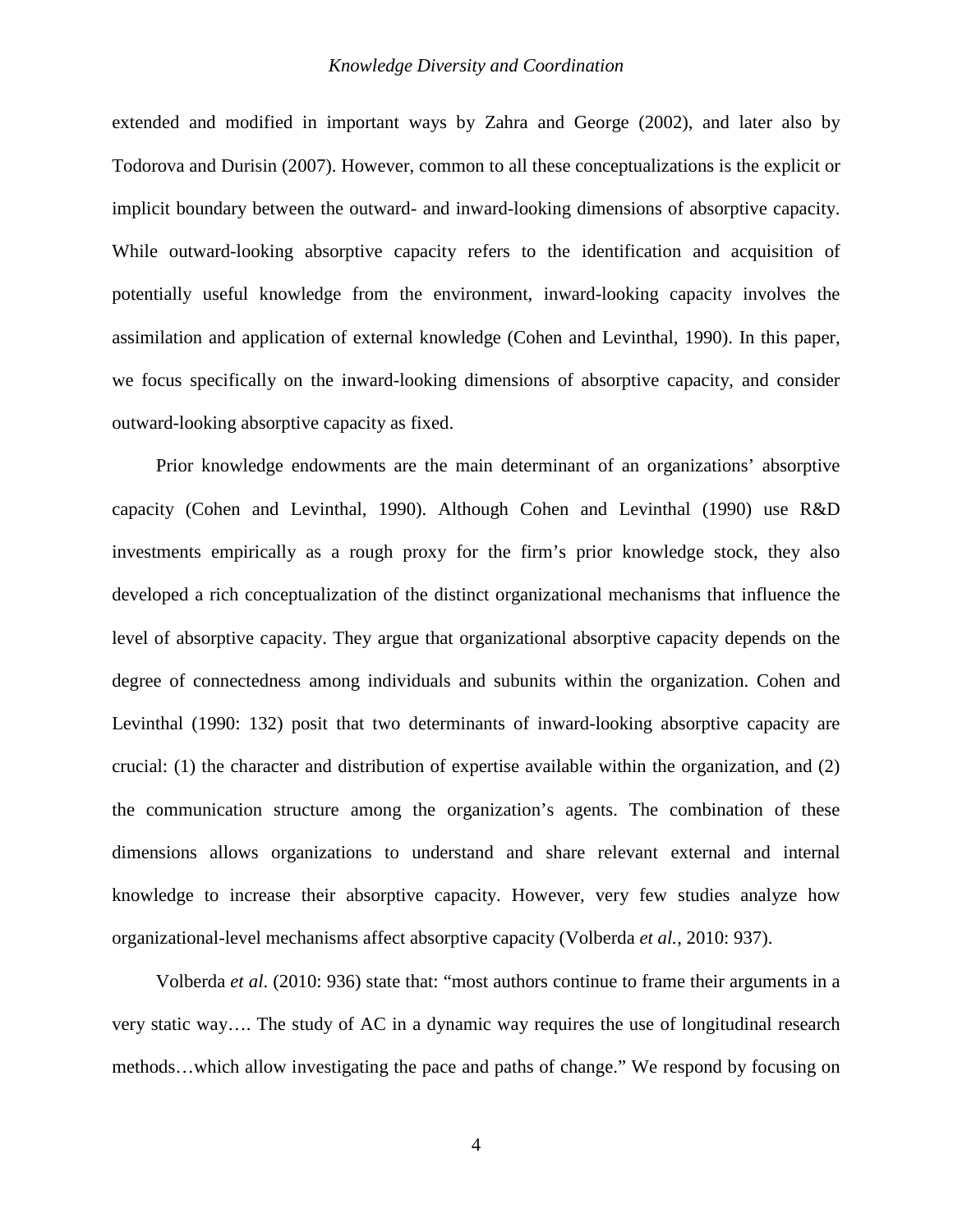the hitherto rather unexplored dimension of absorptive capacity and its determinants, that of pace — or, as we describe it, speed. We define absorption speed as the *time* it takes for the organization to assimilate and apply external knowledge in its own knowledge production.

Building on Cohen and Levinthal's insights on the roles of diverse expertise and the communication structure, this paper posits that the firm's ability to quickly absorb externally acquired knowledge into its own knowledge base depends on the firm's *internal knowledge variety* and *coordinated transfer of knowledge*. Internal knowledge variety provides access to a diverse set of problem-solving skills useful for absorbing external knowledge. To absorb external knowledge effectively, organizations also require coordinated knowledge transfer among internal subunits and individuals. We develop the argument that intrafirm network inventor task density enables tacit coordination of inventive activities, and consequently, subsequent communication between inventors with respect to problem-solving. Accordingly, network diversity and density in task relationship networks of inventors provide organizations with the required variety and coordination mechanisms to secure rapid absorption of external knowledge. Our theoretical construct and measure *Intrafirm Inventor Task Network Diversity* is most closely related to Carnabuci and Operti's [\(2013\)](#page-35-5) *Knowledge Diversity* measure. However, our measure includes only the collaborating inventors. Our *Intrafirm Inventor Task Network Density* construct and measure is aligned to Guler and Nerkar's [\(2012\)](#page-36-4) *Global Cohesion* construct and to Howard, Steensma, Lyles and Dhanaraj's [\(2016\)](#page-36-7) *Innovation Network Density* variable. However, Howard et al. use the density variable as a dependent variable, while the other two papers examine the direct effect of whole intrafirm networks on firm innovation performance, not absorption speed.

#### **Intrafirm inventor task relationship networks**

To integrate external technologies, companies need to be able to leverage intra-organizational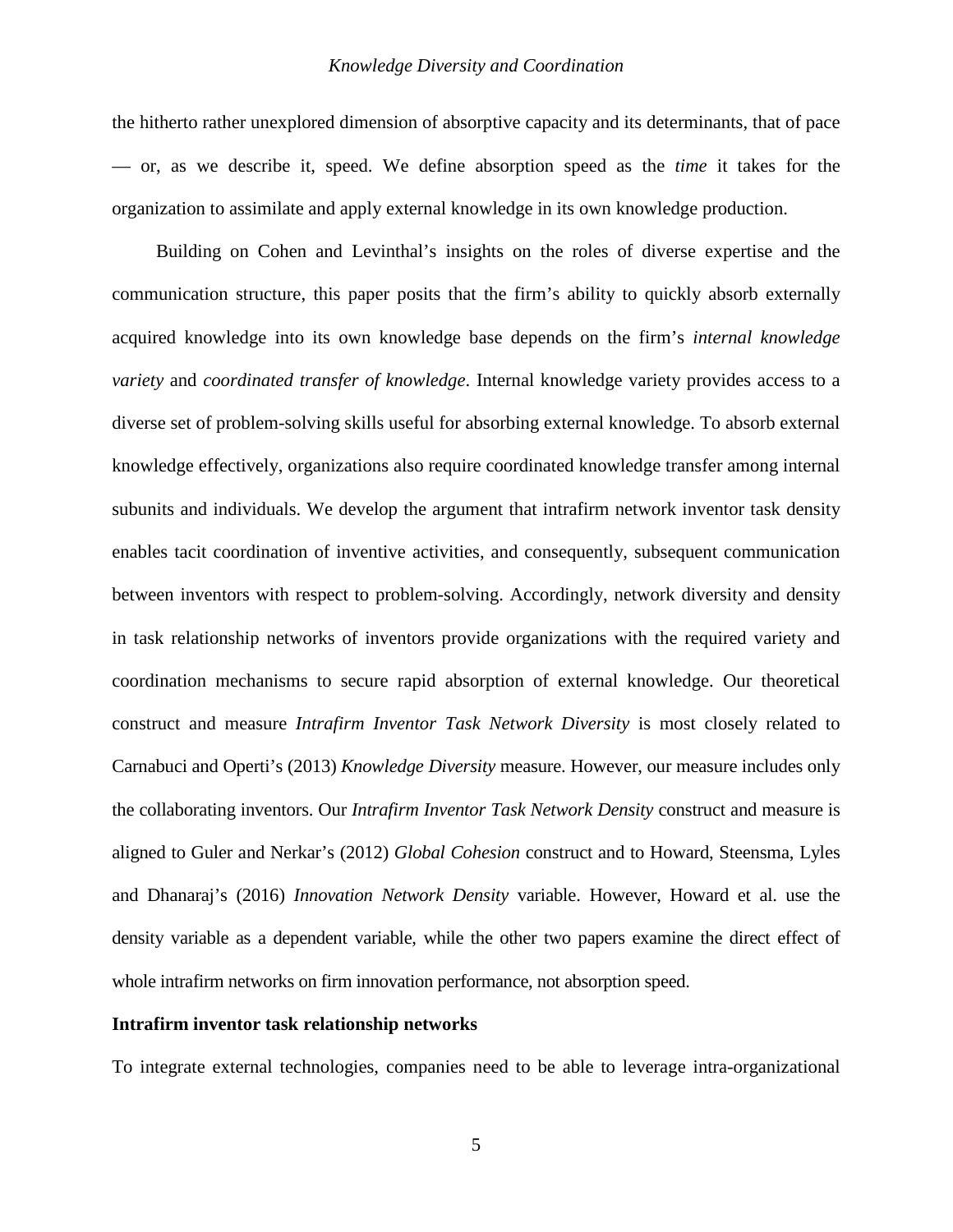networks to transfer knowledge between relevant employees. In this paper, we study a *particular sub-set* of intraorganizational networks. Lincoln and Miller [\(1979: 182\)](#page-37-6) note that "organizational research can hardly fail to maintain a distinction between instrumental ties, those arising in the course of performing appointed work roles, and primary ties, those informal social relations that have been shown to both enhance and impede the attainment of formal organizational goals." There is a body of research on informal networks in the context of innovation that provides very important insights into the determinants of individuals' innovation performance (see for instance, [Hargadon and Bechky, 2006;](#page-36-8) [Tortoriello, 2015;](#page-38-1) [Dahlander, O'Mahony, and Gann, 2016\)](#page-35-7). However, our study builds on a different strand of the knowledge network literature that investigates formal inventor task networks [\(Nerkar and Paruchuri, 2005;](#page-37-7) [Guler and Nerkar, 2012;](#page-36-4) [Carnabuci and Operti, 2013\)](#page-35-5) to explain the influence on firm-level absorptive capacity of instrumental ties within inventors' task collaboration networks. We view the characteristics of these specific intraorganizational networks as a major determinant of the firm's ability to quickly absorb externally acquired knowledge. In line with the literature on task relationship networks (for recent conceptualizations, see [Casciaro and Lobo, 2015;](#page-35-3) [Fonti and Maoret, 2016\)](#page-35-4), we focus on a particular central task — in our case, the task of inventing. We posit that inventor networks can be considered networks of task relationships, involving "dyadic patterns of task interaction between organizational members" [\(Casciaro and Lobo, 2015: 373\)](#page-35-3).

In our innovation context, R&D scientists engage in inventive tasks that emphasize search and problem-solving [\(Fleming, 2001;](#page-35-8) [Fleming and Sorenson, 2004;](#page-35-9) [Laursen, 2012\)](#page-36-9), within a network of intrafirm inventor task relationships. Inventor task networks are distinct from other types of networks because 1) each of the network nodes embeds state-of-the-art technical knowledge in specific technological fields which is particularly important for the integration of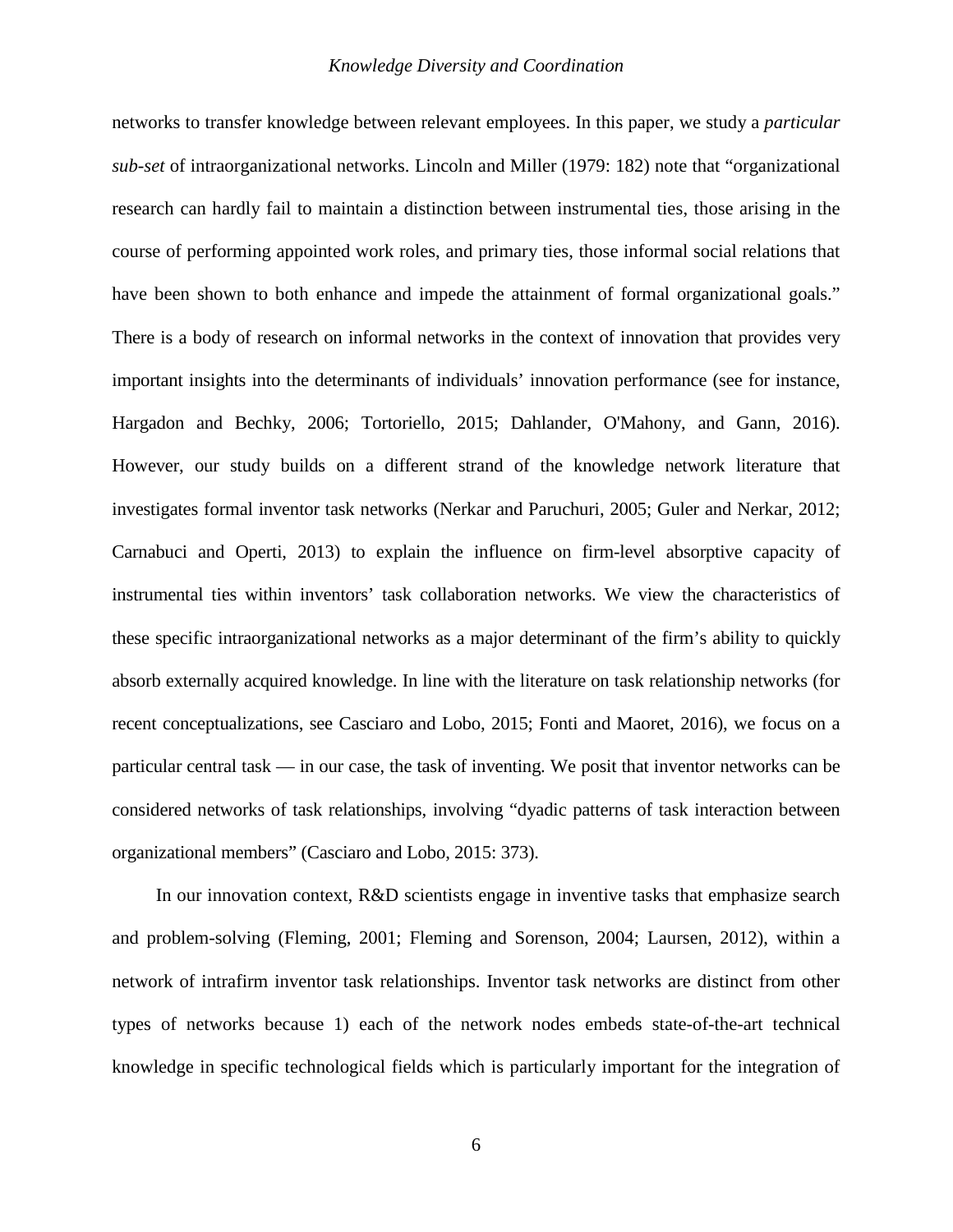distant technological knowledge [\(Fleming, King III, and Juda, 2007\)](#page-35-10), and 2) nodes are technologically specialized and diverse [\(Fleming](#page-35-10) *et al.*, 2007), and therefore, based on the absorptive capacity argument, should be particularly relevant to the absorption process [\(Mowery,](#page-37-8)  [Oxley, and Silverman, 1996\)](#page-37-8). In other words, the inventors in this type of network are able to provide one another with access to specialized and relevant technological knowledge [\(Nerkar and](#page-37-7)  [Paruchuri, 2005;](#page-37-7) [Guler and Nerkar, 2012;](#page-36-4) [Carnabuci and Operti, 2013;](#page-35-5) [Grigoriou and Rothaermel,](#page-36-6)  [2017\)](#page-36-6) which favors external knowledge absorption. Finally, 3) co-inventor ties in inventor networks tend to be durable in their effect, even though interactions are likely to be less frequent than in informal networks. Indeed, inventors are likely to influence one another long after the coinvention experience. Singh [\(2005\)](#page-38-5) reports significant information flow between patent coauthors, measured by citations in subsequent patents linked by direct and indirect collaborative ties. From a qualitative perspective, 13 of the 16 co-inventors interviewed by Fleming *et al*. [\(2007: 945\)](#page-35-10) "reported some degree of technical interaction after a patent coauthorship." We use these task network features as the basis for our subsequent theory development.

#### **HYPOTHESES**

#### **Technological distance and absorption speed**

This paper builds on a theoretically and empirically well-established baseline proposed in the absorptive capacity literature. Following Cohen and Levinthal [\(1990\)](#page-35-0), we claim that firms that acquire technologically distant knowledge have limited prior related in-house knowledge. Those firms are faced with knowledge that is new to the firm which makes learning difficult. In a similar vein, Kogut and Zander [\(1992: 392\)](#page-36-10) argue that "firms learn in areas closely related to their existing practice. As the firm moves away from its knowledge base, its probability of success converges to that for a start-up operation." Indeed, the firm's knowledge stock allows it to make sense of the knowledge in the environment [\(Zahra and George, 2002;](#page-38-4) [Rosenkopf and](#page-38-6)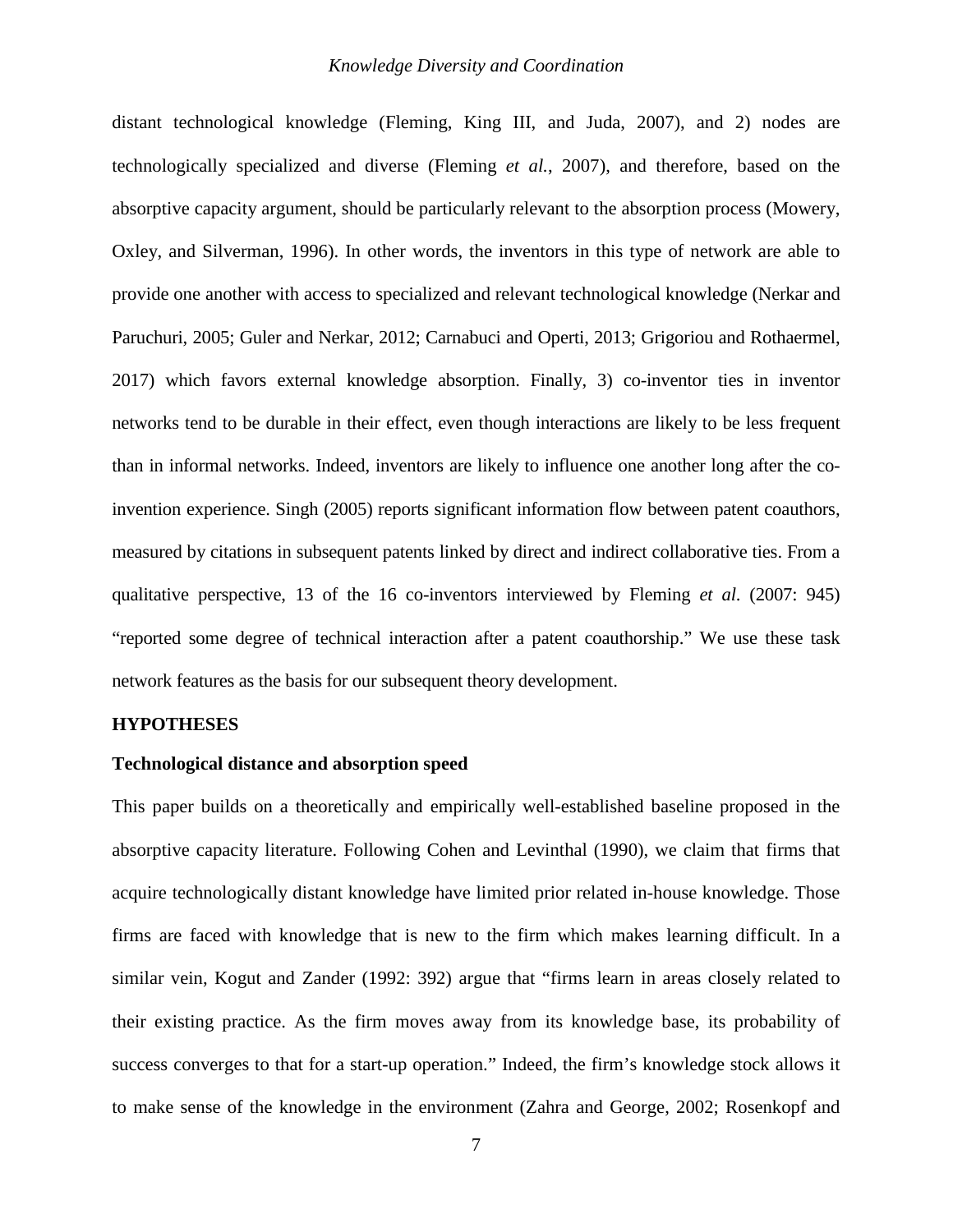[Almeida, 2003\)](#page-38-6). The assimilation of external knowledge requires a common understanding, or knowledge base overlap, in order to achieve successful application of that knowledge [\(Cohen](#page-35-0)  [and Levinthal, 1990;](#page-35-0) [Mowery](#page-37-8) *et al.*, 1996; [Lane and Lubatkin, 1998;](#page-36-0) [Gilsing](#page-36-11) *et al.*, 2008). Thus, as the technological distance between the firm's knowledge base and the acquired external knowledge increases, the absorptive capacity of the firm declines which means that the integration of acquired external knowledge into an invention will require more effort and time, while technical problems are likely to arise in the case of unfamiliar knowledge.

Our baseline is corroborated empirically. Two recent empirical studies are particularly pertinent. Tzabbar *et al.* [\(2013\)](#page-38-2) show that the rate of knowledge integration depends among other things, on the degree of familiarity with the knowledge transferred. Leone and Reichstein [\(2012\)](#page-37-1) show that licensing-in accelerates firms' invention speed but that this effect decreases when firms in-license unfamiliar technologies. We aim to replicate recent prior studies, and expect that the greater the distance between the externally acquired knowledge and the firm's knowledge base, the longer it will take the firm to absorb the external knowledge into its own inventions.

#### **Source of variety: Intrafirm inventor task network diversity**

Task network diversity refers to the diversity of technical expertise available in the task relationship network among inventors [\(Reagans and McEvily, 2003;](#page-37-9) [Harrison and Klein, 2007\)](#page-36-12). In our context, it refers to the variety of relevant areas of technological expertise of the inventors collaborating on the inventive task within the firm. As pointed out above, each node in our inventor task network possesses state-of-the-art technical knowledge in a specific technological field; many of these inventor nodes differ from one another [\(Fleming](#page-35-10) *et al.*, 2007). According to Cohen and Levinthal [\(1990\)](#page-35-0), the diversity of knowledge available in the organization influences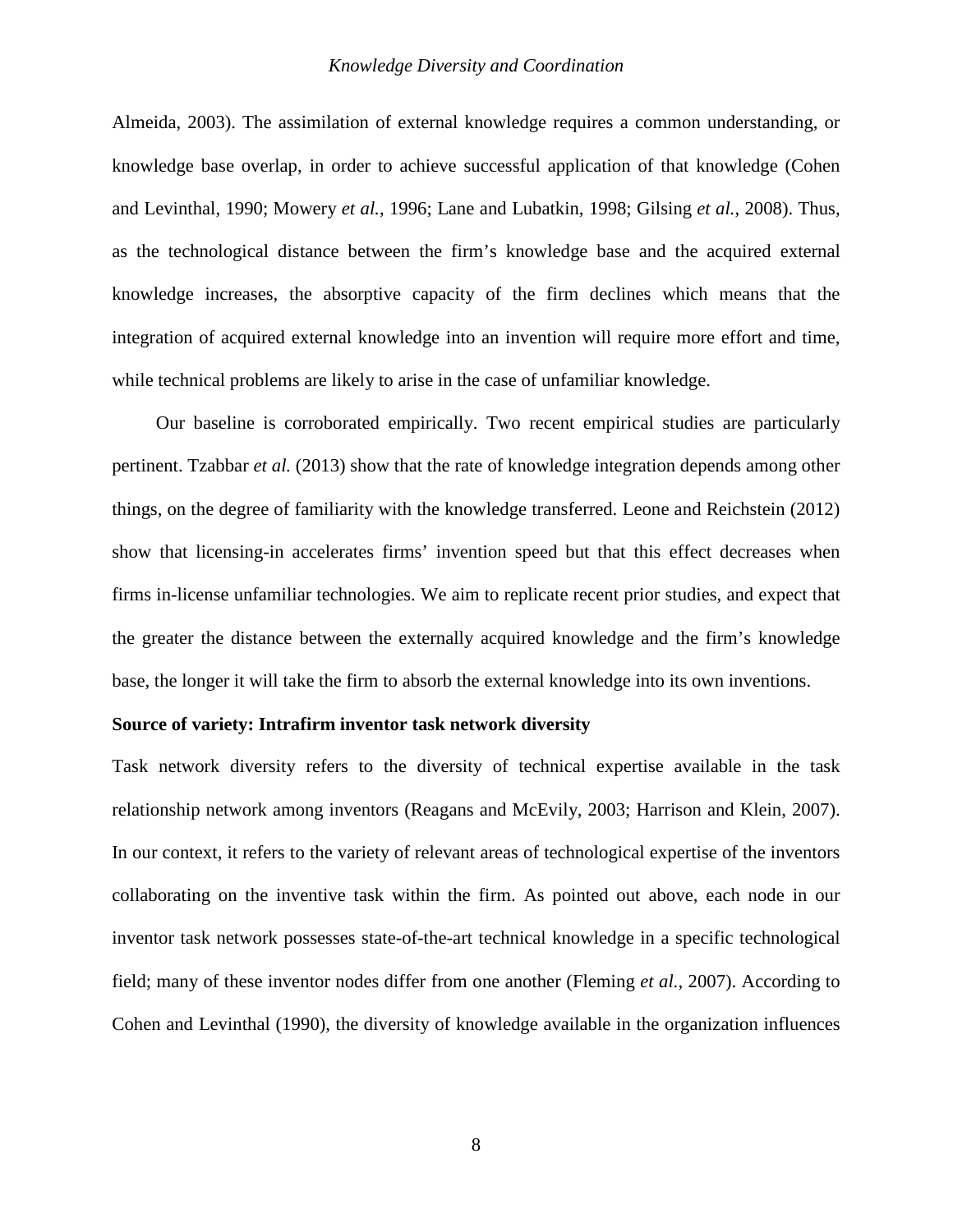not only the outward-looking dimension of absorptive capacity but also the inward-looking dimension (our focus). Cohen and Levinthal [\(1990: 133\)](#page-35-0) state that:

...there are benefits to diversity of knowledge structures across individuals that parallel the benefits to diversity of knowledge within individuals…. Assuming a sufficient level of knowledge overlap to ensure effective communication, interactions across individuals who each possess diverse and different knowledge structures will augment the organization's capacity for making novel linkages and associations—innovating—beyond what any one individual can achieve.

Clearly, if all the firm's inventors possess identical knowledge, there will be little scope for knowledge assimilation within the firm, whereas inventors with diverse expertise provide numerous opportunities for envisioning novel associations and linkages. Because of this rich set of in-house, readily available, diverse opportunities, we contend that an intrafirm task relationship network composed of a diverse group of inventors accelerates the speed of external knowledge absorption.

However, there are two reasons why an organization characterized by a diverse task relationship network is likely to be beneficial especially when it comes to assimilating distant knowledge. First, having the different expertise of multiple inventors available within the organization increases the prospect that the distant acquired external knowledge will be related to what is already known by some of the organizational members [\(Cohen and Levinthal, 1990;](#page-35-0) [Mowery](#page-37-8) *et al.*, 1996; [Lane and Lubatkin, 1998\)](#page-36-0). In other words, even in the case of external knowledge that is generally distant from the acquiring firm's knowledge base, the diversity among inventors in terms of state-of-the-art technical/inventive expertise increases the probability that there will be one or more individuals within the organization with at least some familiarity with the acquired knowledge. Second, having access to a diverse distribution of inventive expertise allows the organization to envision novel associations and relevant linkages to the acquired external knowledge. In this respect, Cohen and Levinthal [\(1990: 132\)](#page-35-0) argue that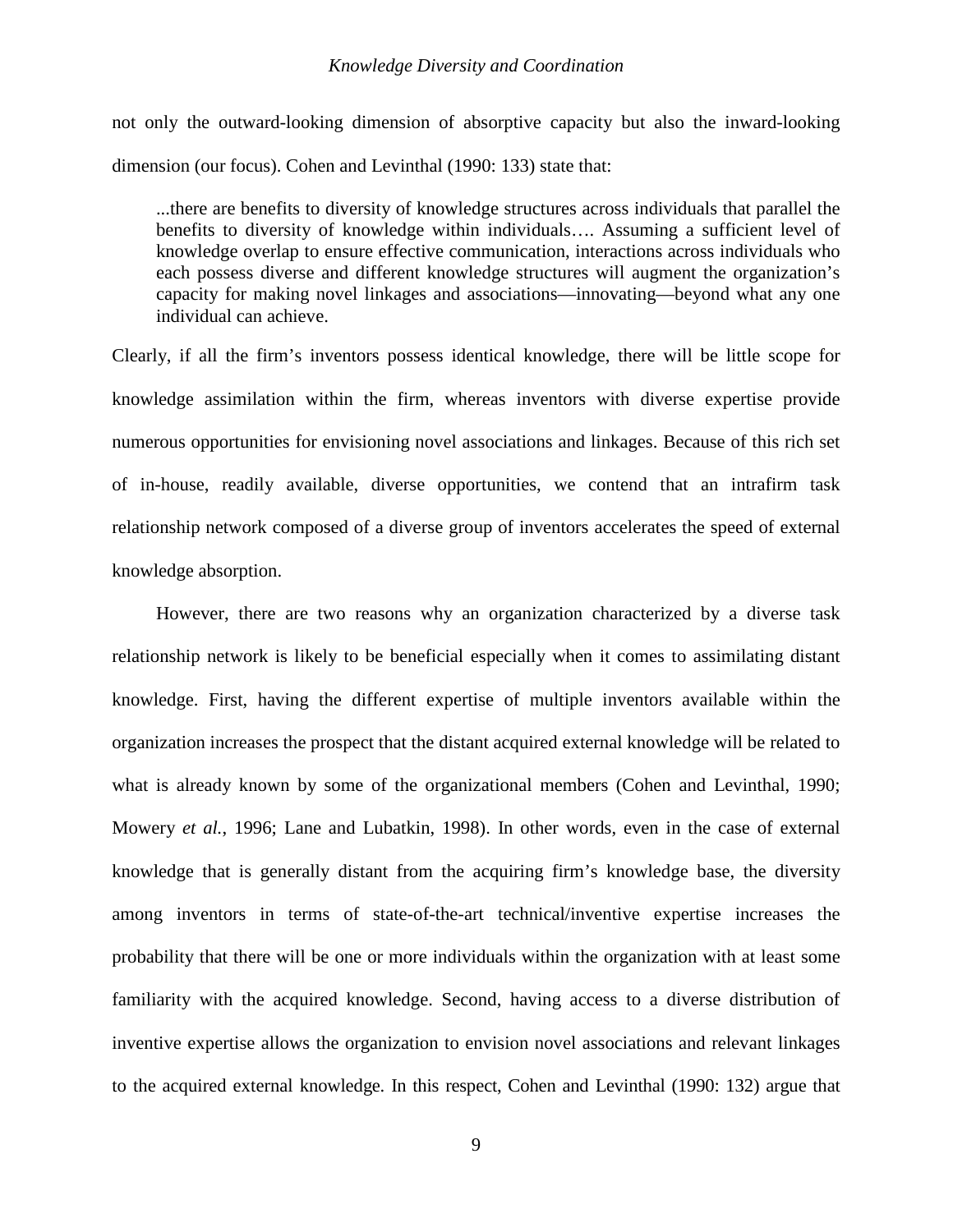"the group as a whole must have some level of relevant background knowledge, and when knowledge structures are highly differentiated, the requisite level of background [knowledge] may be rather high." Indeed, having access to diverse approaches to problem-solving [\(Rodan and](#page-38-7)  [Galunic, 2004;](#page-38-7) [Page, 2007\)](#page-37-10) in the context of invention based on the disparate expertise of inventors within the organization, reduces the time needed to absorb distant knowledge acquired from outside the firm's boundaries.

However, as implied above, in the case of familiar external knowledge, intrafirm task network diversity should have a weaker effect compared to the case of distant knowledge. In the former case, inventor diversity is less crucial to absorption speed since the focal organization's (narrow) absorptive capacity is already high with respect to the particular externally acquired technology — the technology is already well understood. Similarly, in this case, there is also less need to create novel associations and relevant linkages to the acquired external knowledge which as already argued, are processes that are facilitated by intrafirm inventor task network diversity. In sum, we predict that:

*Hypothesis 1. The more distant the external knowledge from the focal firm, the stronger the relationship between the level of intrafirm inventor task network diversity and the speed of absorption of the externally acquired knowledge into the firm's own inventions.*

#### **Coordination: Intrafirm inventor task network density**

While diversity of expertise is important for external knowledge absorption, the absorptive capacity literature suggests that its absorption depends also on transfers of knowledge from one individual or subunit in the organization to another [\(Cohen and Levinthal, 1990\)](#page-35-0). To ensure effective and speedy transfer of knowledge, organizations require internal structures that facilitate the flow of relevant information [\(Rodan and Galunic, 2004\)](#page-38-7). We argue that a dense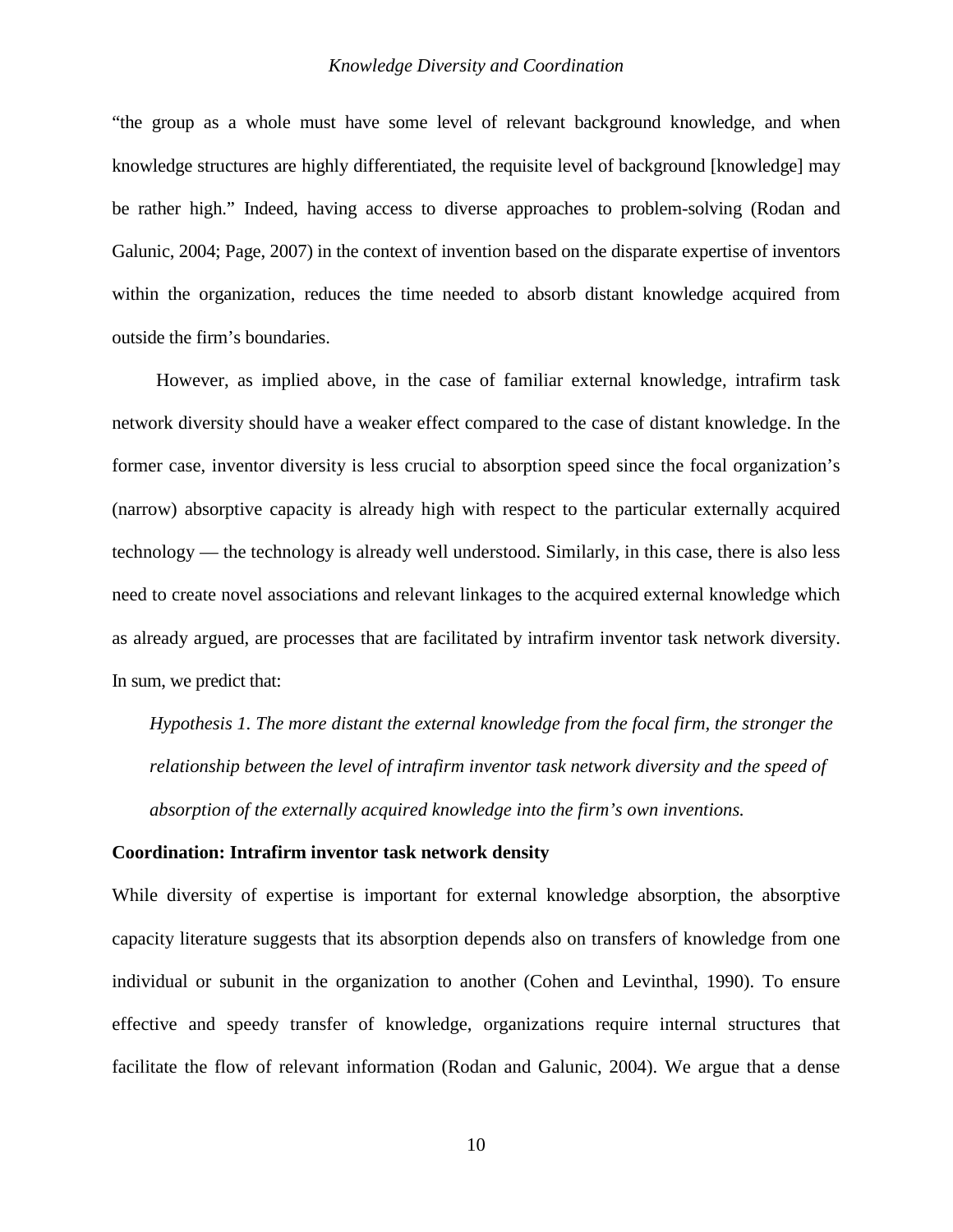intrafirm task inventor network can serve as an essential coordination device which allows for quicker assimilation of external knowledge and application of this knowledge in the focal firm's subsequent inventions. Srikanth and Puranam [\(2011: 850\)](#page-38-8) argue that in a context characterized by tacit or specific knowledge distributed among a number of individuals, and complex interdependence of the knowledge held (such as the context of the invention process, see [Pavitt,](#page-37-11)  [1998;](#page-37-11) [Sorenson, Rivkin, and Fleming, 2006\)](#page-38-9), successful coordination is best achieved by either facilitating ongoing communication among the actors, or through tacit coordination by leveraging/building a stock of common knowledge. As pointed out above, co-inventors situated in a task network may not always be in frequent communication before the joint invention activity. Thus, ongoing communication among the actors may be a less relevant coordination mechanism in the case of the inventor task networks we consider in this paper. However, there is strong citation-based evidence suggesting that the task of co-invention has a persistent effect in the sense that inventors affect the future inventive activity of their co-inventors and have an effect on these co-inventor ties [\(Singh, 2005\)](#page-38-5), and that co-inventors tend to some degree to engage in technical interaction after filing a joint patent [\(Fleming](#page-35-10) *et al.*, 2007). These observations suggest that inventors are familiar with and knowledgeable about their coinventors' inventive activities (and their relationship ties).

Srikanth and Puranam [\(2011: 850\)](#page-38-8) state that tacit coordination is achieved when "interdependent individuals are able to coordinate their activities largely by relying on common ground—knowledge that is shared and known to be shared—formed by means other than ongoing communication." In our context, tacit or implicit coordination is particularly relevant based on the idea that an intrafirm task inventor network allows its members to be informed about the specialisms of other inventors within the focal firm and what they are developing —

11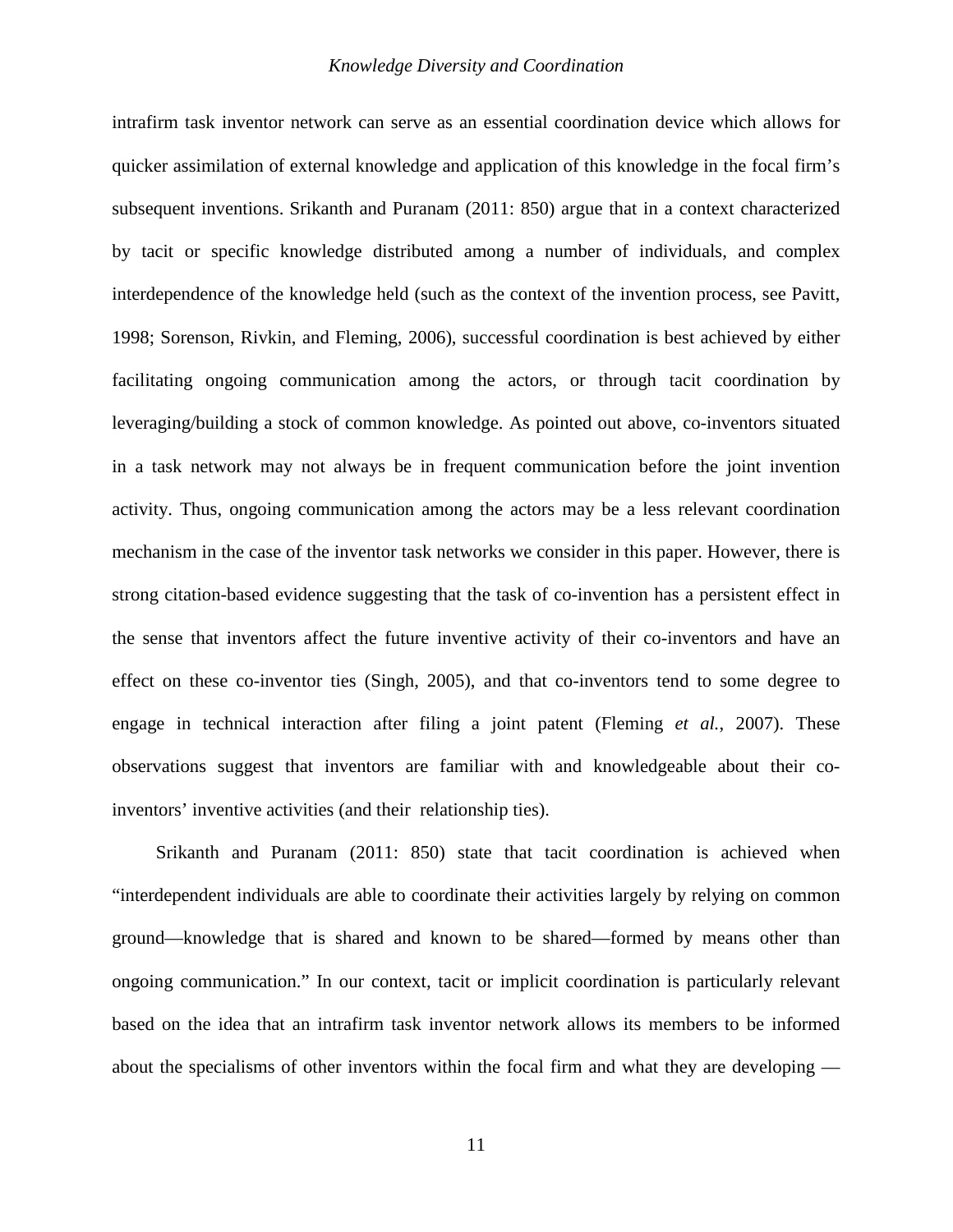possession of such information facilitates speedy absorption. Dense (or cohesive or closed) networks are comprised of closely inter-connected members, and therefore allow for better tacit coordination. Indeed, many task relationship ties within organizations provide information and allow observation of potentially relevant inventors with the knowledge and skills needed to absorb distant external knowledge. Inventors with this type of shared knowledge emanating from dense networks can more easily, and therefore, more swiftly establish productive contacts and benefit from related knowledge transfer while minimizing redundant, costly, and timeconsuming knowledge transfer. Thus, dense networks tend to speed up the search for relevant information within the network [\(Zaheer and Bell, 2005\)](#page-38-10), and to ease subsequent communication regarding joint problem-solving and the incorporation of externally acquired knowledge into firm-internal invention creation.

However, sparse networks also can enable firm innovation [\(Burt, 2004\)](#page-35-11). A sparse network characterized by structural holes between clusters or sub-networks, can enhance firm innovation since such a network structure is likely to encompass diverse information and foster creativity [\(Tortoriello, 2015\)](#page-38-1). Although sparse networks have been shown to be associated to high levels of heterogeneity which facilitate the creation of new knowledge, the absence of connections among network members reduces the *speed* with which individuals can share knowledge and access information [\(Singh, Hansen, and Podolny, 2010\)](#page-38-11).

While there is reason to expect that dense intrafirm task inventor networks should allow for the coordination of inventive activities which in turn, should increase absorption speed in general, we posit also that inventor task network density should have a stronger effect in the case of distant external knowledge compared to familiar knowledge. Indeed, we argue that especially in relation to distant knowledge, ties are necessary to coordinate individuals and enable detection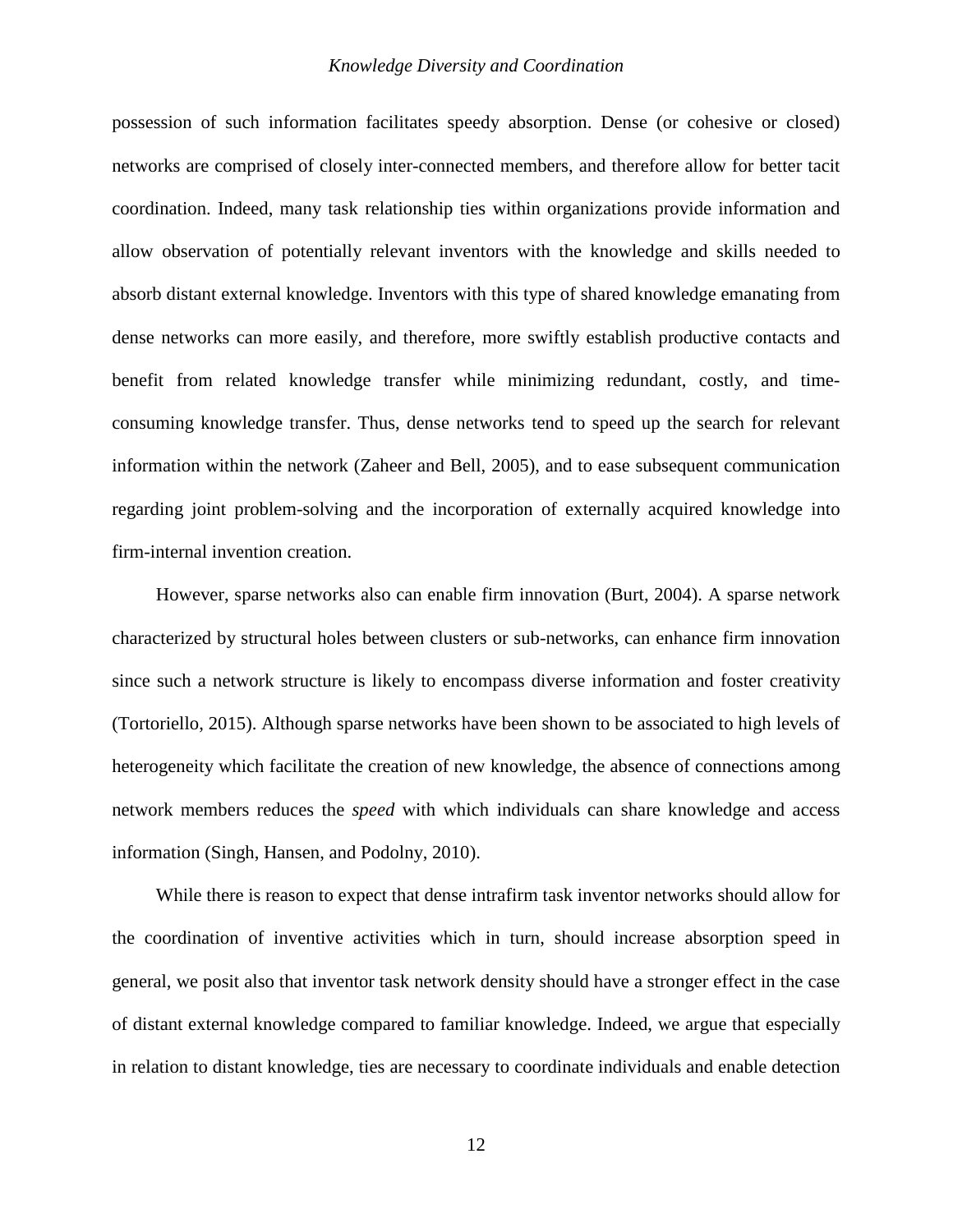and exploitation of useful knowledge channels, and to exploit the experience and knowledge held by other inventors. In the case of familiar knowledge, (tacit) coordination among individuals is less essential since individual inventors are less reliant on their networks for solving the relatively easy problems related to familiar knowledge [\(Fleming](#page-35-10) *et al.*, 2007). In sum, we hypothesize that: $<sup>1</sup>$  $<sup>1</sup>$  $<sup>1</sup>$ </sup>

*Hypothesis 2. The more distant the external knowledge from the focal firm, the stronger the relationship between the level of intrafirm inventor task network density and the speed of absorption of the externally acquired knowledge into the firm's own inventions.*

#### **DATA AND METHODS**

 $\overline{\phantom{a}}$ 

The research sample is drawn from the global population of pharmaceutical firms. The choice of this industry as the setting for our study has several motivations. First, the pharmaceutical industry is characterized as technology-driven and R&D intensive, and is dependent on technological knowledge for developing and sustaining competitive advantage [\(Roberts, 1999\)](#page-38-12). Second, pharmaceutical firms routinely and systematically protect and document their inventions by patenting (Levin *et al.*[, 1987\)](#page-37-12) which allows us to rely on patent information to identify the technological profiles of the firms in our sample [\(Roberts, 1999\)](#page-38-12). Third, the pharmaceutical industry has been proven to be a useful context to identify and measure the effect of inventor networks on innovative output [\(see e.g., Paruchuri, 2010\)](#page-37-3).

Our dependent variable represents the speed of absorption of externally acquired

<span id="page-13-0"></span><sup>1</sup> Prior empirical studies show that network density has a positive impact on absorptive capacity. Tsai [\(2001\)](#page-38-13) shows that in-degree centrality of business units positively influences innovation performance, and Jansen *et al*. [\(2005\)](#page-36-1) find that connectedness among subunits has a positive influence on the transformation and exploitation stages of absorptive capacity. Moreover, Tzabbar *et al*. [\(2015\)](#page-38-14) show that individual ego-network density improves knowledge transfer after a mobility event. However, none of this prior literature explains or tests empirically how task relationship whole network characteristics accelerate the absorption of distant external knowledge.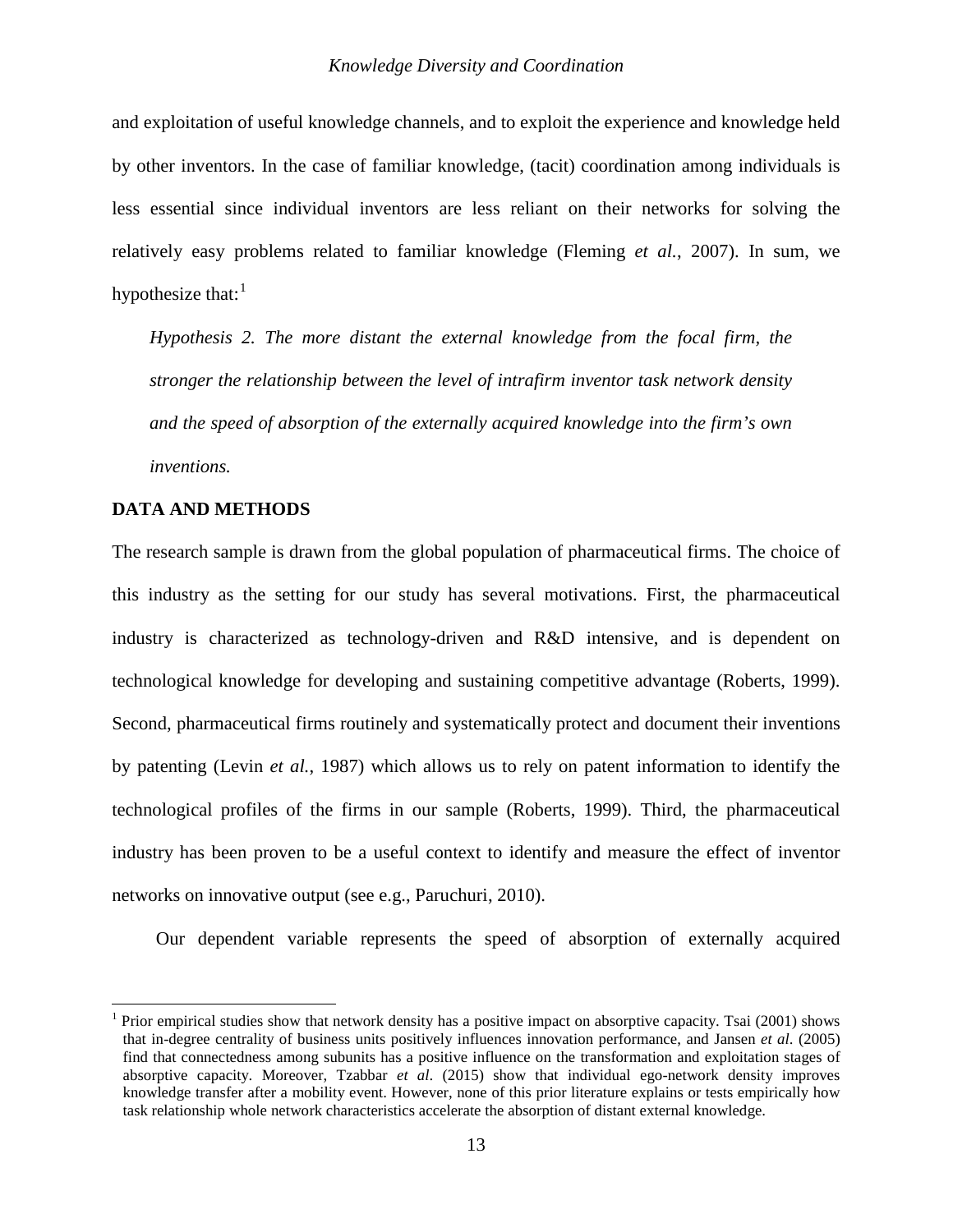knowledge, measured as the time taken to apply an in-licensed technology to the focal firm's own new patents as evidenced by patent citations. This choice of dependent variable is based first on the fact that the firm's ability to capture returns from the external environment is a critical component of its absorptive capacity, making absorption speed a natural dependent variable in this context. Second, prior research highlights that firms that are able to innovate more quickly, achieve first-mover advantages and are able to capture new market opportunities [\(Markman, Gianiodis, Phan, and Balkin, 2005\)](#page-37-13). Indeed, the (slow) generation of innovative solutions may prolong the time to new product introduction [\(Schoonhoven, Eisenhardt, and](#page-38-15)  [Lyman, 1990\)](#page-38-15). Third, how quickly firms can internalize external knowledge is important since this is a source of competitive advantage, especially in industries where time-based competition is vital [\(Kessler and Chakrabathi, 1996;](#page-36-3) [Leone and Reichstein, 2012;](#page-37-1) [Tzabbar](#page-38-2) *et al.*, 2013). One of the reasons why speed of absorption of external knowledge is important in the context of licensing-in is that it enables later entry into the product market after fundamental uncertainties have been resolved [\(Hawk, Pacheco-De-Almeida, and Yeung, 2013\)](#page-36-13).

For several reasons, absorption speed matters in our particular context of the global pharmaceutical industry. Due to the effectiveness of patent protection in pharmaceuticals, and the exclusivity/protection granted by agencies such as the U.S. Food and Drug Administration, time is vital for pharmaceutical firms' competitiveness. Thus, being first can be of huge value [\(Roberts and Hauftman, 1987\)](#page-37-14). R&D races among pharmaceutical companies emphasize the importance of speed, for instance to obtain a first-in-class drug or a so-called follow-on drug, both of which can generate substantial revenue streams [\(Cockburn and Henderson, 1994;](#page-35-12) [DiMasi](#page-35-13)  [and Faden, 2011\)](#page-35-13). Furthermore, given the average length of the pharmaceutical drug discovery and development process—roughly ten years from conception to market [\(DiMasi, Hansen, and](#page-35-14)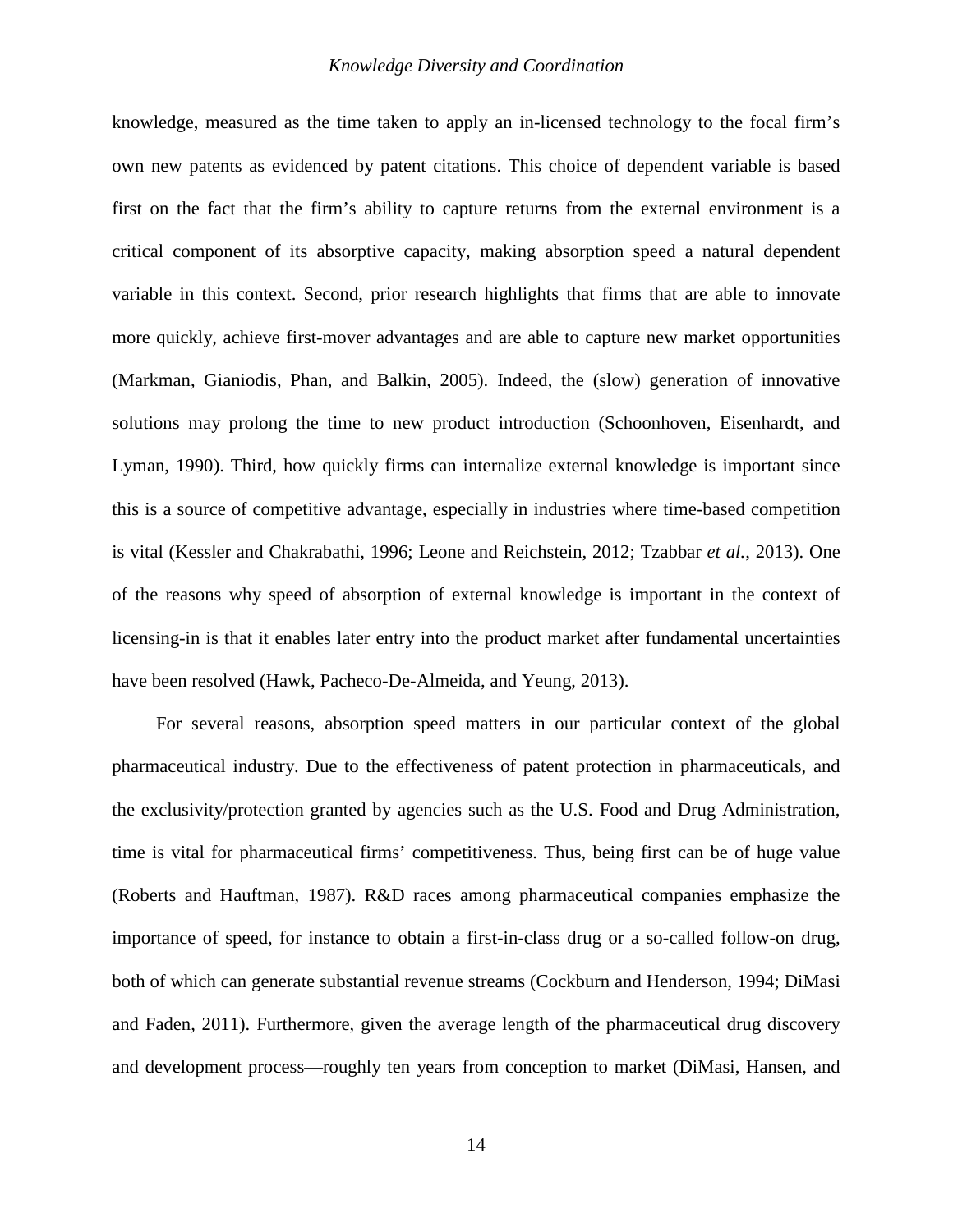[Grabowski, 2003\)](#page-35-14)—there would seem to be scope for speeding up the R&D process [\(see also,](#page-35-6)  [Cardinal, 2001\)](#page-35-6).

Four data sources were exploited for this study. First, we obtained detailed information on licensing agreements from the Deloitte Deal Builder Recap Database which covers licensing deals in the global pharmaceutical industry for the period 1983–2008. This database is one of the most accurate sources of information on pharmaceutical industry partnerships and technology exchanges [\(Schilling, 2009\)](#page-38-16). Since it gives access to original licensing contracts involving patents it allows us to extract precise information on the date of the licensing event, characteristics of the licensed technologies, contractual specifications, and information enabling identification of licensees and licensors (e.g., firms' names and addresses, and operating segment). Second, we used patent data from the NBER project which allowed us to merge specific patent numbers linked to the traded technologies obtained from the Recap Database, with patents registered at the U.S Patent and Trademark Office (USPTO). NBER data were used also to identify the technological profiles of the firms in the sample. Third, the Harvard Patent Network Dataverse, provided us with disambiguated inventor names and inventor identification numbers. This allowed us to construct intrafirm inventor networks based on co-invention, and to derive inventor-level information. The fourth data source, the WRDS Compustat database, was exploited mainly to construct our control variables.

The final sample consists of 113 firms in the period 1986-2003 involving the acquisition of 708 USPTO patents through licensing contracts.[2](#page-15-0) This represents approximately 47 percent of the contracts registered at Recap that involved a patent transfer and initially were considered

l

<span id="page-15-0"></span><sup>2</sup> This time-window was determined by information on inventors' patenting activity being available only from 1981 while the explanatory variables for intrafirm networks are calculated for a five-year period. Also, given that the firms in our sample take 26 months on average to absorb a licensed technology, we stopped the sample in 2003 to minimize right censoring concerns.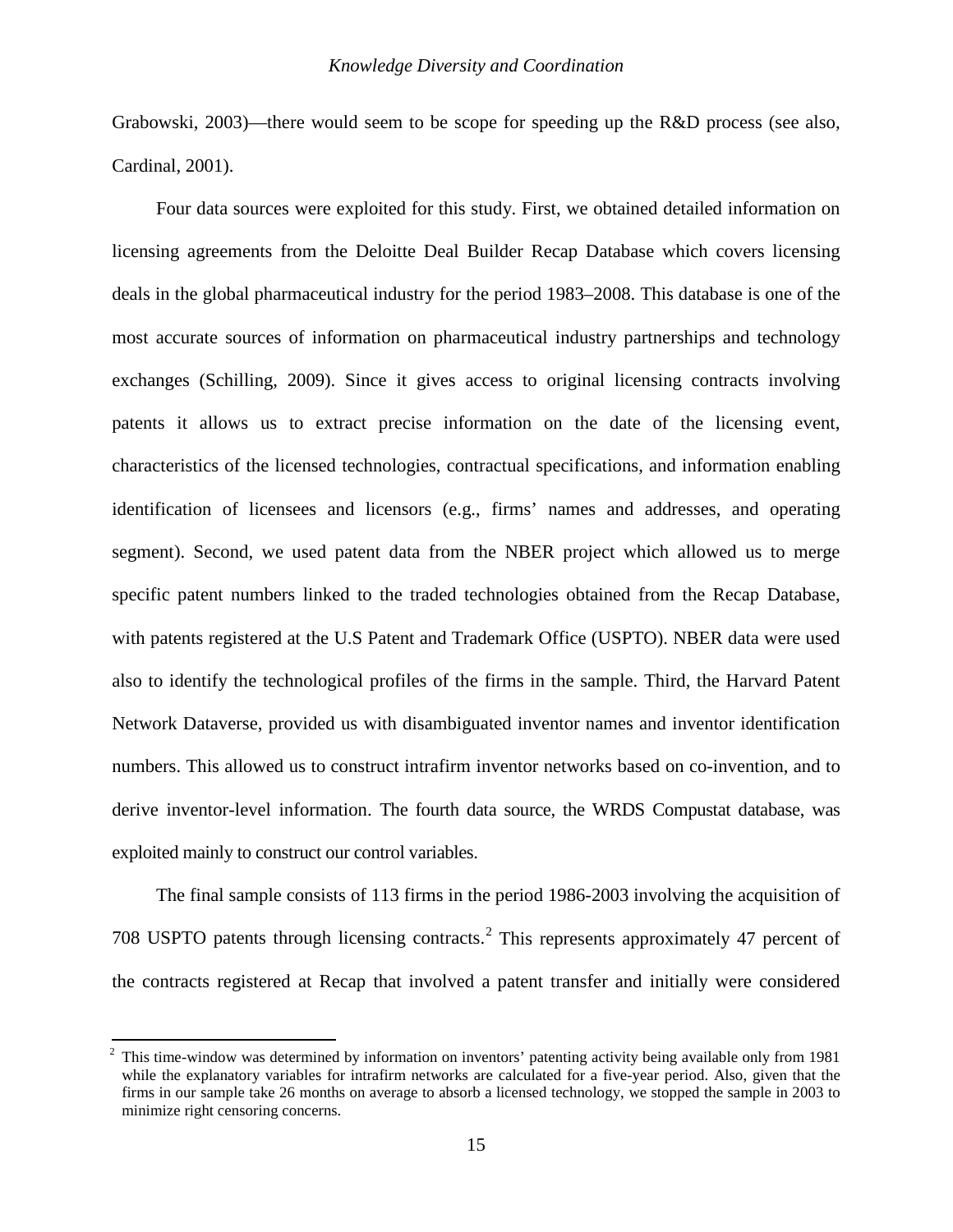suitable to test our hypotheses. The observations excluded from the final analysis are mainly related to licensing contracts where we were unable to identify the licensee's name, or firms that do not publish their financial information. We also excluded contracts where the USPTO patent number connected to the licensed technology could not be identified. To minimize selection issues, we investigate the existence of systematic differences in terms of invention speed, related to observations where a patent number was identified in the contract, and observations where the patent number was not identified. Accordingly, we conduct a *t*-test comparing the number of months after the licensing date to licensees' first patent. The results indicate no statistically significant differences between the two groups.

#### **Dependent variable**

*External Knowledge Absorption Speed*. The time it takes firms to absorb a licensed technology is calculated using the number of months between the licensing date and the first time the licensee incorporated the licensed technology as a backward citation in a new patent. To be as close as possible to the date when the licensed technology was successfully absorbed, as a reference we use the date patent application rather than the patent granting date. Consequently, the date of external knowledge acquisition is defined on the basis of the licensing date specified in the Recap database, while data on absorption come from USPTO patent data. In order to model this dependent variable, we use a dummy variable that takes the value 1 if the licensed technology has been cited in a new patent and 0 otherwise.

#### **Explanatory variables**

We measure *Technological Distance* using the "focal index" proposed by Ziedonis [\(2007\)](#page-38-17), i.e., the technology distance between a licensed technology and the firm's knowledge base is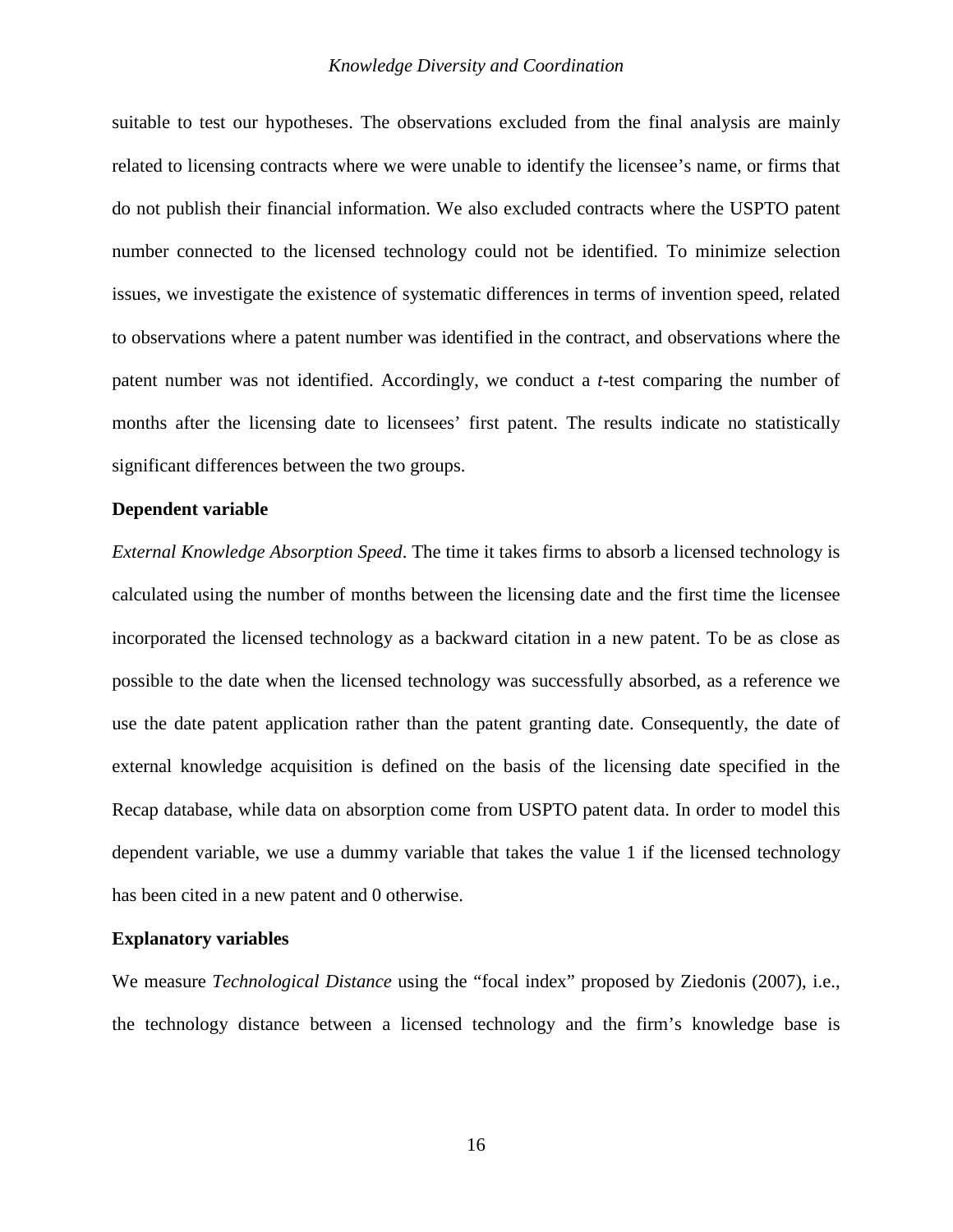measured by the patent class connected to the licensed technology, and the technology classes in which the licensee was active prior to the licensing event.<sup>[3](#page-17-0)</sup> The measure is computed as:

$$
Technical Distance = 1 - \left[ \frac{\left(\sum_{t=5}^{t} \sum_{j} \tilde{C}_{i} \cdot \rho_{i}\right)_{c}}{\left(\sum_{t=5}^{t} \sum_{j} \tilde{C}_{i} \cdot \rho_{i}\right)} \right]
$$

where  $\left(\sum_{t=5}^{t} \sum_{j} \tilde{C}_i \cdot \rho_i\right)_c$  represents the citation-weighted sum of firm *i*'s patents applied for within five years of the license agreement time *t* and which belong to the same primary patent class *c* as the licensed patent, and  $(\sum_{t=5}^{t} \sum_j \tilde{C}_i \cdot \rho_i)$  is the sum of all citation-weighted patents issued to firm *j* that were applied for by date *t* during the same five-year time window. The use of weighted citations allows the relative importance of each patent in the firm's portfolio to be captured [\(Griliches, 1990\)](#page-36-14). To correct for the fact that distance indexes based on patent classes can suffer from a downward bias [\(Aharonson and Schilling, 2016\)](#page-35-15), we use a similar approach to the one proposed in Hall [\(2002\)](#page-36-15) and apply the following correction terms to our measure  $\times \left(\frac{N_{it}}{N_{it}-1}\right)$ where  $N_i$  captures the number of patents obtained by a firm i in the previous five years.

*Intrafirm Inventor Task Network Diversity* captures the distribution of technical knowledge across patent classes by inventors in the co-invention network of the focal firm [\(Rodan and](#page-38-7)  [Galunic, 2004\)](#page-38-7). The first step to computing this measure is to identify which inventors were active when the technology was acquired (we consider as active those inventors with at least one patent application during the five years prior to the focal year). The way that our measure is computed takes account also of the effect of scientists' mobility. If an inventor produced a patent at firm A and moved to our focal firm within the time window covered by our variable, the knowledge accumulated by that inventor in another firm will be part of the focal firm's available

 $\overline{\phantom{a}}$ 

<span id="page-17-0"></span><sup>3</sup> A limitation of this variable is that it does not account for possible uneven distribution of distance between some classes. However, we expect the effect of this limitation to be slight in our setting since we are interested in the relative distance between one patent class and the licensee's entire patent portfolio.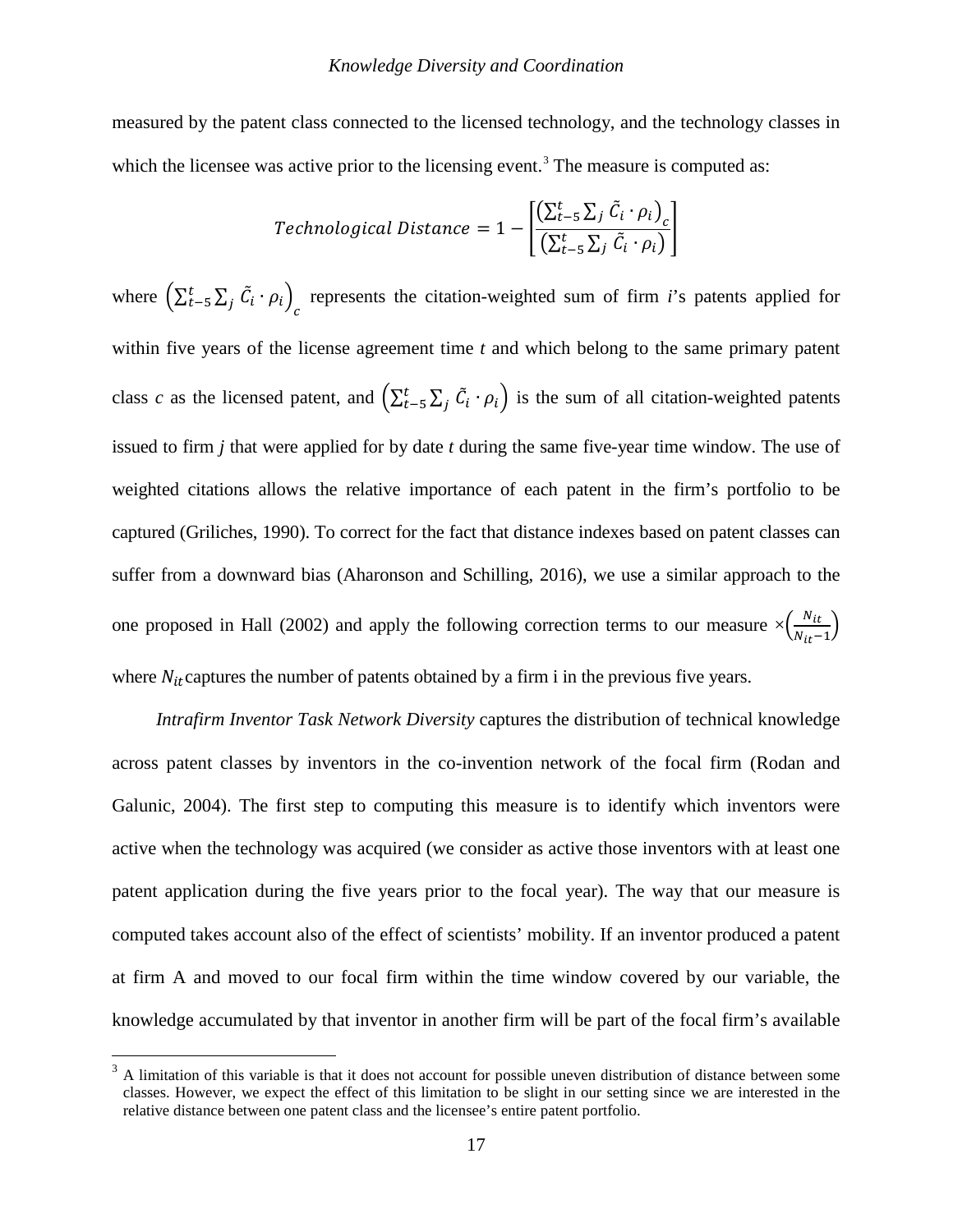technical expertise. If inventors move from the focal firm to another firm during the time window period covered by our variable, their knowledge does not contribute to the focal firm's knowledge expertise. Also, we examine diversity only among inventors with at least one active intrafirm tie. We define the level of network diversity in firm *i*'s intra inventor network in year *t* as:

$$
Intra firm\ Inventor Task\ Network\ Diversity = 1 - \sum_{j=1} \left(\frac{N_{jit}}{N_{it}}\right)^2
$$

We consider that the primary class attributed to a patent reflects a distinct technology field  $j = 1$ , *2*, *3…th.* Therefore, if the inventors within the *i*th firm accumulated *Ni* patents during the five years prior to the licensing contract, each of the patents can be assigned to one technology field. Accordingly,  $N_{it}$  represents the total number of patents produced by the active inventors within firm *i* in the previous five years, and  $N_{\text{fit}}$  is the number of patents assigned to technology class *j* among the total number of patents produced by firm *i's* inventors.

We measure *Intrafirm Inventor Task Network Density* by calculating the overall density of the intrafirm network [\(Obstfeld, 2005;](#page-37-15) [Ahuja, Soda, and Zaheer, 2011\)](#page-35-16). Density captures the extent to which potential linkages within a network are realized, and is a commonly-used measure of network structure [\(Marsden, 1990;](#page-37-16) [Guler and Nerkar, 2012\)](#page-36-4). Network density for firm *i* in year *t* is computed as follows:

$$
Intra firm\ Inventor\ Task\ Network\ Density = \frac{Observed\ N\ inventor\ ties_{it}}{Possible\ N\ inventor\ ties_{it}}
$$

We define *observed* ties as the number of unique ties existing between two inventors that copatent, and the number of *possible* ties for the total number of inventors  $\left(\frac{N \times (N-1)}{2}\right)$  listed in the firm's patents.

#### **Control variables**

To isolate the effects of the explanatory variables, we include several firm-, technology-,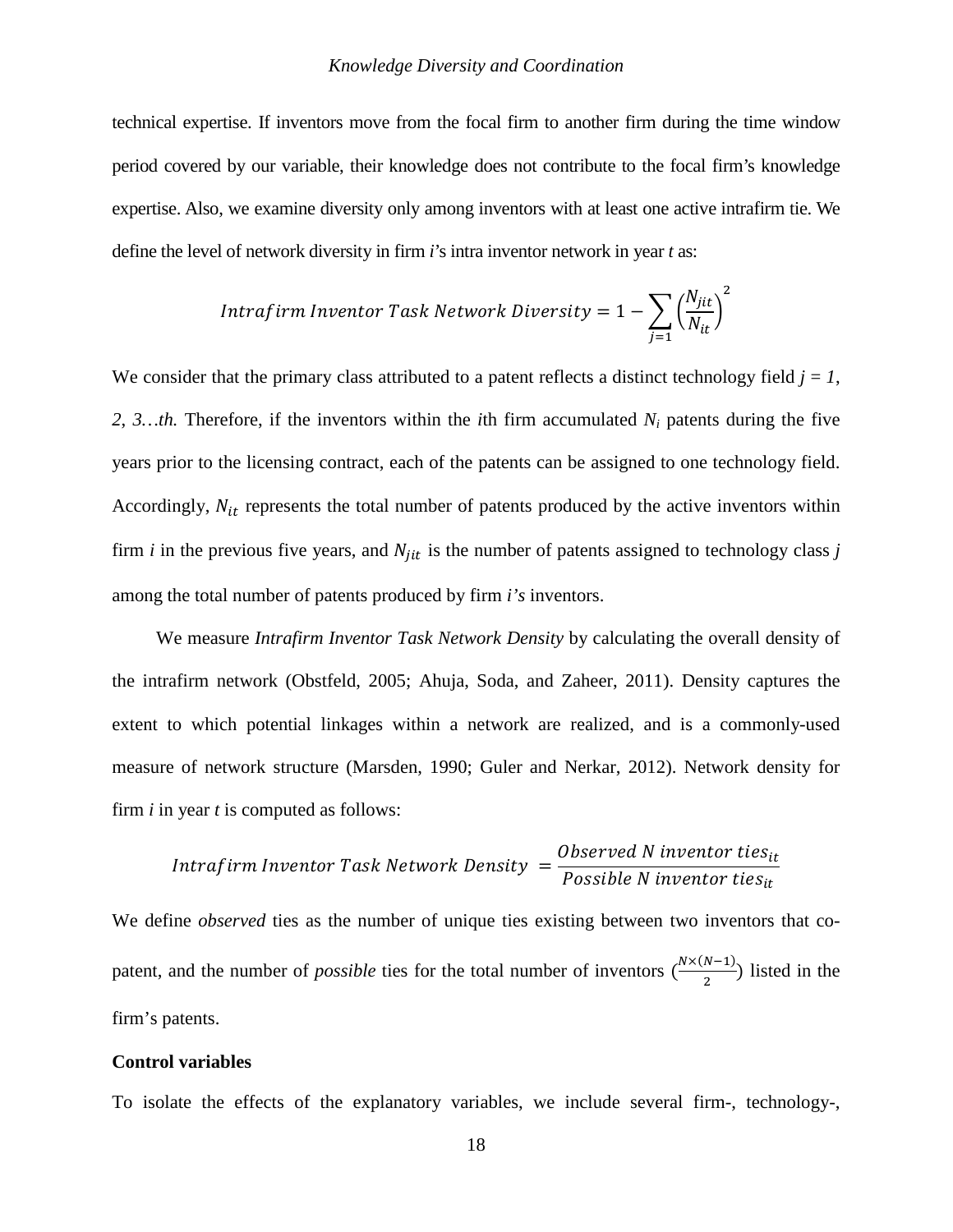contract-, and industry-level control variables which might affect the time it takes to absorb knowledge. We apply moving windows of different time lengths to compute these control variables. The time-windows range from four to seven years, and differ according to the specific control variable; the control variables for intrafirm network characteristics are calculated for the same length of time as the explanatory variables (5 years). In relation to intrafirm inventor network characteristics, we control for *Average Tie Strength* among the inventors in the focal firms, *Clustering* [\(Guler and Nerkar, 2012\)](#page-36-4), and *Average Path Length* [\(Fleming](#page-35-10) *et al.*, 2007), three structural characteristics that we would expect to affect knowledge flows across inventors by speeding up the time taken to transfer knowledge between two points in the network.

For acquiring firm characteristics, we control for firm *R&D intensity* as total R&D expenditure divided by total sales at year *t*. We also include a dummy variable (*Previous Year*) which takes the value 1 if the firm produced a patent during the year prior to the license date. We use this variable to control for the fact that firms may vary in how often they patent. Another characteristic that can influence the rate at which the licensee is able to absorb external knowledge and to speed up its absorption is familiarity with the licensor's technologies other than the licensed technology. Therefore, we control for the total number of the licensee's *Prior Citations* to the licensor's other patents during the four years prior to the licensing contract. Additionally, we include a dummy variable (*Co-patent*) which captures the number of successful patents produced jointly by the focal firm and other firms within the three years prior to the licensing date. This variable captures the existence of inter-firm ties that allow inventors to acquire relevant knowledge. Given that the geographical dispersion of inventors also is expected to affect intrafirm networks and knowledge flows, using a Herfindahl index we apply a measure similar to that in Hannigan, Cano-Kollmann and Mudambi [\(2015\)](#page-36-16) to capture the *Geographical*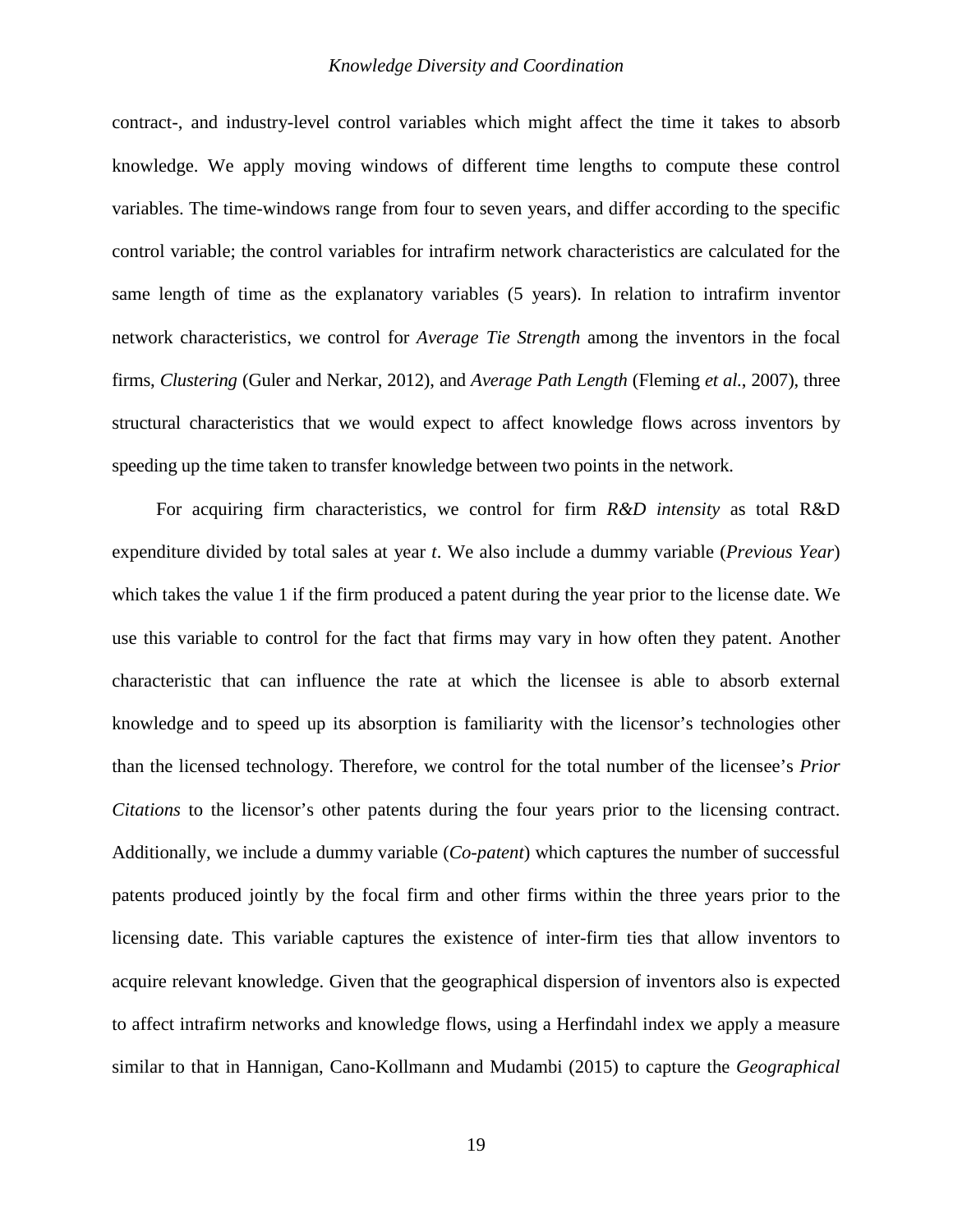*Dispersion of Inventors* across countries. The variable reflects a central part of the formal structure and organization of R&D within the firms [\(Argyres and Silverman, 2004\)](#page-35-17) which is very relevant in the case of speed of absorption of external knowledge. Specifically, the idea is that if inventors are geographically dispersed within the firm, this is a strong indication that R&D is decentralized. Because star scientists have been shown to affect firms' innovation output [\(Grigoriou and Rothaermel, 2017\)](#page-36-6), we control also for the firm's *Number of Star Scientists* using a similar approach to that in Kehoe and Tzabbar [\(2014\)](#page-38-18). As a first step, we compute the total number of patents produced by each individual inventor in the sample applied for by year *t*. Next, we divide the total number of patents by inventor tenure at year *t*, measured as the number of years since the scientist first patented. Then we multiply the measure by the average number of forward citations received by the patents produced by the scientist each year. Based on this composite variable, we can identify as star scientists individuals with a value at least two standard deviations above the industry mean value in a given year *t*. Finally, we count the total number of star inventors in firm *i* at year *t*.

To control for firm size, we include the logarithm of the number of employees in the year of the licensing deal. We control also for the amount of unabsorbed resources using licensee *Slack,* calculated as the ratio of number of employees to sales [\(Mellahi and Wilkinson, 2010\)](#page-37-17). Finally, we include a dummy variable which takes the value 1 if the licensee is headquartered in the U.S. (*US Firm*). We use a group of dummy variables to control for licensing deal contractual specifications. A *Technological Furnishing* clause commits the licensor to supplying know-how about the licensed technology to support its understanding and application by the licensee, thus mitigating some of the problems related to distance. This implies that in contracts that include this clause, the licensor agrees to provide additional support to the licensee related to how to use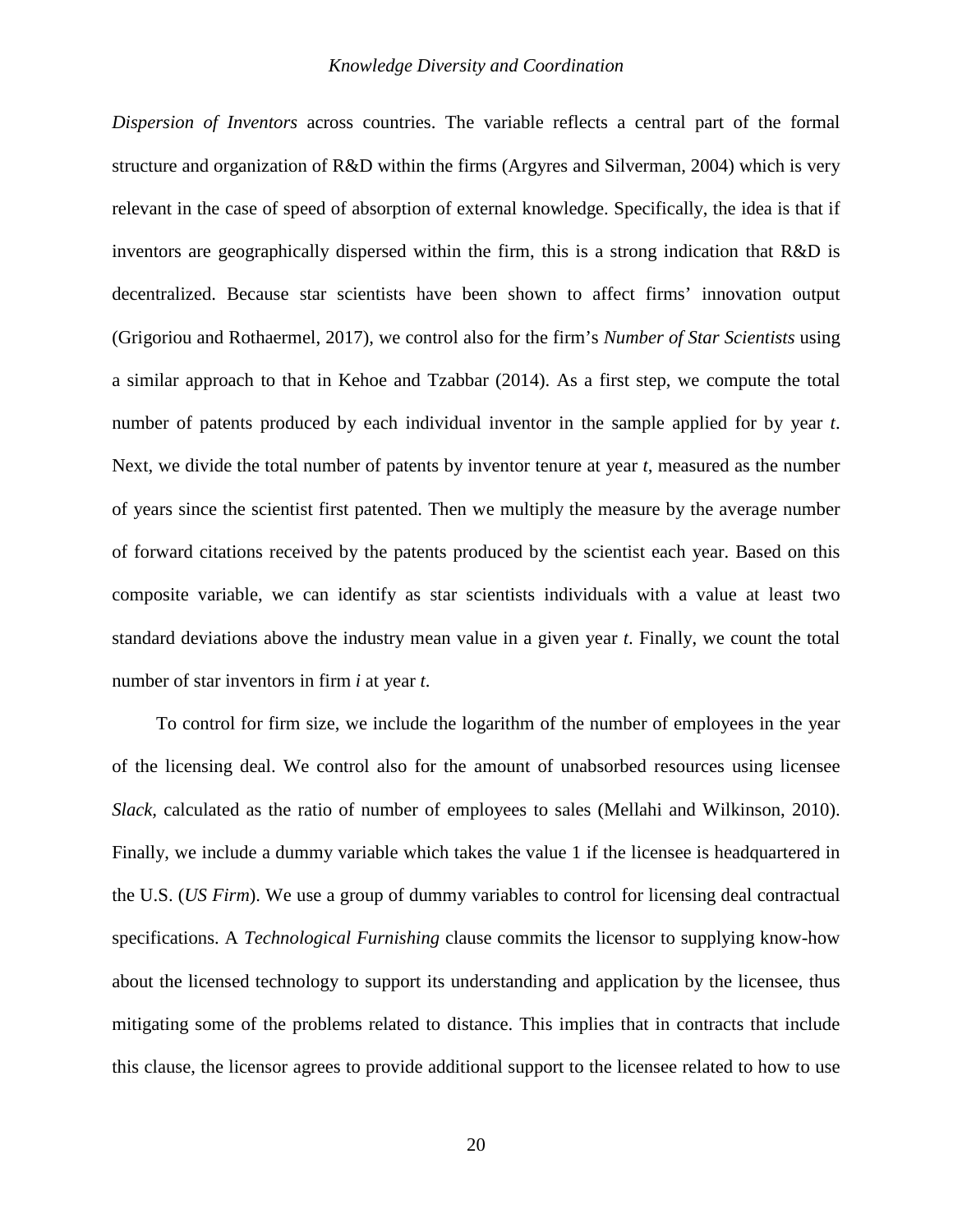the licensed technology. Another important control variable is *Grant-back Clause*. The inclusion of a grant-back clause in a contract gives the licensor rights to any improvements to the licensed technology developed by the licensee [\(Choi, 2002\)](#page-35-18). These two contractual clauses are relevant also to control for variations in the extent to which licensors may be less inclined to share knowledge due to concerns regarding holdup and opportunistic behavior after the licensing deal [\(Laursen, Moreira, Reichstein, and Leone, 2017\)](#page-36-17). We expect the inclusion of those clauses to reduce the risk to the licensor of opportunistic behavior by the licensee, making the former more willing to commit to ex-post knowledge transfer [\(Choi, 2002\)](#page-35-18). Finally, we control for a *Milestone* payment clause in the licensing contract. In terms of technology related characteristics, it is important to account for the effect of the stage of development of the technology at licensing on the speed of knowledge absorption. Based on Recap information, we created a dummy variable called *Early Stage Technology* which takes the value 1 if the drugs were licensed before the clinical stage*,* and zero otherwise [\(Banerjee, 2012\)](#page-35-19). We control also for *Technology Value* using the total number of forward citations received by the licensed technology

We control for licensors' characteristics first by accounting for differences between firms and universities as licensors by including a dummy variable for the licensor being a university (*Licensor University*). Second, we control for the *Number of* (successful) *Patent* applications filed by the licensor in the seven years prior to the licensing contract, to account for differences in the size and technological capabilities of the licensor. We constructed a set of controls for the effect of industry and market competition on the speed of external knowledge absorption. To account for those effects, we compute the variable *Industry Competition* based on a Herfindahl index, using the sales of all firms operating within the same four-digit SIC code of the licensee in the given year. This measure has been used extensively in previous studies (e.g., [Lang and Stulz,](#page-36-18)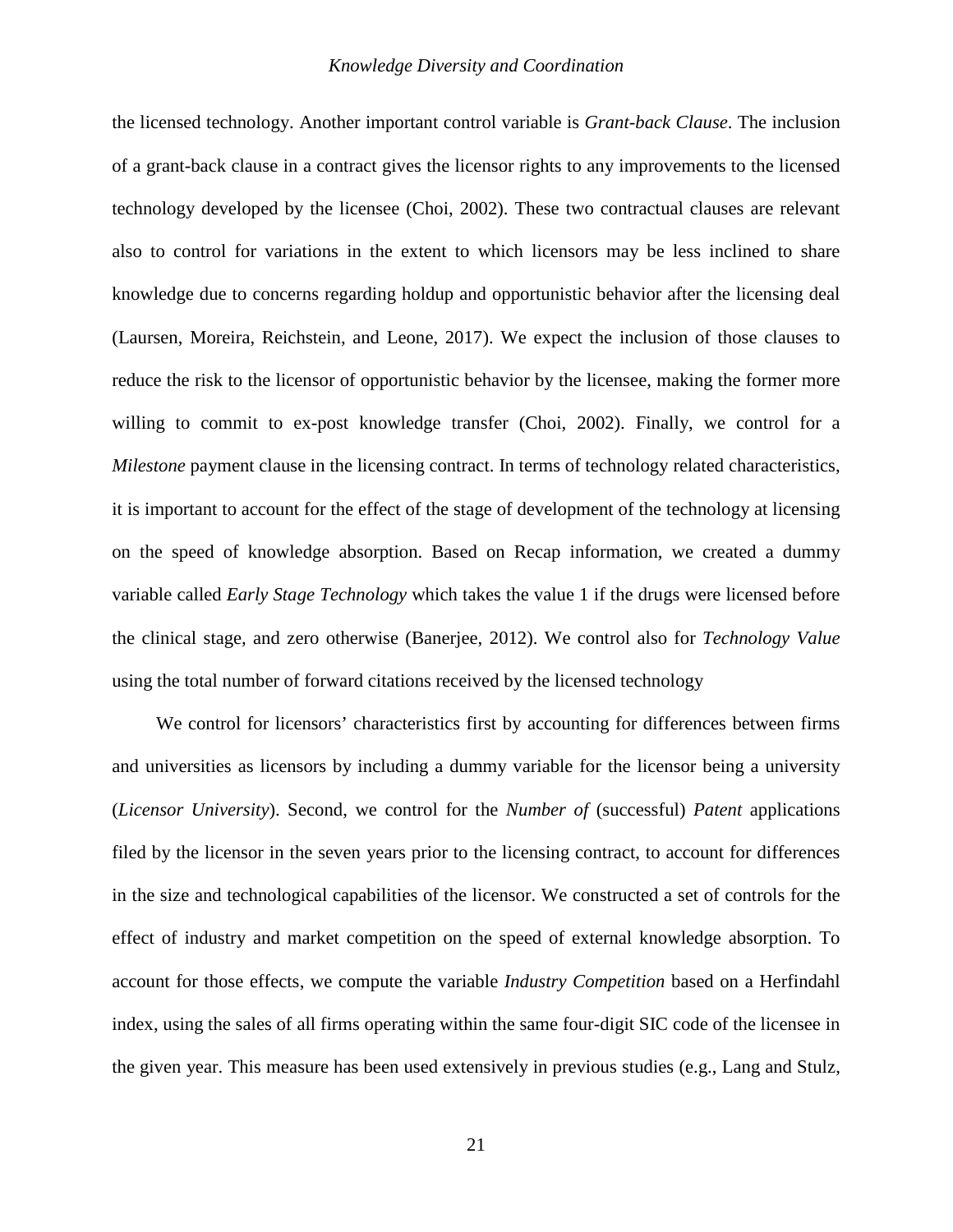[1992;](#page-36-18) [Hou and Robinson, 2006\)](#page-36-19) to capture the effect of product market competition on several dimensions of firm behavior. We account also for growth in the firms' main market share based on the relative changes in total sales in the licensee's four-digit SIC code between *t*-1 and *t* (*Market Growth*).

Finally, we use two sets of dummies to capture differences in the technological fields of the licensed technologies and the operating segments of the licensees in our sample. First, we rely on the classification proposed by the World Health Organization and the description provided in Recap to create dummy variables to account for differences in 12 main therapeutic areas plus miscellaneous, observed across the licensing deals.<sup>[4](#page-22-0)</sup> Second, on the basis of the Recap database, we classify the firms in the final sample according to three main sectors: Biotech, Pharmaceutical, and Medical devices. To capture cross-sector differences in innovation speed, we use sector fixed effects based on dummy variables for the licensees' main operating segment.

#### **Model specification and estimation**

 $\overline{\phantom{a}}$ 

Since our hypotheses refer to the time taken to absorb knowledge, we generated a dependent variable based on an event history analysis structure. Using a survival model to investigate the effect of the explanatory variables on the time it takes to successfully absorb external knowledge has at least two major advantages. First, this technique allows us to measure the dependent variable (time) in months rather than measuring it discretely using dummies. Second, it allows us to model observations that do not experience the transition (absorption) during the time frame covered by the data, by considering right-censoring issues as a non-random process [\(Blossfeld,](#page-35-20) 

<span id="page-22-0"></span><sup>&</sup>lt;sup>4</sup> The licensed technologies were classified according to the following therapeutic areas: Alimentary Tract and Metabolism, Blood and Blood Forming Organs, Cardiovascular System, Dermatologicals, Genito Urinary System and Sex Hormones, Systemic Hormonal Preparations, Anti-infectives for Systemic Use, Antineoplastic and Immunomodulating Agents, Musculoskeletal System, Nervous System, Respiratory System, Sensory Organs, and Miscellaneous.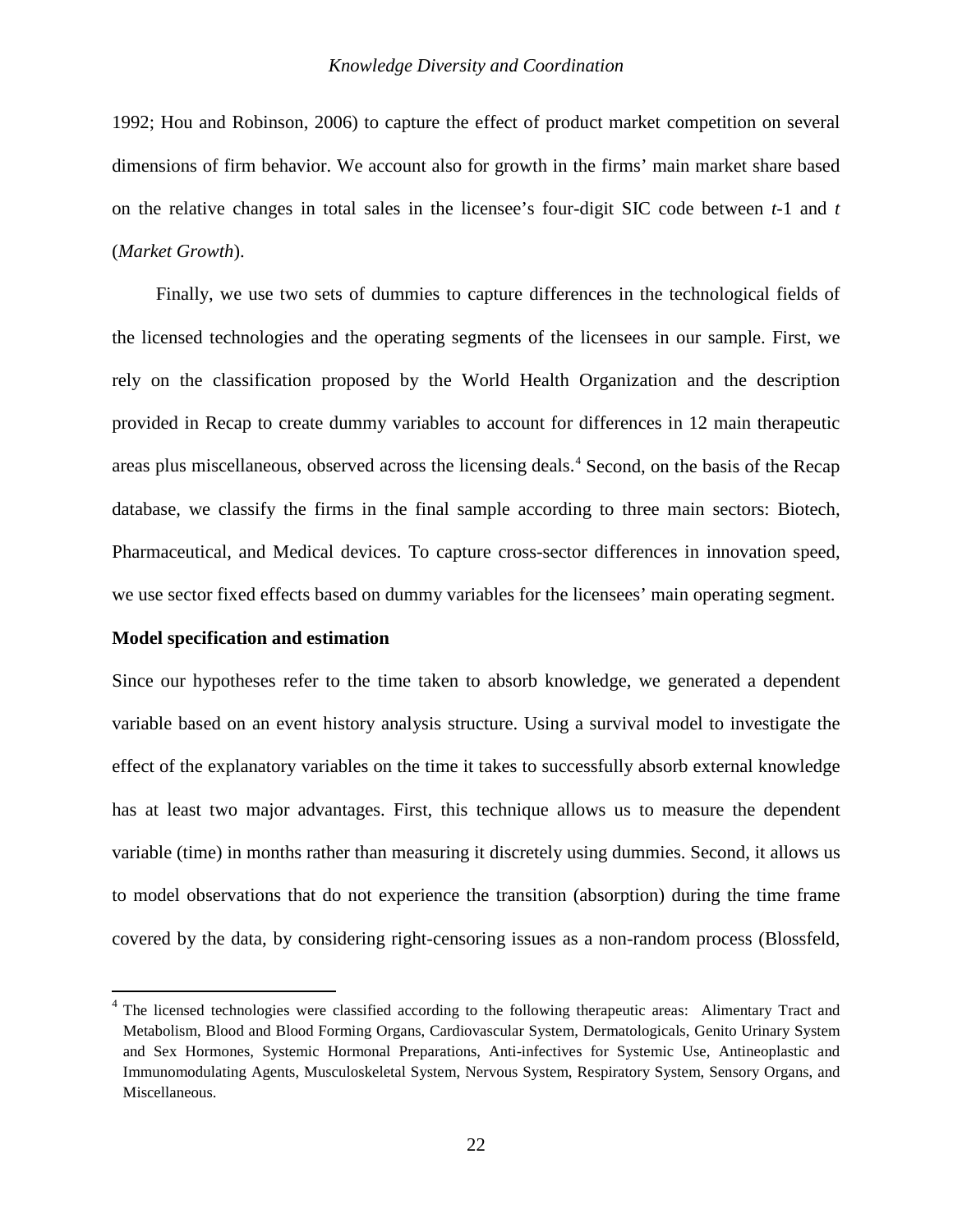[Golsch, and Rohwer, 2007\)](#page-35-20), and including observations for which we have only partial information on the time they entered the sample (licensing date) to the last date that patent data on backward citations are available. Following previous studies [\(e.g., Leone and Reichstein,](#page-37-1)  [2012\)](#page-37-1), we employ a log-logistic specification to accommodate the time-dependence shape of the transition rate for the observations in the sample.

#### **Descriptive statistics and correlations**

Table 1 reports the means, standard deviations, and Pearson correlation coefficients of the variables used in the analysis. Except for the correlations between *Average Path Length* and *Intrafirm Inventor Task Network Density,* and *Clustering* and *Average Tie Strength*, these results raise no variable collinearity concerns. The correlations between *Average Path Length* and *Intrafirm Inventor Task Network Density,* and *Clustering* and *Average Tie Strength* are in line with the theoretical expectations but in order to check for potential bias, the variables are entered stepwise in the econometric models. The results for the main explanatory variables do not change as the variables enter the model.

#### [Insert Table 1 around here]

We track the patenting behavior of the firms in our sample up to December 2006; therefore, our analysis is censored at the latest dates available in the patent citations data. Considering knowledge absorption speed from a descriptive perspective, the longest time to transition for the firms in our sample is 168 months. Among the 708 firm-technology observations, a total of 116 firms cite the licensed technology in a new patent (i.e., absorption achieved) during the time frame of our analysis. For the observations that experienced transition, the average time for successful knowledge absorption is 25 months. This can be compared with the average at risk time of 74 months for all the firms in the sample (including censored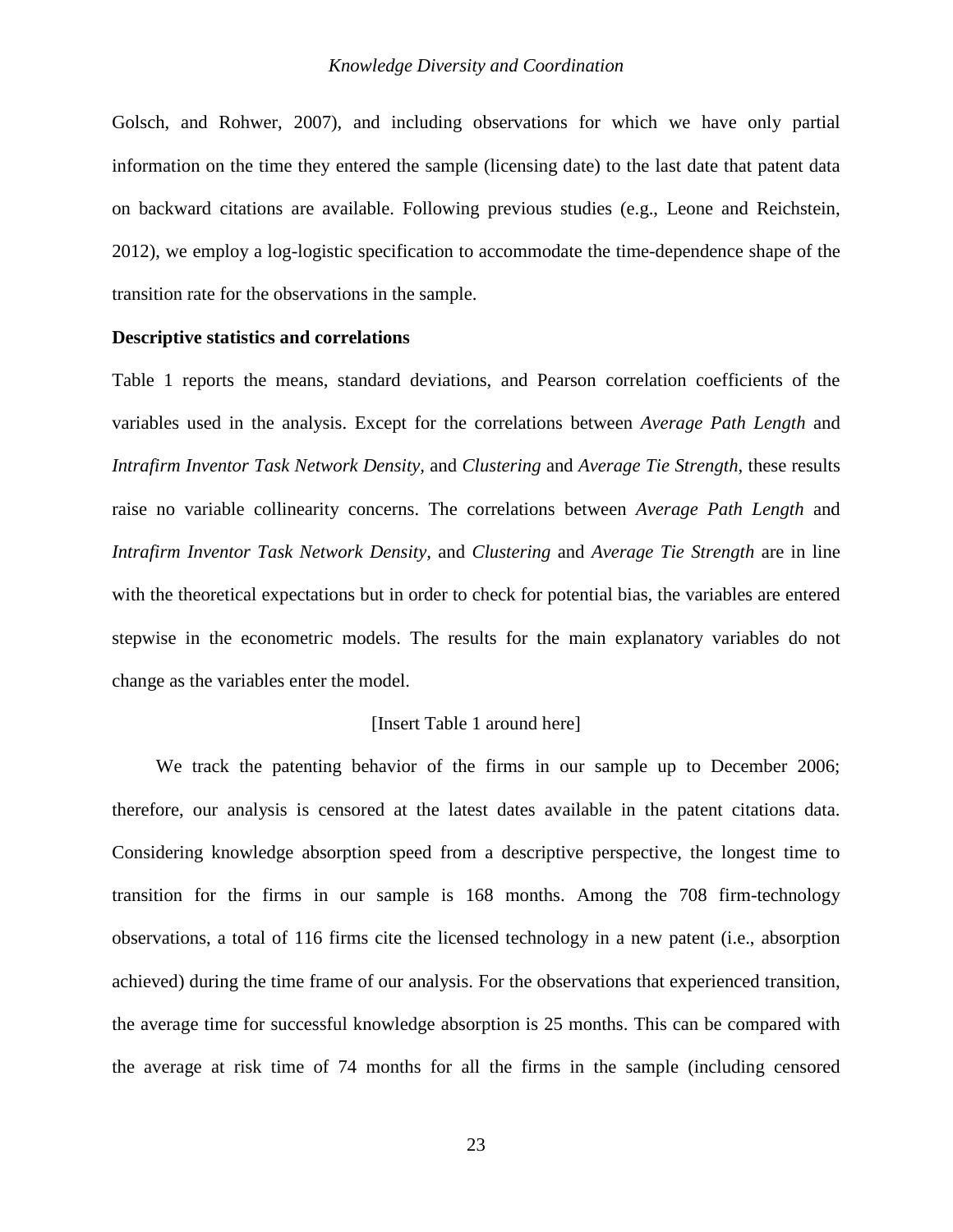observations). Among the 592 firm-technology observations that did not experience transition during the time window of our analysis, 129 observations exited the sample before December 2006. These observations are subject to a different type of right-censoring. In our empirical setting, they exit the sample early because they disappear from Compustat (through bankruptcy or acquisition) and end earlier than the latest information available in the patent data. We model those observations by setting the exit time to the date of the latest Compustat record.

We plot the cumulative hazard function after estimating the log-logistic model, to visualize the pattern of the hazard function. The graphs (see Figure 1) indicate that the transition rate first rises monotonically and then falls monotonically. [5](#page-24-0) Additionally, to visualize the shape of the hazard rate for observations with high and low levels of technological distance, we generate two groups using the mean values for distance. As Figure 1 suggests, firms dealing with lower distance values have a higher probability of experiencing earlier transition compared to those firms coping with high distance levels. This pattern provides initial support for the ideas tested in relation to our baseline, regarding the effect of distance on the speed of external knowledge absorption.

#### [Insert Figure 1 around here]

#### **Endogeneity and selection**

l

To include firm-specific unobserved heterogeneity, our log-logistic model is estimated using a shared frailty model with gamma mixture specification [\(Blossfeld](#page-35-20) *et al.*, 2007). This is important as we need to account for unobserved idiosyncratic organizational characteristics—beyond our control variables—such as those related to R&D structure and internal governance. A second potential source of endogeneity concerns the selection of technologies by licensees which takes

<span id="page-24-0"></span><sup>5</sup> Our decision to use a log-logistic specification was guided by the statement in Blossfeld *et al*. (2007: 204) that "in the literature, the log-logistic model along with log-normal and the Sickle distributions are the most commonly recommended models if the transition rate is somehow bell-shaped".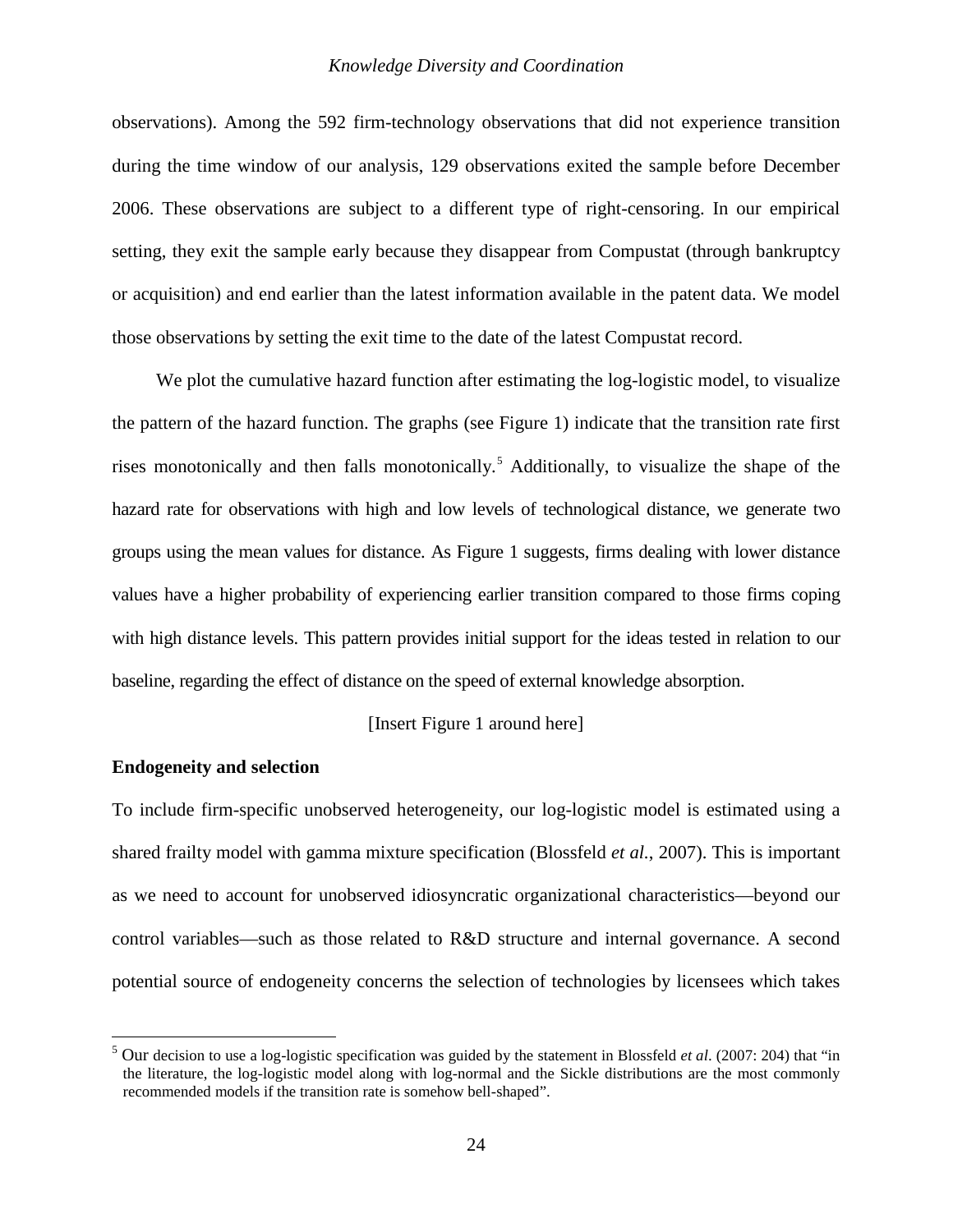place before the licensing deals observed in our sample. Although it might be expected that the individuals that decide about which technologies to license would have limited control over the configuration of inventor networks, it is possible that the probability that a patent is licensed may be affected by the unobserved characteristics of the invention itself, and that these differences are somehow related to our explanatory variables [\(Nerkar and Shane, 2007\)](#page-37-18). To deal with this issue, we follow Nerkar and Shane [\(2007\)](#page-37-18), and as part of our empirical strategy implement a two-stage selection model in which the first stage accounts for the likelihood of licensee  $i$  licensing-in technology *j* at a given point in time. We base the first stage on a pool of licensable technologies patented by the licensor around the same time as the technologies observed in our sample. Next, we estimate a model in which this pool of technologies is at "risk" of being licensed by the licensees in our sample, where onset of risk is the patent filing date, and transition is the date of the licensing agreement. Based on these estimates, we compute the cumulative hazard function and the standard normal density to create a selection correction variable which is used in our main model [\(for more details on this procedure, see Nerkar and Shane, 2007\)](#page-37-18).

Some characteristics of licensed-in technologies not observed in non-licensed technologies (e.g., contractual clauses) cannot be included as controls in this estimation but are used in a subsequent model without the selection correction term. To make the selection correction variable credible, we use degree of technological specialization of the licensor firm as an exclusion restriction. Specialized licensors are less likely to have complementary downstream assets to exploit a technology in the product market, and therefore, are pushed to make licensingout decisions sooner [\(Mowery, 2009\)](#page-37-19). We expect that the decision to enter a licensing deal for a specific technology depends on both licensor and licensee but the decision to absorb knowledge is confined to the latter. The results of the estimators with and without the selection correction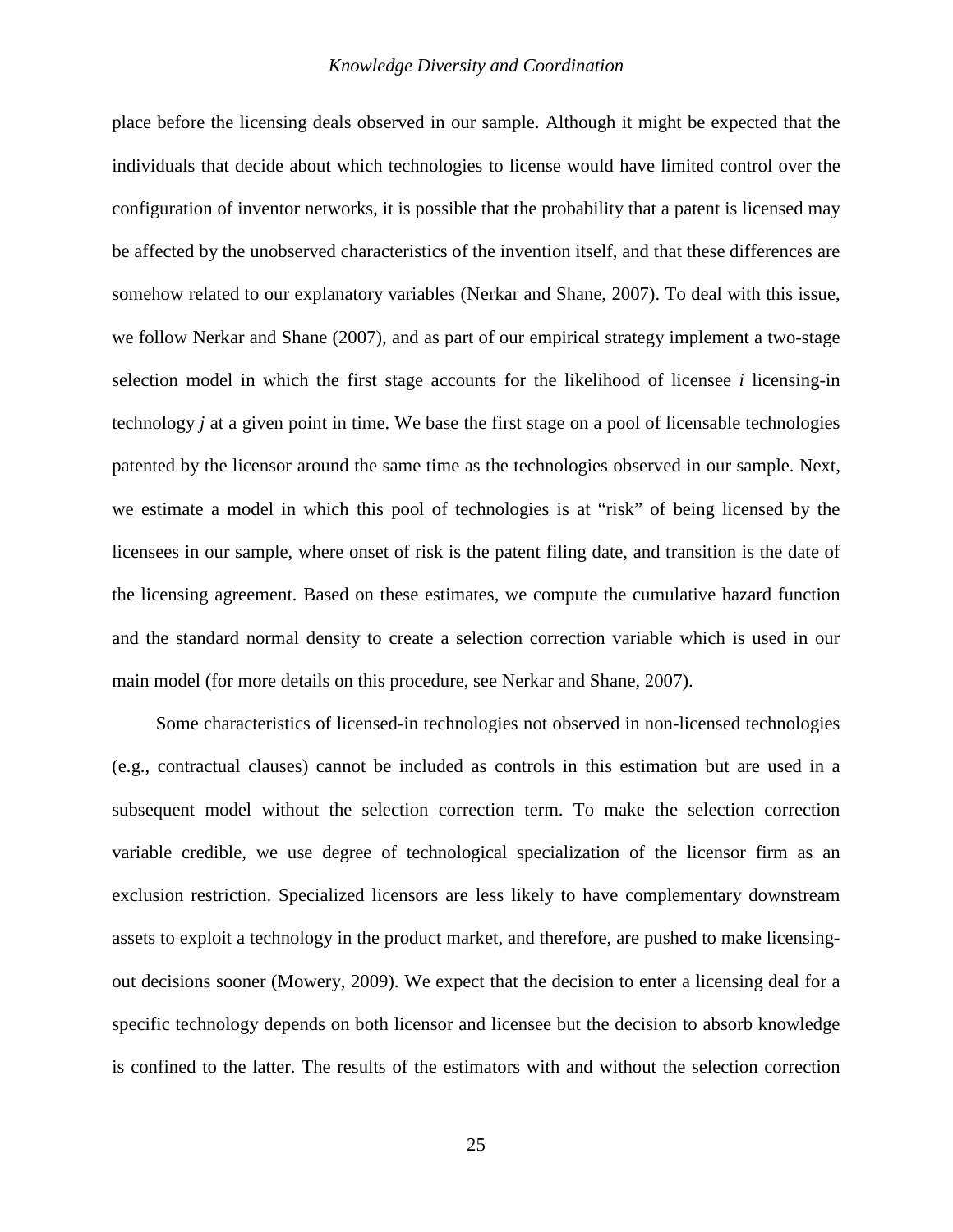terms are reported in Table 2.

#### **RESULTS**

#### **Speed of knowledge absorption**

We start by reporting the results for the log-logistic model with the shared gamma mixture specification without the selection correction terms (see Table 2, Models I-V). Model I reports the estimations for the controls and the variables underlying the interaction terms. In Model II, we first enter the variable for technological distance in order to test our baseline. Models III and IV include the interaction terms capturing the relationships described in the hypotheses, and also the controls. To test how the interaction between *Intrafirm Inventor Task Network Density*  $\times$  *Log (Number Employees)* might affect our explanatory variables, we include this interaction term when estimating Models V and VI. We expect that this interaction will capture any effect of licensee size affecting the speed of knowledge absorption through *Intrafirm Inventor Task Network Density*. Model VI includes a selection correction term, and therefore deals explicitly with endogeneity concerns arising from the potential selection of licensed technologies that took place before the licensing deals are observed. It can be seen that the direction and significance of the coefficients of this model are comparable to Model V (without the selection correction term). Therefore, it is unlikely that our results are being driven by the above described selection issues.

#### [Insert Table 2 around here]

We find a positive and statistically significant coefficient of *Technological Distance* (*p*value=0.013). This offers support for the idea that the greater the distance between the externally acquired knowledge and the firm's knowledge base, the longer it will take the firm to absorb the external knowledge into its own inventions*.* This is in line with the findings in Tzabbar *et al.*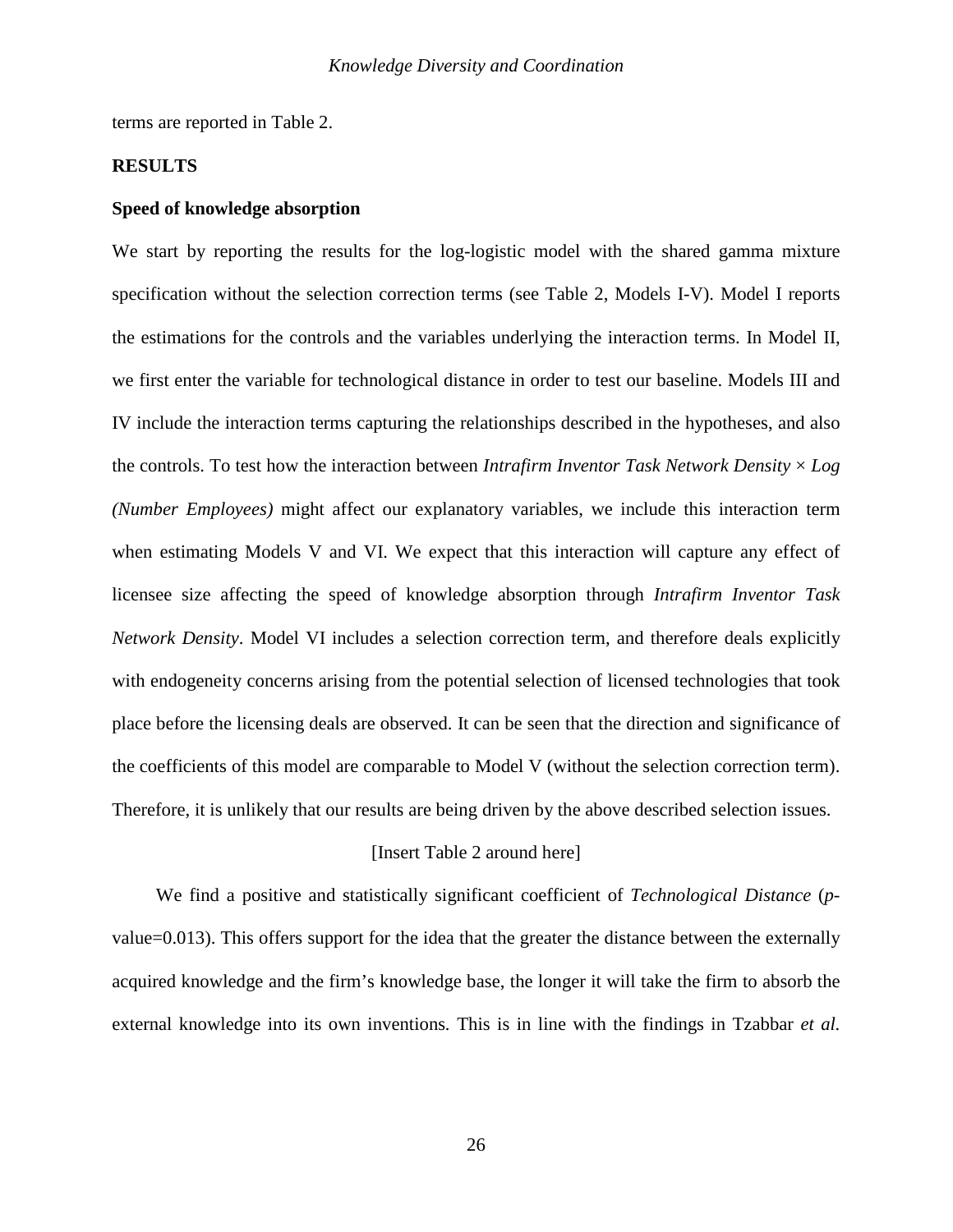[\(2013\)](#page-38-2) and Leone and Reichstein [\(2012\)](#page-37-1), who find that distance is an important predictor of the firm's capacity to absorb external knowledge rapidly.

The main effects for our main intrafirm collaboration network variables *Intrafirm Inventor Task Network Diversity* and *Intrafirm Inventor Task Network Density* are both negative and statistically significant in Models III and IV, indicating that these variables affect absorption speed for average levels of *Technological Distance*. More importantly for our hypotheses, the coefficient of the interaction between *Technological Distance* and *Intrafirm Inventor Task Network Diversity* is negative and significant (*p*-value=0.000), supporting the idea that network diversity negatively moderates the relationship between distance and the time it takes to absorb knowledge, i.e., it speeds up the absorption of distant knowledge. This supports Hypothesis 1. In addition, the coefficient of the interaction term between *Technological Distance* and *Intrafirm Inventor Task Network Density* is negative and significant (*p*-value=0.017), indicating that the positive effect of distance on the time it takes to absorb knowledge becomes less positive (or more negative) when interacted with network density. This supports the moderating effect predicted in Hypothesis 2*.* 

To interpret the effect sizes of the relevant estimated coefficients, we estimate the response margins at the mean values of our variables of interest for the uncensored observations in our sample. First, we predict the number of months to external knowledge absorption for *Technological Distance*. The results indicate that if distance increases by one standard deviation from its mean, the time to external knowledge absorption increases by 12 months (*p*value=0.031). Based on the moderators, we observe that if *Intrafirm Inventor Task Network Diversity* increases by one standard deviation from its mean, the effect of distance on the predicted time to external knowledge absorption decreases by some 10 months (*p*-value=0.069).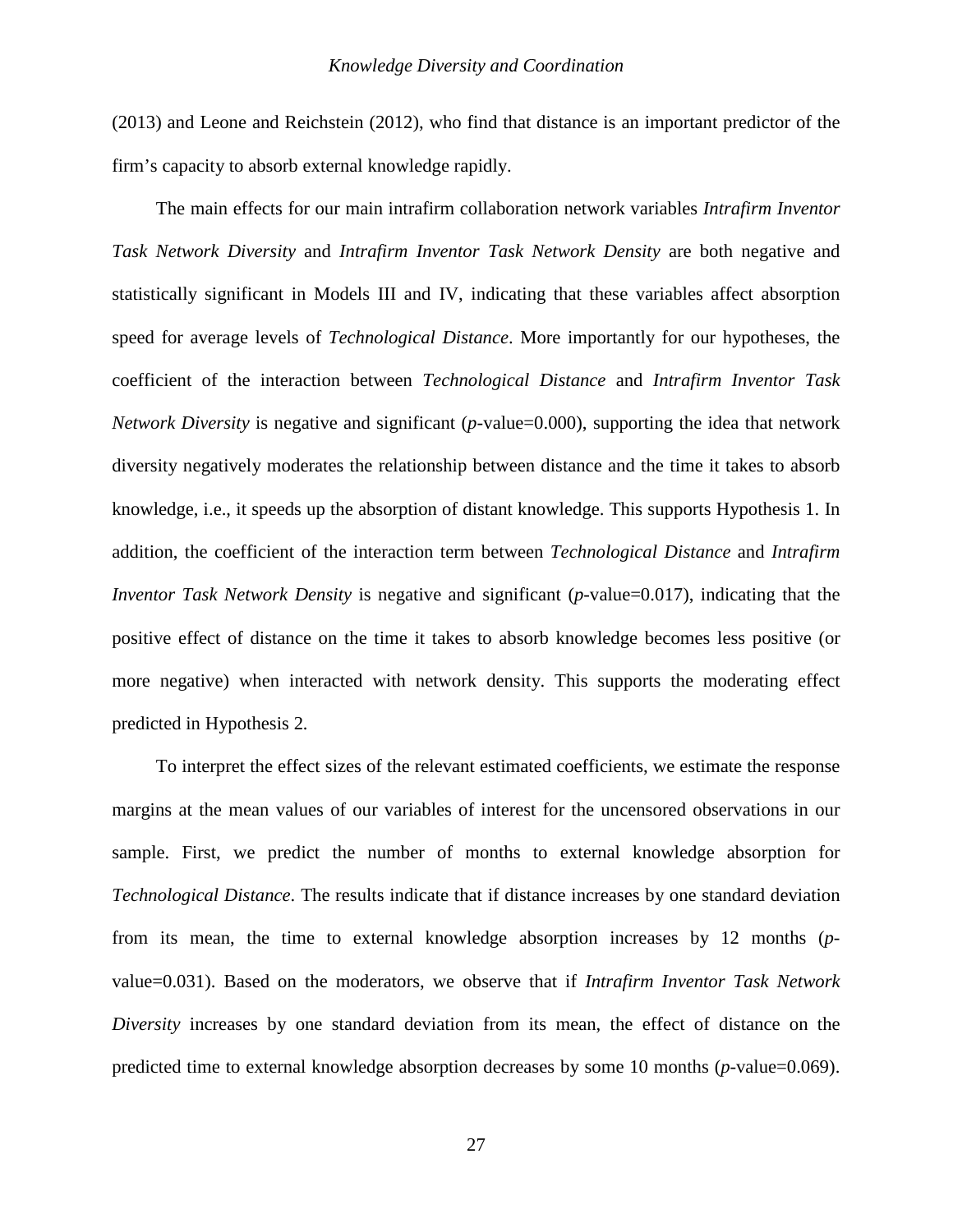A similar effect is observed for *Intrafirm Inventor Task Network Density* where an increase of one standard deviation from the mean leads to a reduction of the order of 17 months in the effect of distance on the predicted value of our dependent variable (*p*-value=0.056).

### **ALTERNATIVE EXPLANATIONS AND ROBUSTNESS CHECKS**

A concern related to the data structure used to conduct our empirical analyses is that we use time-invariant explanatory variables. We adopted this set-up for two main reasons. First, the average time to citation of a licensed-in technology is 25 months, and we observe that the firm network characteristics for our sample are very stable.<sup>[6](#page-28-0)</sup> Second, at the theoretical level, it could be argued that what matters is the absorptive capacity of the inventor network organization at the onset of risk—any subsequent changes in the networks may be largely endogenous.

Despite these potential limitations, observing how time varying explanatory variables affect the speed of knowledge absorption within a longitudinal setting allows a dynamic perspective which complements our main analysis. It is possible that networks and other firm related characteristics that change after the licensing deal might be affecting our results. To test for this, we construct a panel with time-varying explanatory variables using time of the licensing event as the time of onset of risk, and date of citation as the time of transition for non-censored observations. This additional test is reported in Models I, II, and III in Table 3 and shows that the results are consistent with our main econometric estimations reported in Table 2.

The applied shared frailty estimator with a gamma mixture specification helps to address some potential concerns regarding unobserved (firm-level) heterogeneity. However, given that the shared frailty estimator is a random effects model to the extent that the unobserved heterogeneity is correlated to the observed explanatory variables, there might be some

 $\overline{\phantom{a}}$ 

<span id="page-28-0"></span><sup>6</sup> The correlations between *Intrafirm Inventor Task Network Diversity*, *Intrafirm Inventor Task Network Density*, *Average Tie Strength*, *Clustering and Average Path Length* at time *t* and *t*-1 are *all above 0.75*, suggesting high stability.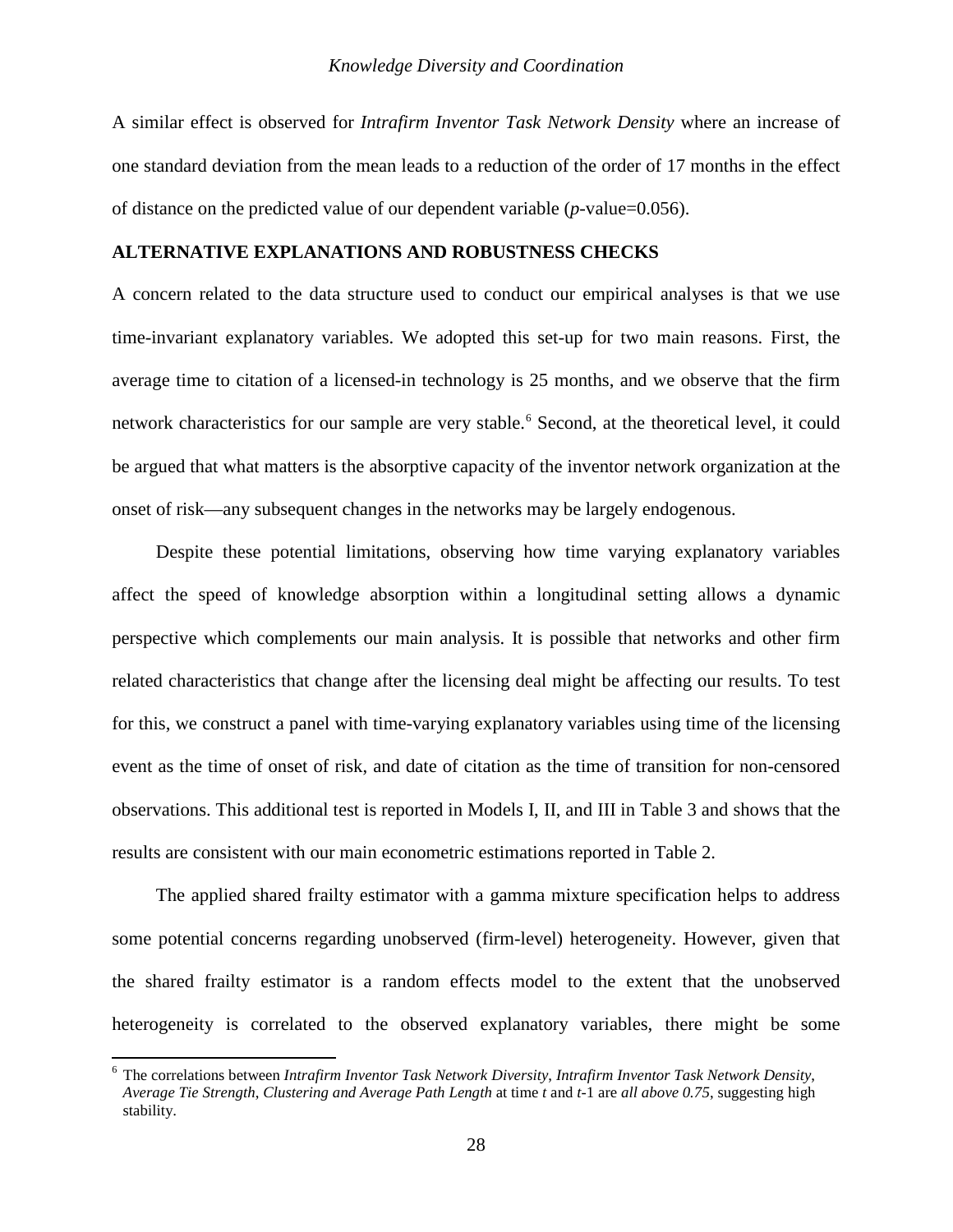unaccounted for unobserved heterogeneity. One limitation of hazard models is that "real" fixed effects estimators are not available. To address this issue, as a robustness check we include the equivalent of firm fixed effects by adding firm dummies to the log-logistic hazard model. Because the firm dummies tend to be highly correlated to the other controls in our sample, we estimate this robustness check in an unrestricted version of the original model. Table 3 reports Models IV, V, and VI which include the firm dummies. The main results are largely unchanged compared to the original model, lending further support to the notion that unobserved firm-level heterogeneity coming from time invariant characteristics is not biasing our results.

#### [Insert Table 3 around here]

We conducted four additional robustness checks (results not reported here for space reasons). First, the network literature points to the potential downsides of very high levels of network diversity and density. This suggests that diversity and density might moderate the effect of distance on time to knowledge absorption according to an inverted U shape. We investigate this empirically by adding to Model V (Table 2) the squared values of our measures for network density and network diversity, and their respective interactions with technological distance. The parameters of the relevant squared variables are statistically insignificant. The results are also insignificant for the squared terms when the interaction terms are excluded. Second, another explanation for the effect of distance on time to knowledge absorption is related to the fact that distant technologies may not be licensed with the intention of applying them in a new invention. To address this, we conducted a *t*-test comparing the distance between those observations that experience transition and are cited in a new in-house patent during the time window of our analysis, and those that are not. We found no statistically significant difference between the two groups. We also investigated if our results are affected by differences in the windows used to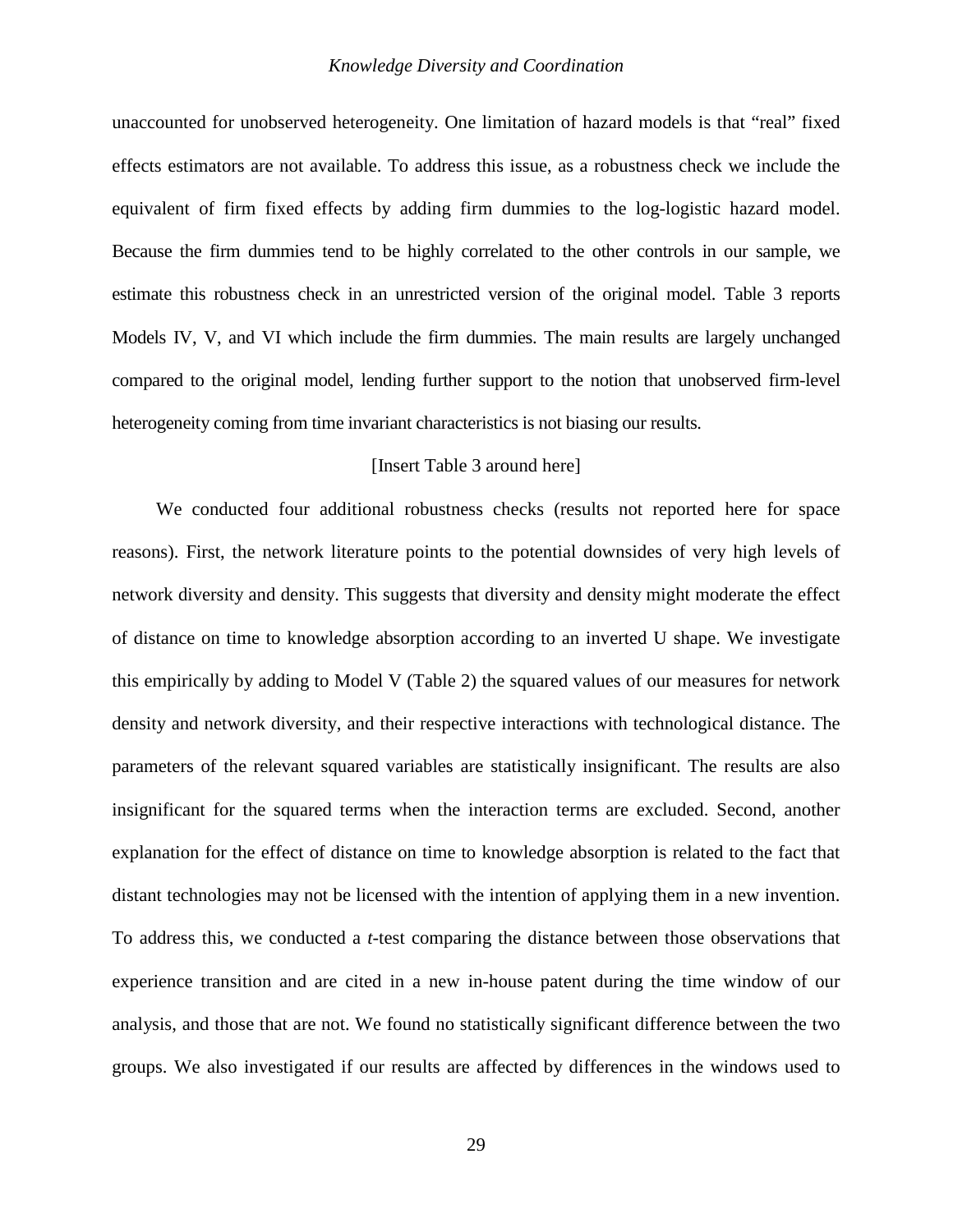compute our network measures. The results obtained using a four and six-year windows are consistent with those presented in the paper.

#### **DISCUSSION AND CONCLUSION**

We began by noting that the theoretical and empirical literature suggests that firms' absorption speed decreases with the degree of unfamiliarity of the external knowledge. We employed an absorptive capacity and inventor task networks lens to propose that firms with whole inventor task networks with appropriate characteristics pertaining to a within-network variety of knowledge and to the support of the coordination of inventive activities among inventors are able to increase their speed of absorption of external knowledge.

This study has important theoretical implications. An important contribution is that it adds an intrafirm inventor task network dimension to the external knowledge sourcing literature. This body of work tends to focus on the relations between the firm and its external sources of innovation, and ignores how intrafirm organizational factors support the exploitation of external knowledge for innovation. We contribute by explicitly considering organizational factors in terms of intrafirm task inventor networks. Since Burns and Stalker [\(1961\)](#page-35-21), it has been recognized that the firm's internal organizational relationships matter for innovation outcomes. However, subsequent related work on intrafirm task inventor networks (e.g., [Guler and Nerkar, 2012;](#page-36-4) [Carnabuci and Operti, 2013\)](#page-35-5) has tended to focus on how internal task inventor networks affect the recombination of in-house knowledge for the purposes of innovation but does not consider how they might facilitate the exploitation of external knowledge at firm level.

This study adds to work in the absorptive capacity literature by specifying a set of micro mechanisms that underlie firms' inward-looking absorptive capacity, including firm-internal sources of knowledge variety, and coordination of knowledge-intensive activities to avoid wasteful action. We have proposed a set of theoretical mechanisms that build on Cohen and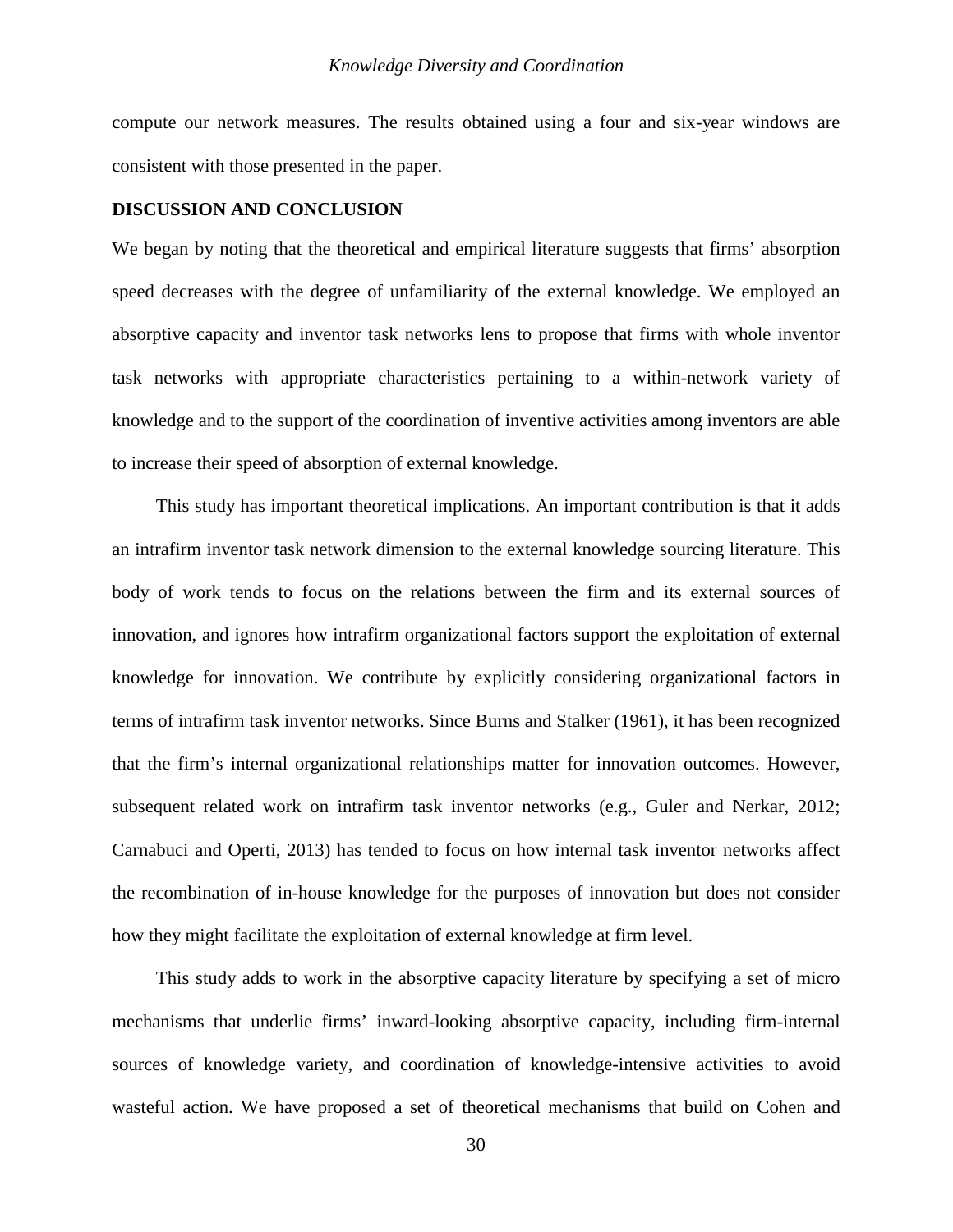Levinthal's seminal 1990 paper, to explain how intrafirm inventor networks fulfill those two tasks, and ensure rapid absorption of (in particular) distant external knowledge into the focal firms' inventions. These mechanisms also explain why diversity provides the *variety* of knowledge needed for innovation, and why network density acts as the necessary *coordination* device. This increases theoretical understanding of the process of knowledge absorption, and operationalizes absorptive capacity in terms of absorption speed and its antecedents empirically in the important context of invention. We found empirical support for our predictions: intrafirm inventor task network diversity and inventor task network density positively moderate the relationship between degree of distance between the focal firm's knowledge base and externally acquired knowledge, and speed of absorption of external knowledge into the focal firm's knowledge production for invention output.

Our theoretical arguments and empirical findings also relate to time compression diseconomies in R&D [\(Scherer, 1967;](#page-38-19) [Dierickx and Cool, 1989;](#page-35-22) [Pacheco-de-Almeida and](#page-37-20)  [Zemsky, 2007\)](#page-37-20) insofar as they refer to the integration of internal and external knowledge components. In the literature, these time compression diseconomies are taken as exogenously given due to the nature of the R&D process, and imply that while it is possible to speed up the completion of an innovation project by hiring more people to complete each of the tasks involved, overall development costs will increase due to the onset of classical diminishing returns [\(Scherer, 1967\)](#page-38-19). We show that heterogeneity in the characteristics of the firms' inventor task networks, and therefore, heterogeneity in inward-looking absorptive capacity, drive variation in invention speed, especially when distant knowledge is involved. This suggests in turn, that inward-looking absorptive capacity reduces "the costs of speed" for the focal firm. In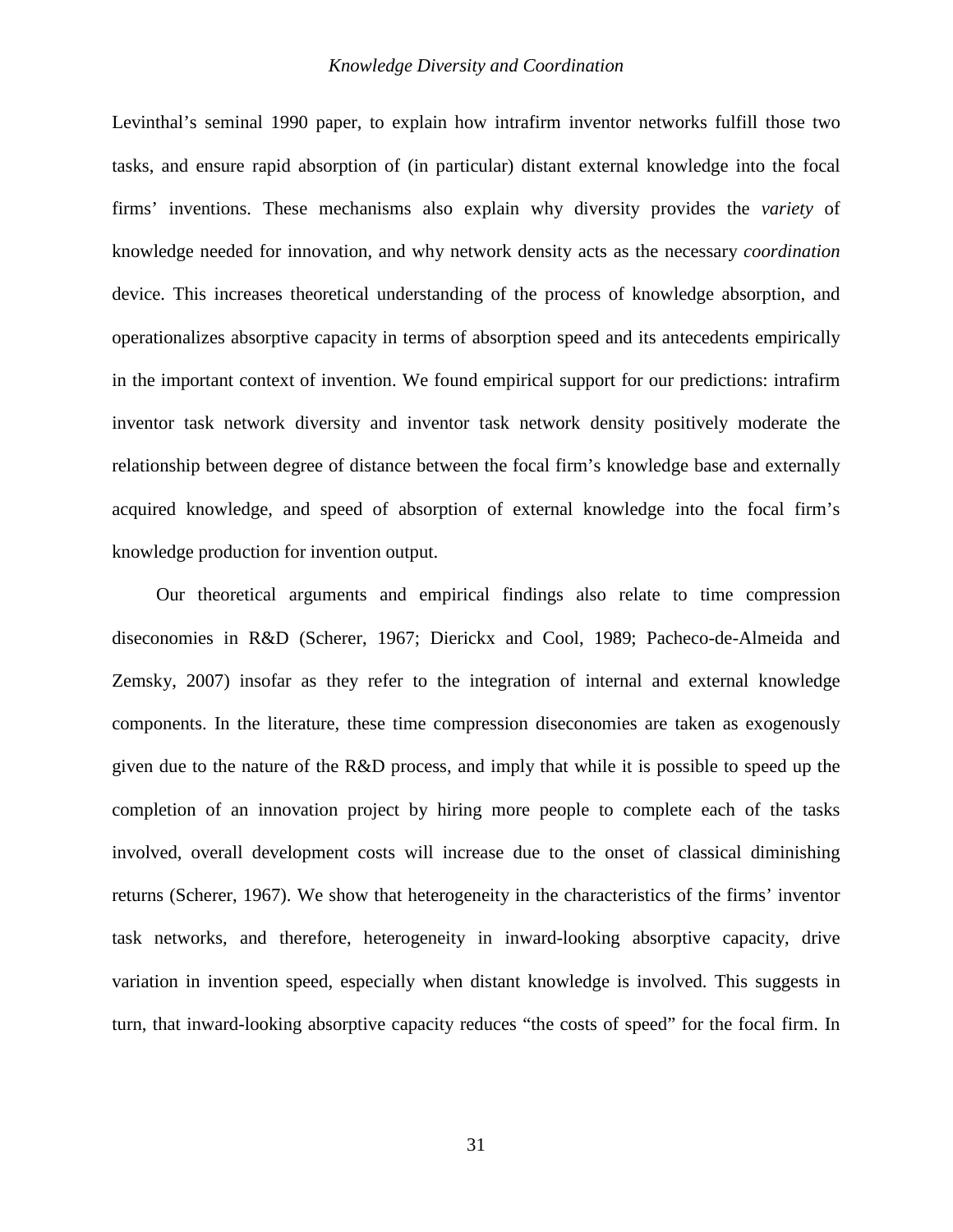other words, an appropriate task network set-up of innovation professionals can increase this speed compared to other organizations, regardless of time compression diseconomies.

The findings in this paper have implications for managerial practice. They point to the influence of intrafirm task network structure on the ability of firms to integrate external knowledge quickly. Managers should pay attention to the collaborative behavior of their employees; although managers cannot directly control their employees' collaborative interactions with other employees, they can assign inventors to temporary projects to foster collaboration among otherwise unconnected employees. Managers need to support the inventor network structures in R&D departments to encourage a culture of continuous *effective* knowledge sharing and knowledge transfer among inventors and research units.

This paper has some limitations. First, although we took care over the design of the empirical research, endogeneity problems might still be an issue; however, we believe that the empirical strategy employed reduces concerns over unobserved heterogeneity and omitted variables bias. We employed a frailty estimator in our hazard models to capture unobserved heterogeneity through the inclusion of a shared gamma mixture specification. As robustness checks, we included firm dummies to pick up additional possible unobserved heterogeneity, and applied a two-stage model to account for the possibility that the in-licensed patents are of a particular type. Although our findings should be generalizable to other high-technology sectors such as telecommunications, consumer electronics, and computers, future research would confirm whether our proposed theory is transferable to other industries. We focus specifically on the role of whole firm-level networks composed of intrafirm task inventor ties for affecting absorption speed. However, individual inventors' ties across firm boundaries may also have an impact on the firm's ability to recombine external and internal knowledge [\(Tushman and](#page-38-20)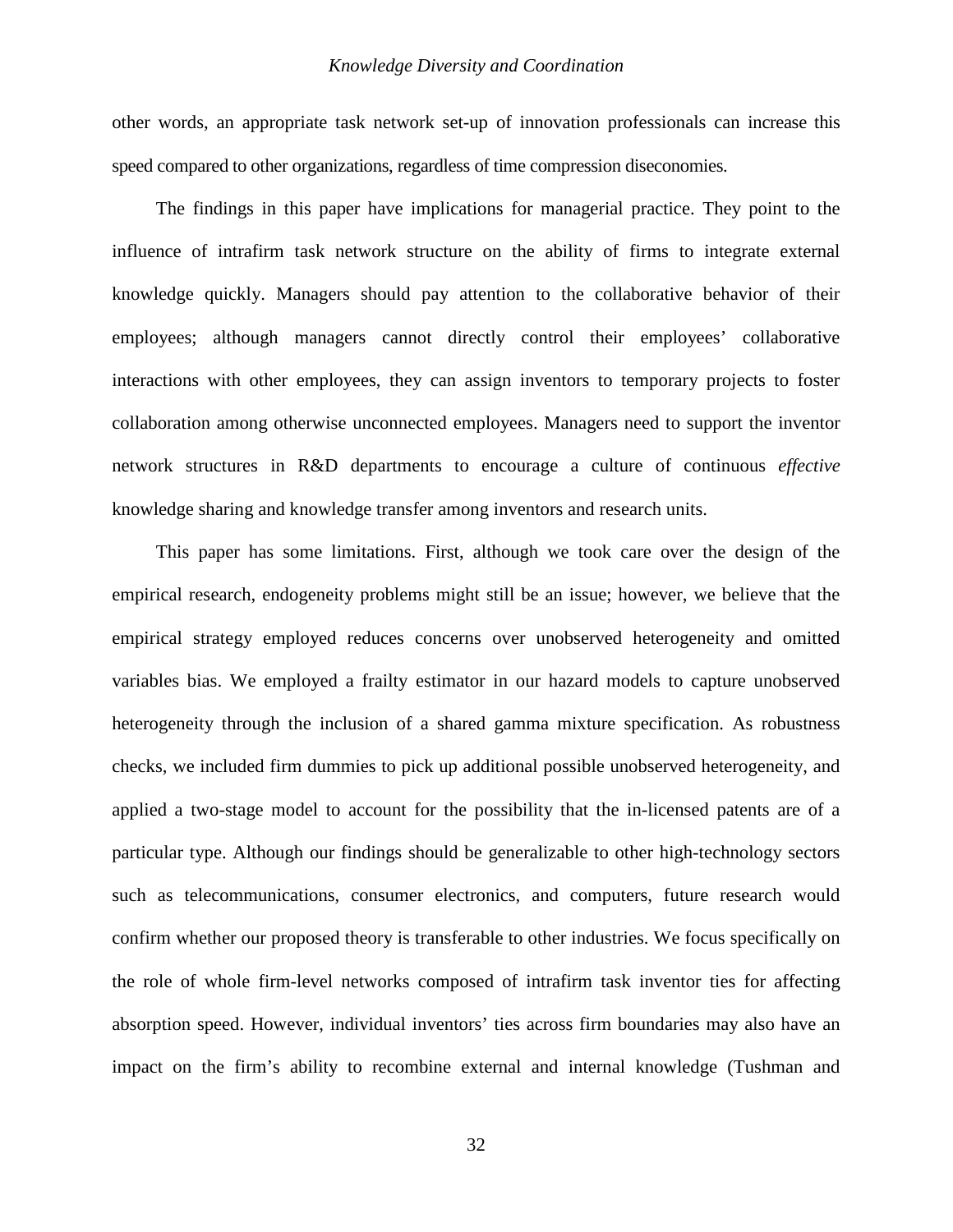[Scanlan, 1981;](#page-38-20) [Tortoriello and Krackhardt, 2010\)](#page-38-21). Future research could investigate these external individual ties.

The composition of the inventor team that produced the patent first citing an acquired patent might also matter for absorption speed. For instance, the team might include a "generalist" [\(Melero and Palomeras, 2015\)](#page-37-21) or a "relational star" [\(Grigoriou and Rothaermel, 2014\)](#page-36-5). We can speculate that because a generalist inventor plays a knowledge bridging function which could be particularly important for knowledge absorption [\(Melero and Palomeras, 2015\)](#page-37-21), the presence of a generalist on an inventor team could help speed up knowledge absorption by enabling better utilization of diverse technical expertise within the focal team (and perhaps beyond it). Similarly, a relational star on the inventor team potentially might contribute to the coordination of inventive activities in parallel to the effect we have suggested for our intrafirm network density variable, which effect in turn, might also increase absorption speed. Unfortunately, our research design does not allow us to include inventor team characteristics in our empirical models. While we do not expect these team characteristics to be critically correlated to our central independent variables (and we control for the number of star scientists in the inventor network), the importance of inventor team composition for knowledge absorption speed should be investigated in future research.

In line with the intra-organizational networks literature, we utilize co-patenting to capture inventor task networks [\(Singh, 2005;](#page-38-5) [Fleming](#page-35-10) *et al.*, 2007; [Paruchuri, 2010\)](#page-37-3). We acknowledge that co-patenting captures only a subset of the interpersonal ties within a firm, although our focus on inventor networks appears particularly relevant in the context of firms' absorptive capacity and distant external knowledge. Future work could examine other types of interpersonal ties. In addition to the organization's (formal/instrumental) inventor task networks (e.g., the present

33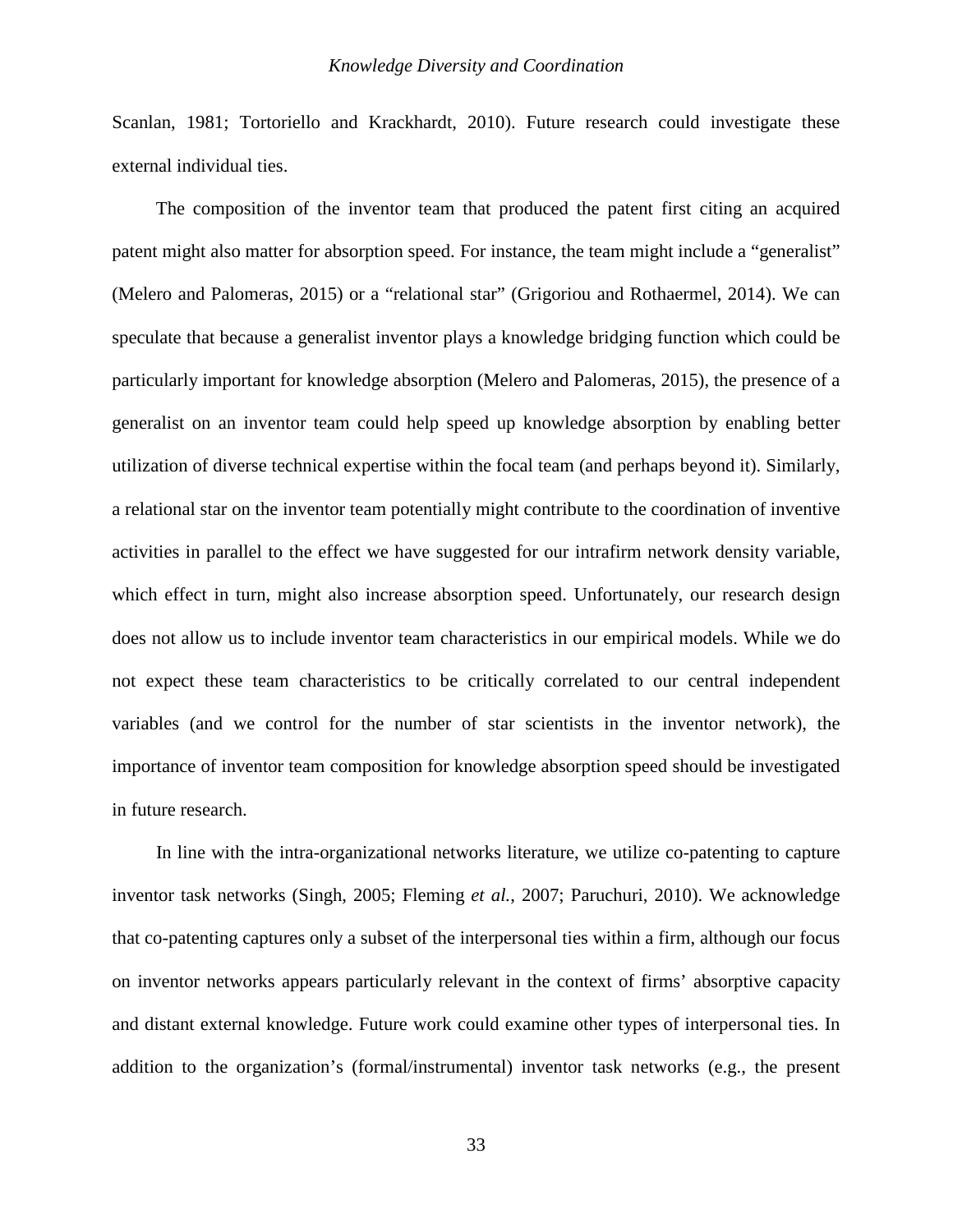paper, [Guler and Nerkar, 2012;](#page-36-4) [Carnabuci and Operti, 2013\)](#page-35-5), the literature on organization as a determinant of knowledge absorption also investigates the role of intraorganizational informal advice innovation networks (e.g., [Tortoriello, 2015;](#page-38-1) [Dahlander](#page-35-7) *et al.*, 2016). We can speculate that such informal advice networks will also have the properties that would allow increased speed of knowledge absorption. However, given that previous research shows that the positive effects of external knowledge on individual-level innovation generation are reinforced if the individuals sourcing the external knowledge span structural holes in the internal knowledgesharing network [\(Tortoriello, 2015\)](#page-38-1), we would expect informal networks to work particularly well if they include (many) individuals who span structural holes. However, the two types of formal and informal innovation networks might be complementary, due possibly to the smallworld characteristics that combined networks potentially exhibit [\(cf. Fleming](#page-35-10) *et al.*, 2007). These are issues that require empirical scrutiny in future research. We hope nevertheless that the present paper constitutes a first step towards further investigation of this exciting research agenda.

#### **ACKNOWLEDGEMENTS**

This article has benefited greatly from the guidance provided by the Editor, Anita McGahan, and four anonymous reviewers. The authors are grateful also for comments on earlier versions of the paper from seminar audiences at Boston University, BI Oslo, KU Leuven, SKEMA Business School, and participants in the Academy of Management Conference, the DRUID Summer Conference, the Gothenburg Workshop Evolutionary Approaches to Entrepreneurship and Regional Development, the Boston College AoM TIM Midyear Meeting, the Cass Business School Workshop on Scale and Scope, and the DTU-TIE Conference. The usual caveats apply. Keld Laursen's Professor II position at NTNU is sponsored by DNV-GL.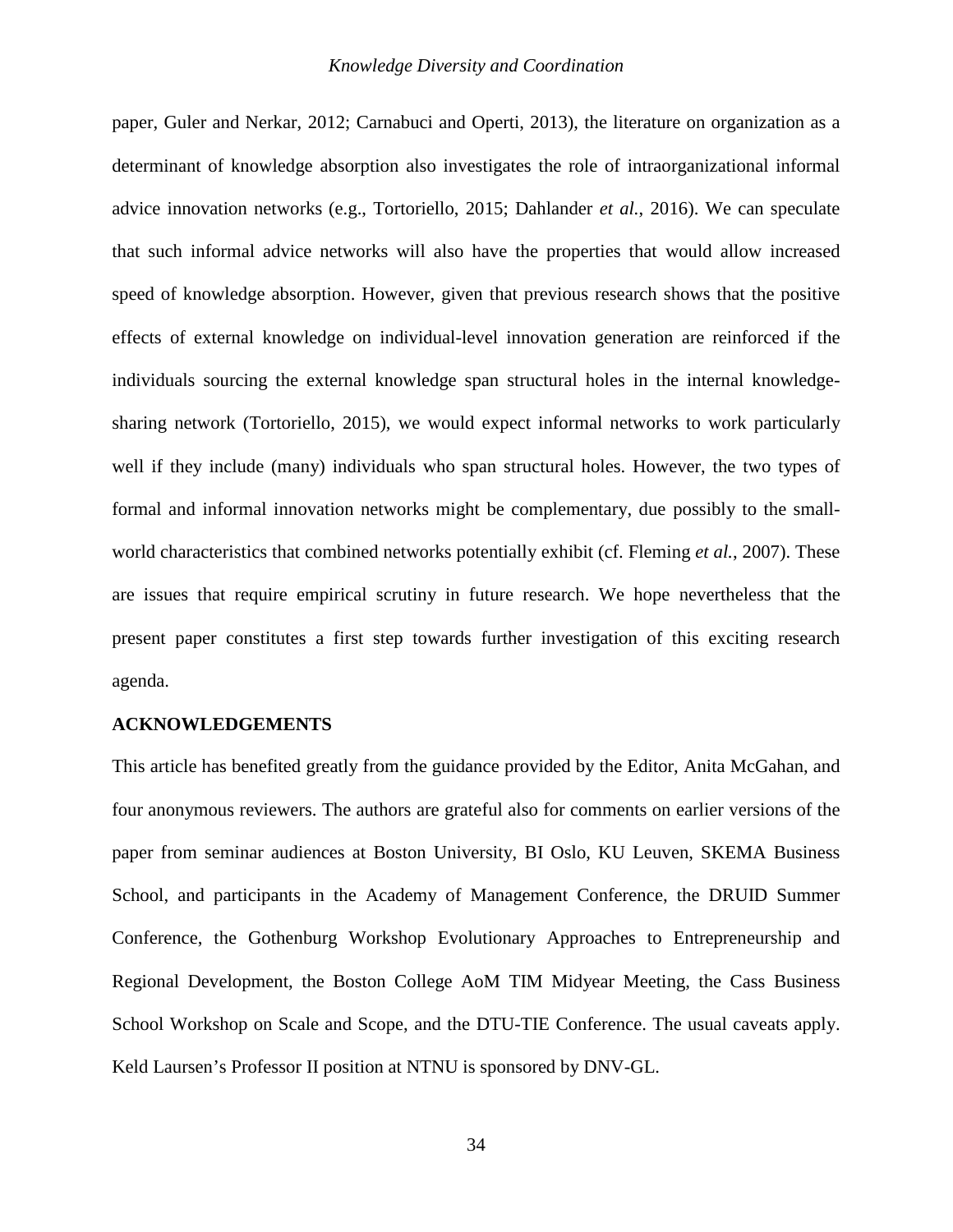#### **REFERENCES**

- <span id="page-35-15"></span>Aharonson BS, Schilling MA. 2016. Mapping the Technological Landscape: Measuring Technology Distance, Technological Footprints, and Technology Evolution. *Research Policy* **45**(1): 81-96.
- <span id="page-35-16"></span>Ahuja G, Soda G, Zaheer A. 2011. The Genesis and Dynamics of Organizational Networks. *Organization Science* **23**(2): 434-448.
- <span id="page-35-17"></span>Argyres NS, Silverman BS. 2004. R&D, Organization Structure, and the Development of Corporate Technological Knowledge. *Strategic Management Journal* **25**(8-9): 929 - 958.
- <span id="page-35-19"></span>Banerjee T. 2012. Aspects of Research and Development Contract Terms in the Bio/Pharmaceutical Sector, *In the Economics of Medical Technology*: 1-33: Published online.
- <span id="page-35-20"></span>Blossfeld H-P, Golsch K, Rohwer G. 2007. *Event History Analysis with Stata*. Lawrence Erlbaum Associates Publishers: Mahwah, NJ US.
- <span id="page-35-2"></span>Bridoux F, Smith KG, Grimm CM. 2011. The Management of Resources. *Journal of Management* **39**(4): 928-957.
- <span id="page-35-21"></span>Burns T, Stalker GM. 1961. *The Management of Innovation*. Tavistock: London.
- <span id="page-35-11"></span>Burt RS. 2004. Structural Holes and Good Ideas. *American Journal of Sociology* **110**(2): 349-399.
- <span id="page-35-6"></span>Cardinal LB. 2001. Technological Innovation in the Pharmaceutical Industry: The Use of Organizational Control in Managing Research and Development. *Organization Science* **12**(1): 19-36.
- <span id="page-35-5"></span>Carnabuci G, Operti E. 2013. Where Do Firms' Recombinant Capabilities Come From? Intra-Organizational Networks, Knowledge, and Firms' Ability to Innovate through Technological Recombination. *Strategic Management Journal* **34**(13): 1591–1613.
- <span id="page-35-3"></span>Casciaro T, Lobo MS. 2015. Affective Primacy in Intraorganizational Task Networks. *Organization Science* **26**(2): 373-389.
- <span id="page-35-18"></span>Choi JP. 2002. A Dynamic Analysis of Licensing: The "Boomerang" Effect and Grant-Back Clauses. *International Economic Review* **43**(3): 803-829.
- <span id="page-35-12"></span>Cockburn I, Henderson R. 1994. Racing to Invest? The Dynamics of Competition in Ethical Drug Discovery. *Journal of Economics and Management Strategy* **3**
- <span id="page-35-0"></span>Cohen WM, Levinthal DA. 1990. Absorptive Capacity : A New Perspective on Innovation and Learning. *Administrative Science Quarterly* **35**(1): 128-152.
- <span id="page-35-7"></span>Dahlander L, O'Mahony S, Gann DM. 2016. One Foot in, One Foot Out: How Does Individuals' External Search Breadth Affect Innovation Outcomes? *Strategic Management Journal* **37**(2): 280-302.
- <span id="page-35-22"></span>Dierickx I, Cool K. 1989. Asset Stock Accumulation and Sustainability of Competitive Advantage. *Management Science* **35**(12): 1504-1511.
- <span id="page-35-13"></span>DiMasi JA, Faden LB. 2011. Competitiveness in Follow-on Drug R&D: A Race or Imitation? *Nature reviews. Drug discovery* **10**: 23-27.
- <span id="page-35-14"></span>DiMasi JA, Hansen RW, Grabowski HG. 2003. The Price of Innovation: New Estimates of Drug Development Costs. *Journal of Health Economics* **22**: 151-185.
- <span id="page-35-8"></span>Fleming L. 2001. Recombinant Uncertainty in Technological Search. *Management Science* **47**(1): 117-132.
- <span id="page-35-10"></span>Fleming L, King III C, Juda AI. 2007. Small Worlds and Regional Innovation. *Organization Science* **18**(6): 938-954.
- <span id="page-35-9"></span>Fleming L, Sorenson O. 2004. Science as a Map in Technological Search. *Strategic Management Journal* **25**(8/9): 909-928.
- <span id="page-35-4"></span>Fonti F, Maoret M. 2016. The Direct and Indirect Effects of Core and Peripheral Social Capital on Organizational Performance. *Strategic Management Journal* **37**(8): 1765-1786.
- <span id="page-35-1"></span>Foss NJ, Laursen K, Pedersen T. 2011. Linking Customer Interaction and Innovation: The Mediating Role of New Organizational Practices. *Organization Science* **22**(4): 980–999.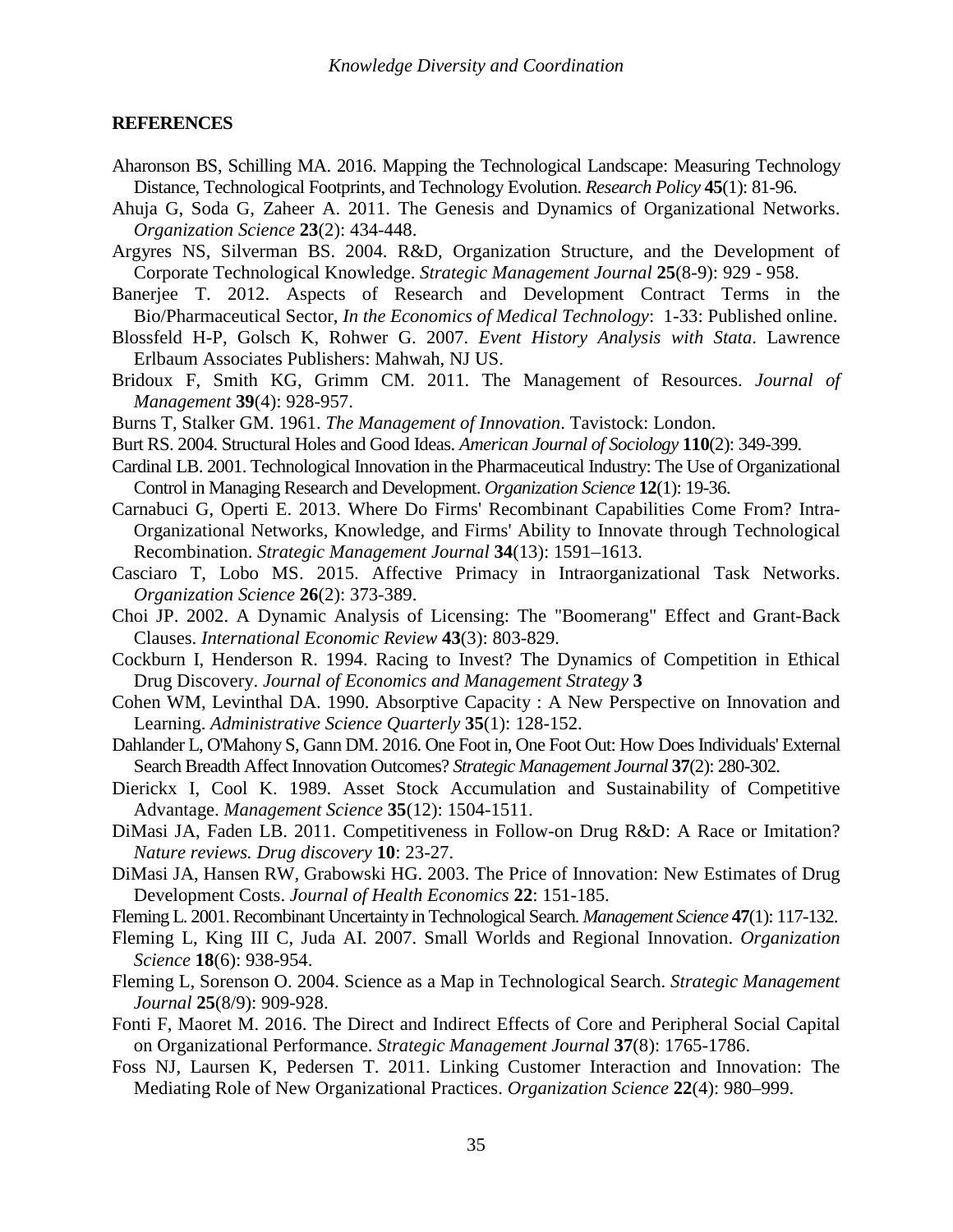- <span id="page-36-2"></span>George JM, Jones GR. 2000. The Role of Time in Theory and Theory Building. *Journal of Management* **26**(4): 657-684.
- <span id="page-36-11"></span>Gilsing V, Nooteboom B, Vanhaverbeke W, Duysters G, Vandenoord A. 2008. Network Embeddedness and the Exploration of Novel Technologies: Technological Distance, Betweenness Centrality and Density. *Research Policy* **37**(10): 1717-1731.
- <span id="page-36-5"></span>Grigoriou K, Rothaermel FT. 2014. Structural Microfoundations of Innovation: The Role of Relational Stars. *Journal of Management* **40**(2): 586-615.
- <span id="page-36-6"></span>Grigoriou K, Rothaermel FT. 2017. Organizing for Knowledge Generation: Internal Knowledge Networks and the Contingent Effect of External Knowledge Sourcing. *Strategic Management Journal* **38**(2): 395-414.
- <span id="page-36-14"></span>Griliches Z. 1990. Patent Statistics as Economic Indicators: A Survey. *Journal of Economic Literature* **28**(4): 1661-1707.
- <span id="page-36-4"></span>Guler I, Nerkar A. 2012. The Impact of Global and Local Cohesion on Innovation in the Pharmaceutical Industry. *Strategic Management Journal* **33**(5): 535-549.
- <span id="page-36-15"></span>Hall BH. 2002. A Note on the Bias in the Herfindahl Based on Count Data. In A Jaffe, M Trajtenberg (Eds.), *Patents, Citations, and Innovation*: 149-156. MIT Press: Cambridge, MA.
- <span id="page-36-16"></span>Hannigan TJ, Cano-Kollmann M, Mudambi R. 2015. Thriving Innovation Amidst Manufacturing Decline: The Detroit Auto Cluster and the Resilience of Local Knowledge Production. *Industrial and Corporate Change* **24**(3): 613-634.
- <span id="page-36-8"></span>Hargadon AB, Bechky BA. 2006. When Collections of Creatives Become Creative Collectives: A Field Study of Problem Solving at Work. *Organization Science* **17**(4): 484-500.
- <span id="page-36-12"></span>Harrison DA, Klein KJ. 2007. What's the Difference? Diversity Constructs as Separation, Variety, or Disparity in Organizations. *Academy of Management Review* **32**(4): 1199-1228.
- <span id="page-36-13"></span>Hawk A, Pacheco-De-Almeida G, Yeung B. 2013. Fast-Mover Advantages: Speed Capabilities and Entry into the Emerging Submarket of Atlantic Basin Lng. *Strategic Management Journal* **34**(13): 1531-1550.
- <span id="page-36-19"></span>Hou K, Robinson DT. 2006. Industry Concentration and Average Stock Returns. *The Journal of Finance* **61**(4): 1927-1956.
- <span id="page-36-7"></span>Howard M, Steensma HK, Lyles M, Dhanaraj C. 2016. Learning to Collaborate through Collaboration: How Allying with Expert Firms Influences Collaborative Innovation within Novice Firms. *Strategic Management Journal* **37**(10): 2092-2103.
- <span id="page-36-1"></span>Jansen JJP, van den Bosch FAJ, Volberda HW. 2005. Managing Potential and Realized Absorptive Capacity: How Do Organizational Antecedents Matter? *Academy of Management Journal* **48**(6): 999-1015.
- <span id="page-36-3"></span>Kessler EH, Chakrabathi AK. 1996. Innovation Speed: A Conceptual Model of Context, Antecedents, and Outcomes. *The Academy of Management Review* **21**(4): 1143-1191.
- <span id="page-36-10"></span>Kogut B, Zander U. 1992. Knowledge of the Firm, Combinative Capabilities, and the Replication of Technology. *Organization Science* **3**(3): 383-397.
- <span id="page-36-0"></span>Lane PJ, Lubatkin M. 1998. Relative Absorptive Capacity and Interorganizational Learning. *Strategic Management Journal* **19**(5): 461-477.
- <span id="page-36-18"></span>Lang LHP, Stulz R. 1992. Contagion and Competitive Intra-Industry Effects of Bankruptcy Announcements. *Journal of Financial Economics* **32**(1): 45-60.
- <span id="page-36-9"></span>Laursen K. 2012. Keep Searching and You'll Find: What Do We Know About Variety Creation through Firms' Search Activities for Innovation? *Industrial and Corporate Change* **21**(5): 1181-1220.
- <span id="page-36-17"></span>Laursen K, Moreira S, Reichstein T, Leone MI. 2017. Evading the Boomerang Effect: Using the Grant-Back Clause to Further Generative Appropriability from Technology Licensing Deals. *Organization Science* **28**(3): 514-530.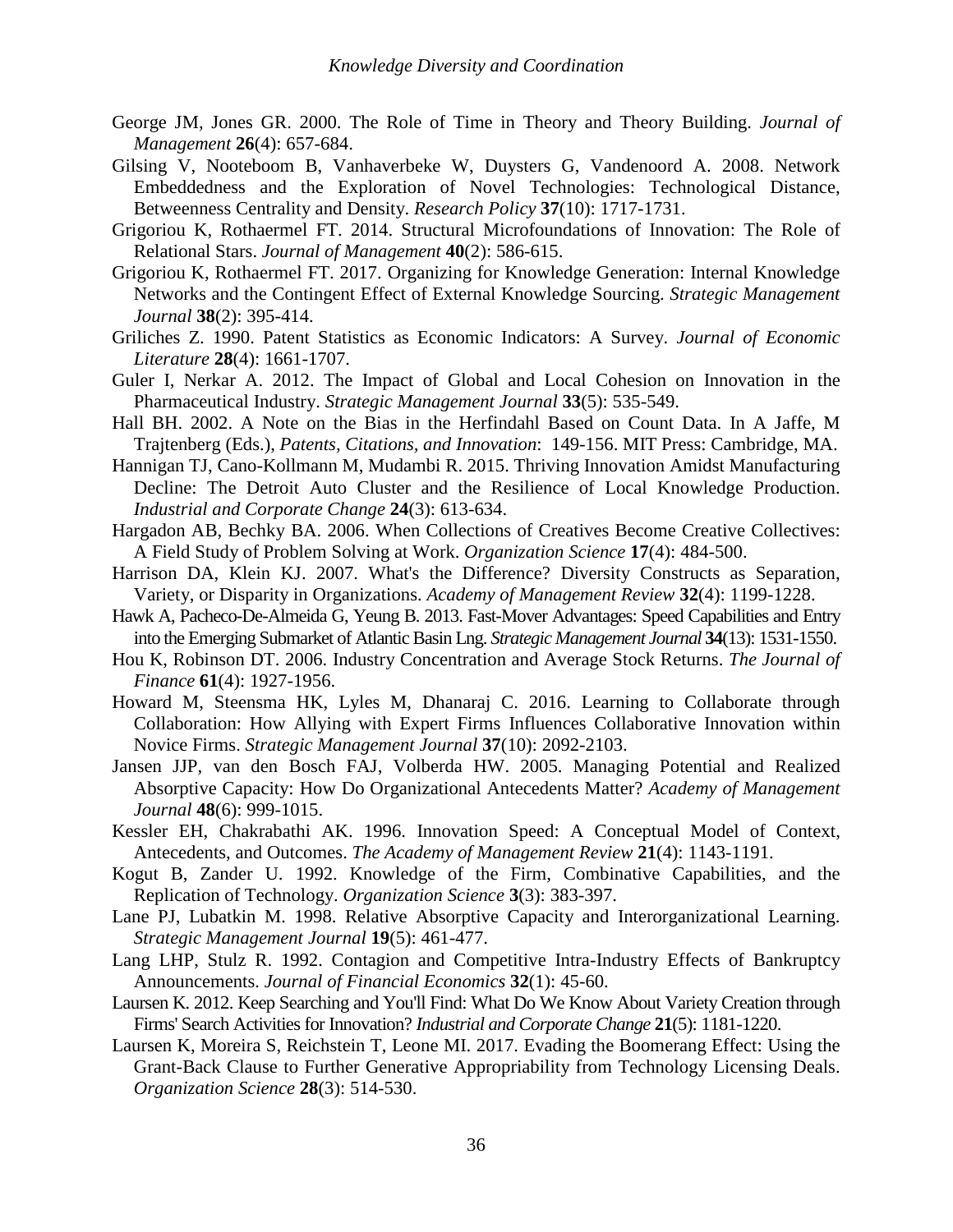- <span id="page-37-1"></span>Leone MI, Reichstein T. 2012. Licensing-in Fosters Rapid Invention! The Effect of the Grant-Back Clause and Technological Unfamiliarity. *Strategic Management Journal* **33**(8): 965-985.
- <span id="page-37-12"></span>Levin RC, Klevorick AK, Nelson RR, Winter SG, Gilbert R, Griliches Z. 1987. Appropriating the Returns from Industrial Research and Development. *Brookings Papers on Economic Activity*(3): 783-831.
- <span id="page-37-6"></span>Lincoln JR, Miller J. 1979. Work and Friendship Ties in Organizations: A Comparative Analysis of Relation Networks. *Administrative Science Quarterly* **24**(2): 181-199.
- <span id="page-37-5"></span>Macher JT, Boerner CS. 2006. Experience and Scale and Scope Economies: Trade-Offs and Performance in Development. *Strategic Management Journal* **27**(9): 845-865.
- <span id="page-37-13"></span>Markman GD, Gianiodis PT, Phan PH, Balkin DB. 2005. Innovation Speed: Transferring University Technology to Market. *Research Policy* **34**(7): 1058-1075.
- <span id="page-37-16"></span>Marsden PV. 1990. Network Data and Measurement. *Annual Review of Sociology* **16**: 435-463.
- <span id="page-37-21"></span>Melero E, Palomeras N. 2015. The Renaissance Man Is Not Dead! The Role of Generalists in Teams of Inventors. *Research Policy* **44**(1): 154-167.
- <span id="page-37-17"></span>Mellahi K, Wilkinson A. 2010. A Study of the Association between Level of Slack Reduction Following Downsizing and Innovation Output. *Journal of Management Studies* **47**(3): 483-508.
- <span id="page-37-19"></span>Mowery DC. 2009. Plus Ca Change: Industrial R&D in the "Third Industrial Revolution". *Industrial and Corporate Change* **18**(1): 1-50.
- <span id="page-37-8"></span>Mowery DC, Oxley JE, Silverman BS. 1996. Strategic Alliances and Interfirm Knowledge Transfer. *Strategic Management Journal* **17**(Winter Special Issue): 77-91.
- <span id="page-37-7"></span>Nerkar A, Paruchuri S. 2005. Evolution of R&D Capabilities: The Role of Knowledge Networks within a Firm. *Management Science* **51**(5): 771-785.
- <span id="page-37-18"></span>Nerkar A, Shane S. 2007. Determinants of Invention Commercialization: An Empirical Examination of Academically Sourced Inventions. *Strategic Management Journal* **28**(11): 1155-1166.
- <span id="page-37-15"></span>Obstfeld D. 2005. Social Networks, the Tertius Lungens Orientation, and Involvement in Innovation. *Administrative Science Quarterly* **50**(1): 100-130.
- <span id="page-37-0"></span>Oxley J, Wada T. 2009. Alliance Structure and the Scope of Knowledge Transfer: Evidence from U.S.-Japan Agreements. *Management Science* **55**(4): 635-649.
- <span id="page-37-20"></span>Pacheco-de-Almeida G, Zemsky P. 2007. The Timing of Resource Development and Sustainable Competitive Advantage. *Management Science* **53**(4): 651-666.
- <span id="page-37-10"></span>Page SE. 2007. *The Difference: How the Power of Diversity Creates Better Groups, Firms, Schools, and Societies*. Princeton University Press: Princeton, NJ.
- <span id="page-37-3"></span>Paruchuri S. 2010. Intraorganizational Networks, Interorganizational Networks, and the Impact of Central Inventors: A Longitudinal Study of Pharmaceutical Firms. *Organization Science* **21**(1): 63-80.
- <span id="page-37-2"></span>Paruchuri S, Awate S. 2017. Organizational Knowledge Networks and Local Search: The Role of Intra-Organizational Inventor Networks. *Strategic Management Journal* **38**(3): 657-675.
- Paruchuri S, Nerkar A, Hambrick DC. 2006. Acquisition Integration and Productivity Losses in the Technical Core: Disruption of Inventors in Acquired Companies. *Organization Science* **17**(5): 545-562.
- <span id="page-37-11"></span>Pavitt KLR. 1998. Technologies, Products and Organization in the Innovating Firm: What Adam Smith Tells Us and Joseph Schumpeter Doesn't. *Industrial and Corporate Change* **7**: 433-452.
- <span id="page-37-9"></span>Reagans R, McEvily B. 2003. Network Structure and Knowledge Transfer: The Effects of Cohesion and Range. *Administrative Science Quarterly* **48**(2): 240-267.
- <span id="page-37-14"></span>Roberts EB, Hauftman O. 1987. The Financing Threshold Effect on Succes and Failure of Biomedical and Pharmaceutical Start-Ups. *Management Science* **33**: 3-5.
- <span id="page-37-4"></span>Roberts EB, Hauptman O. 1987. The Financing Threshold Effect on Success and Failure of Biomedical and Pharmaceutical Start-Ups. *Management Science* **33**(3): 381-394.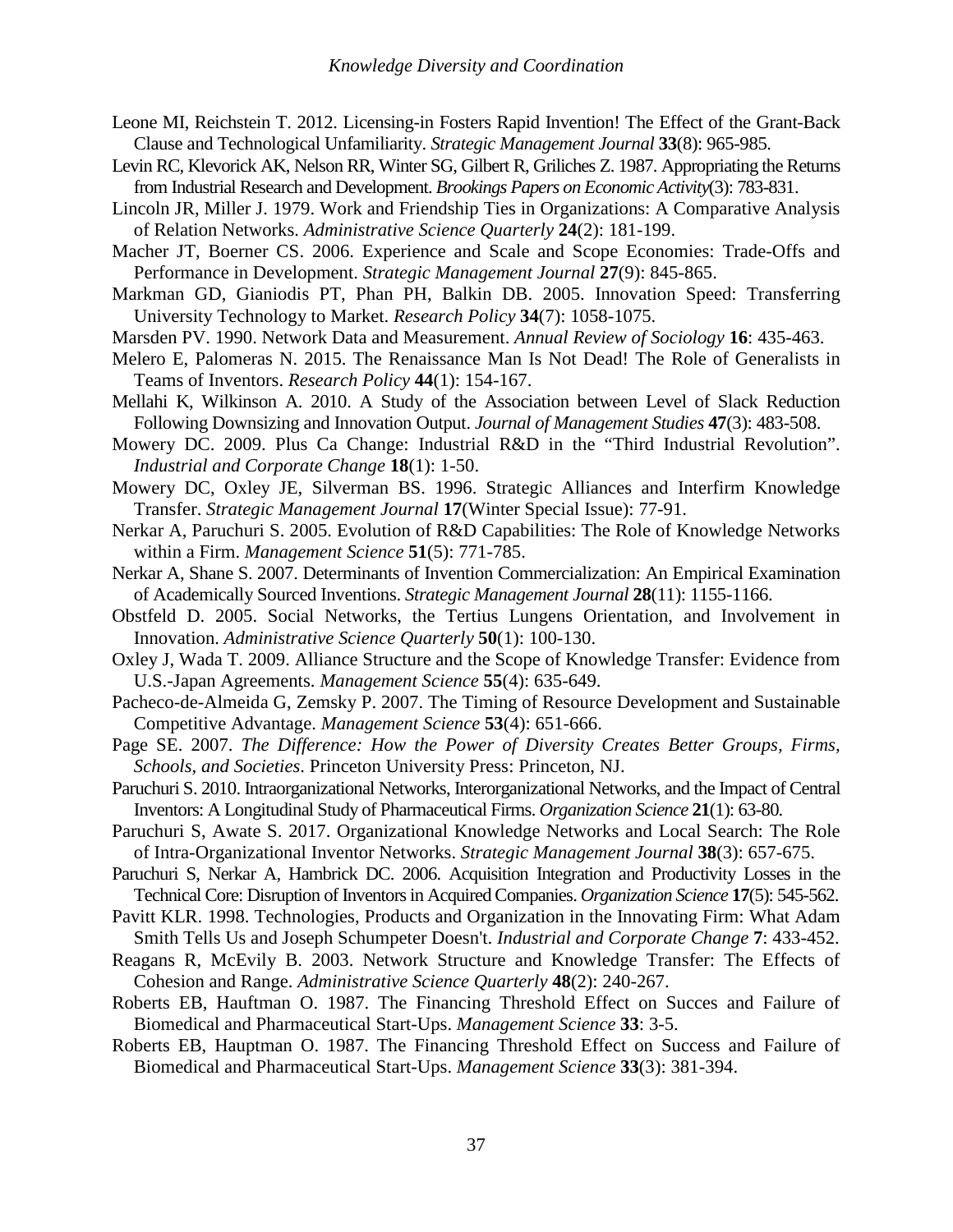- <span id="page-38-12"></span>Roberts PW. 1999. Product Innovation, Product-Market Competition and Persistent Profitability in the U.S. Pharmaceutical Industry. *Strategic Management Journal* **20**: 655-670.
- <span id="page-38-7"></span>Rodan S, Galunic C. 2004. More Than Network Structure: How Knowledge Heterogeneity Influences Managerial Performance and Innovativeness. *Strategic Management Journal* **25**(6): 541-562.
- <span id="page-38-6"></span>Rosenkopf L, Almeida P. 2003. Overcoming Local Search through Alliances and Mobility. *Management Science* **49**(6): 751-766.
- <span id="page-38-19"></span>Scherer FM. 1967. Research and Development Resource Allocation under Rivalry. *The Quarterly Journal of Economics* **81**(3): 359-394.
- <span id="page-38-16"></span>Schilling MA. 2009. Understanding the Alliance Data. *Strategic Management Journal* **30**(3): 233-260.
- <span id="page-38-15"></span>Schoonhoven CB, Eisenhardt KM, Lyman K. 1990. Speeding Products to Market : Waiting Time to First Product Introduction in New Firms Claudia Bird Schoonhoven. *Administrative Science Quarterly* **35**: 177-207.
- <span id="page-38-5"></span>Singh J. 2005. Collaborative Networks as Determinants of Knowledge Diffusion Patterns. *Management Science* **51**(5): 756-770.
- <span id="page-38-11"></span>Singh J, Hansen MT, Podolny JM. 2010. The World Is Not Small for Everyone: Inequity in Searching for Knowledge in Organizations. *Management Science* **56**(9): 1415-1438.
- <span id="page-38-9"></span>Sorenson O, Rivkin JW, Fleming L. 2006. Complexity, Networks and Knowledge Flow. *Research Policy* **35**(7): 994-1017.
- <span id="page-38-8"></span>Srikanth K, Puranam P. 2011. Integrating Distributed Work: Comparing Task Design, Communication, and Tacit Coordination Mechanisms. *Strategic Management Journal* **32**(8): 849-875.
- <span id="page-38-3"></span>Todorova G, Durisin B. 2007. Absorptive Capacity: Valuing a Reconceptualization. *Academy of Management Review* **32**(3): 774-786.
- <span id="page-38-1"></span>Tortoriello M. 2015. The Social Underpinnings of Absorptive Capacity: The Moderating Effects of Structural Holes on Innovation Generation Based on External Knowledge. *Strategic Management Journal* **36**(4): 586-597.
- <span id="page-38-21"></span>Tortoriello M, Krackhardt D. 2010. Activating Cross-Boundary Knowledge: The Role of Simmelian Ties in the Generation of Innovations. *Academy of Management Journal* **53**(1): 167-181.
- <span id="page-38-13"></span>Tsai W. 2001. Knowledge Transfer in Intraorganizational Networks: Effects of Network Position and Absorptive Capacity on Business Unit Innovation and Performance. *The Academy of Management Journal* **44**(5): 996-1004.
- <span id="page-38-20"></span>Tushman ML, Scanlan TJ. 1981. Boundary Spanning Individuals: Their Role in Information Transfer and Their Antecedents. *The Academy of Management Journal* **24**(2): 289-305.
- <span id="page-38-2"></span>Tzabbar D, Aharonson BS, Amburgey TL. 2013. When Does Tapping External Sources of Knowledge Result in Knowledge Integration? *Research Policy* **42**(2): 481-494.
- <span id="page-38-18"></span>Tzabbar D, Kehoe RR. 2014. Can Opportunity Emerge from Disarray? An Examination of Exploration and Exploitation Following Star Scientist Turnover. *Journal of Management* **40**(2): 449-482.
- <span id="page-38-14"></span>Tzabbar D, Silverman BS, Aharonson BS. 2015. Learning by Hiring or Hiring to Avoid Learning? *Journal of Managerial Psychology* **30**(5): 550-564.
- <span id="page-38-0"></span>Volberda HW, Foss NJ, Lyles MA. 2010. Absorbing the Concept of Absorptive Capacity: How to Realize Its Potential in the Organization Field. *Organization Science* **21**(4): 931-951.
- <span id="page-38-10"></span>Zaheer A, Bell GG. 2005. Benefiting from Network Position: Firm Capabilities, Structural Holes, and Performance. *Strategic Management Journal* **26**(9): 809-825.
- <span id="page-38-4"></span>Zahra SA, George G. 2002. Absorptive Capacity: A Review, Reconceptualization, and Extension. *The Academy of Management Review* **27**(2): 185-203.
- <span id="page-38-17"></span>Ziedonis AA. 2007. Real Options in Technology Licensing. *Management Science* **53**(10): 1618-1633.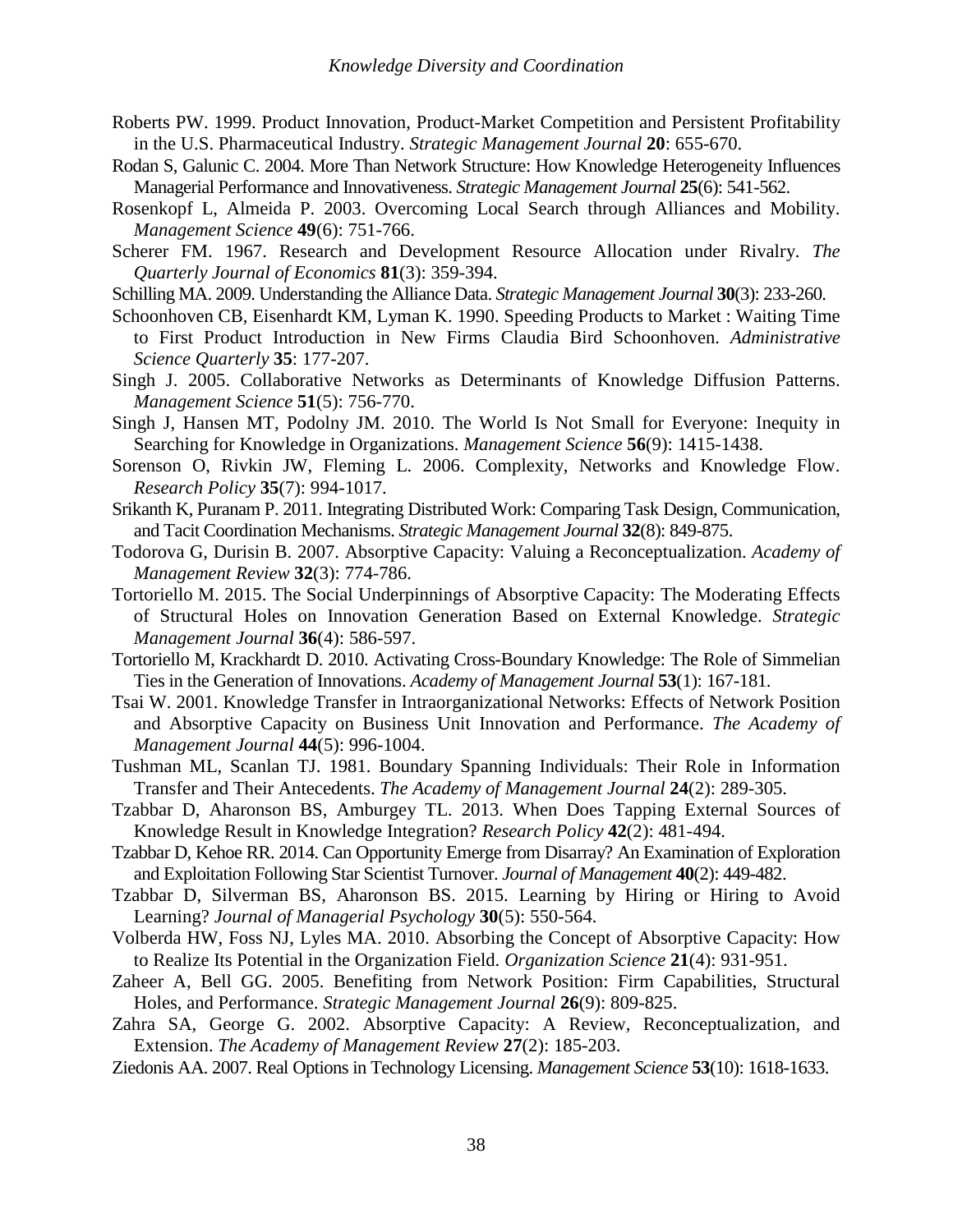**Table 1.** Descriptive Statistics and Correlation Coefficients (N=708)

|      | Variables                                        | Mean    | S.D.    | (1)     | (2)     | (3)     | (4)     | (5)     | (6)     | (7)     | (8)     | (9)     | (10)    | (11)    | (12)    | (13)    |
|------|--------------------------------------------------|---------|---------|---------|---------|---------|---------|---------|---------|---------|---------|---------|---------|---------|---------|---------|
| (1)  | <b>Technological Distance</b>                    | 0.862   | 0.286   | 1.00    |         |         |         |         |         |         |         |         |         |         |         |         |
| (2)  | <b>Intrafirm Inventor Task Network Diversity</b> | 0.637   | 0.219   | $-0.02$ | 1.00    |         |         |         |         |         |         |         |         |         |         |         |
| (3)  | <b>Intrafirm Inventor Task Network Density</b>   | 0.155   | 0.189   | 0.06    | $-0.52$ | 1.00    |         |         |         |         |         |         |         |         |         |         |
| (4)  | Average Tie Strength                             | 1.723   | 1.116   | $-0.07$ | 0.12    | $-0.17$ | 1.00    |         |         |         |         |         |         |         |         |         |
| (5)  | Clustering                                       | 2.347   | 0.873   | $-0.12$ | 0.09    | 0.02    | 0.79    | 1.00    |         |         |         |         |         |         |         |         |
| (6)  | Average Path Length                              | 3.028   | 1.634   | 0.08    | 0.41    | $-0.66$ | 0.17    | 0.01    | 1.00    |         |         |         |         |         |         |         |
| (7)  | R&D Intensity                                    | 119.466 | 113.908 | $-0.10$ | $-0.19$ | 0.40    | $-0.02$ | 0.05    | $-0.38$ | 1.00    |         |         |         |         |         |         |
| (8)  | Previous Year Patent                             | 0.962   | 0.192   | 0.09    | 0.40    | $-0.29$ | 0.06    | 0.05    | 0.17    | $-0.02$ | 1.00    |         |         |         |         |         |
| (9)  | <b>Prior Citations</b>                           | 0.667   | 3.296   | $-0.03$ | $-0.01$ | 0.16    | $-0.04$ | 0.03    | $-0.12$ | $-0.03$ | 0.04    | 1.00    |         |         |         |         |
| (10) | Co-Patent                                        | 0.989   | 0.106   | 0.15    | 0.05    | $-0.00$ | 0.05    | 0.07    | 0.02    | 0.10    | 0.54    | 0.02    | 1.00    |         |         |         |
| (11) | Geographical Dispersion of Inventors             | 0.183   | 0.177   | $-0.08$ | 0.10    | $-0.13$ | $-0.02$ | $-0.06$ | 0.21    | $-0.05$ | $-0.22$ | $-0.09$ | $-0.42$ | 1.00    |         |         |
| (12) | Number of Star Scientists                        | 8.468   | 14.497  | 0.01    | 0.27    | $-0.37$ | 0.30    | 0.21    | 0.59    | $-0.27$ | 0.11    | $-0.04$ | 0.06    | 0.05    | 1.00    |         |
| (13) | Log (Number Employees)                           | 7.460   | 2.716   | 0.09    | 0.28    | $-0.62$ | 0.13    | $-0.00$ | 0.68    | $-0.67$ | 0.10    | $-0.15$ | $-0.05$ | 0.26    | 0.48    | 1.00    |
| (14) | Slack                                            | 188.629 | 132.908 | $-0.02$ | 0.22    | $-0.47$ | 0.36    | 0.21    | 0.44    | $-0.28$ | 0.12    | $-0.15$ | $-0.02$ | 0.14    | 0.38    | 0.60    |
| (15) | <b>US</b> Firm                                   | 0.871   | 0.335   | 0.00    | $-0.09$ | 0.19    | $-0.00$ | $-0.05$ | $-0.14$ | 0.08    | $-0.03$ | 0.08    | 0.04    | $-0.31$ | $-0.03$ | $-0.21$ |
| (16) | <b>Technological Furnishing</b>                  | 0.627   | 0.484   | $-0.00$ | 0.14    | $-0.22$ | $-0.07$ | $-0.08$ | 0.26    | $-0.04$ | 0.11    | $-0.07$ | $-0.08$ | 0.05    | 0.10    | 0.09    |
| (17) | Grant-back Clause                                | 0.253   | 0.435   | $-0.02$ | 0.03    | $-0.13$ | $-0.07$ | $-0.19$ | 0.12    | $-0.20$ | $-0.00$ | $-0.04$ | $-0.15$ | 0.02    | 0.03    | 0.15    |
| (18) | Milestone                                        | 0.629   | 0.484   | $-0.09$ | $-0.21$ | $-0.03$ | 0.12    | 0.15    | 0.08    | 0.11    | $-0.06$ | $-0.04$ | $-0.05$ | $-0.02$ | 0.10    | 0.10    |
| (19) | <b>Technology Value</b>                          | 54.767  | 135.985 | 0.03    | 0.09    | 0.05    | 0.02    | 0.07    | $-0.03$ | $-0.09$ | 0.04    | 0.03    | 0.03    | $-0.04$ | 0.00    | 0.03    |
| (20) | Early Stage Technology                           | 0.278   | 0.448   | 0.00    | $-0.12$ | $-0.03$ | $-0.12$ | $-0.20$ | 0.04    | 0.14    | $-0.11$ | 0.08    | 0.07    | $-0.00$ | $-0.03$ | $-0.06$ |
| (21) | Licensor University                              | 0.105   | 0.306   | 0.05    | $-0.32$ | 0.34    | $-0.07$ | $-0.01$ | $-0.28$ | 0.16    | $-0.32$ | 0.13    | 0.04    | $-0.05$ | $-0.16$ | $-0.29$ |
| (22) | Licensor Number of Patents                       | 197.154 | 540.838 | $-0.13$ | $-0.18$ | 0.34    | $-0.05$ | $-0.00$ | $-0.27$ | 0.03    | $-0.14$ | 0.05    | 0.03    | $-0.19$ | $-0.15$ | $-0.18$ |
| (23) | <b>Industry Competition</b>                      | 0.003   | 0.020   | $-0.00$ | 0.16    | 0.09    | 0.00    | 0.07    | $-0.01$ | $-0.09$ | 0.03    | $-0.02$ | 0.02    | $-0.06$ | $-0.06$ | 0.02    |
| (24) | Market Growth                                    | 0.106   | 0.124   | 0.01    | $-0.14$ | 0.08    | $-0.06$ | $-0.22$ | $-0.07$ | 0.05    | $-0.07$ | 0.03    | $-0.09$ | $-0.11$ | $-0.01$ | $-0.19$ |
|      | Variables                                        | Mean    | S.D.    | (14)    | (15)    | (16)    | (17)    | (18)    | (19)    | (20)    | (21)    | (22)    | (23)    | (24)    |         |         |
| (14) | Slack                                            | 188.629 | 132.908 | 1.00    |         |         |         |         |         |         |         |         |         |         |         |         |
| (15) | <b>US</b> Firm                                   | 0.871   | 0.335   | $-0.20$ | 1.00    |         |         |         |         |         |         |         |         |         |         |         |
| (16) | <b>Technological Furnishing</b>                  | 0.627   | 0.484   | 0.13    | $-0.14$ | 1.00    |         |         |         |         |         |         |         |         |         |         |
| (17) | Grant-back Clause                                | 0.253   | 0.435   | 0.11    | $-0.05$ | 0.13    | 1.00    |         |         |         |         |         |         |         |         |         |
| (18) | Milestone                                        | 0.629   | 0.484   | 0.18    | $-0.07$ | $-0.01$ | 0.02    | 1.00    |         |         |         |         |         |         |         |         |
| (19) | <b>Technology Value</b>                          | 54.767  | 135.985 | $-0.02$ | 0.00    | $-0.13$ | $-0.07$ | $-0.01$ | 1.00    |         |         |         |         |         |         |         |
| (20) | <b>Early Stage Technology</b>                    | 0.278   | 0.448   | $-0.06$ | 0.01    | $-0.11$ | 0.03    | 0.20    | $-0.02$ | 1.00    |         |         |         |         |         |         |
| (21) | Licensor University                              | 0.105   | 0.306   | $-0.31$ | 0.03    | $-0.31$ | $-0.17$ | 0.04    | $-0.04$ | 0.26    | 1.00    |         |         |         |         |         |
| (22) | <b>Licensor Number of Patents</b>                | 197.154 | 540.838 | $-0.19$ | 0.12    | $-0.06$ | 0.21    | 0.13    | $-0.08$ | 0.00    | 0.07    | 1.00    |         |         |         |         |
| (23) | <b>Industry Competition</b>                      | 0.003   | 0.020   | $-0.06$ | 0.06    | 0.01    | $-0.10$ | $-0.18$ | 0.37    | $-0.09$ | $-0.06$ | $-0.05$ | 1.00    |         |         |         |
| (24) | Market Growth                                    | 0.106   | 0.124   | $-0.08$ | 0.06    | 0.05    | 0.31    | $-0.02$ | $-0.03$ | 0.02    | $-0.03$ | $-0.01$ | $-0.30$ | 1.00    |         |         |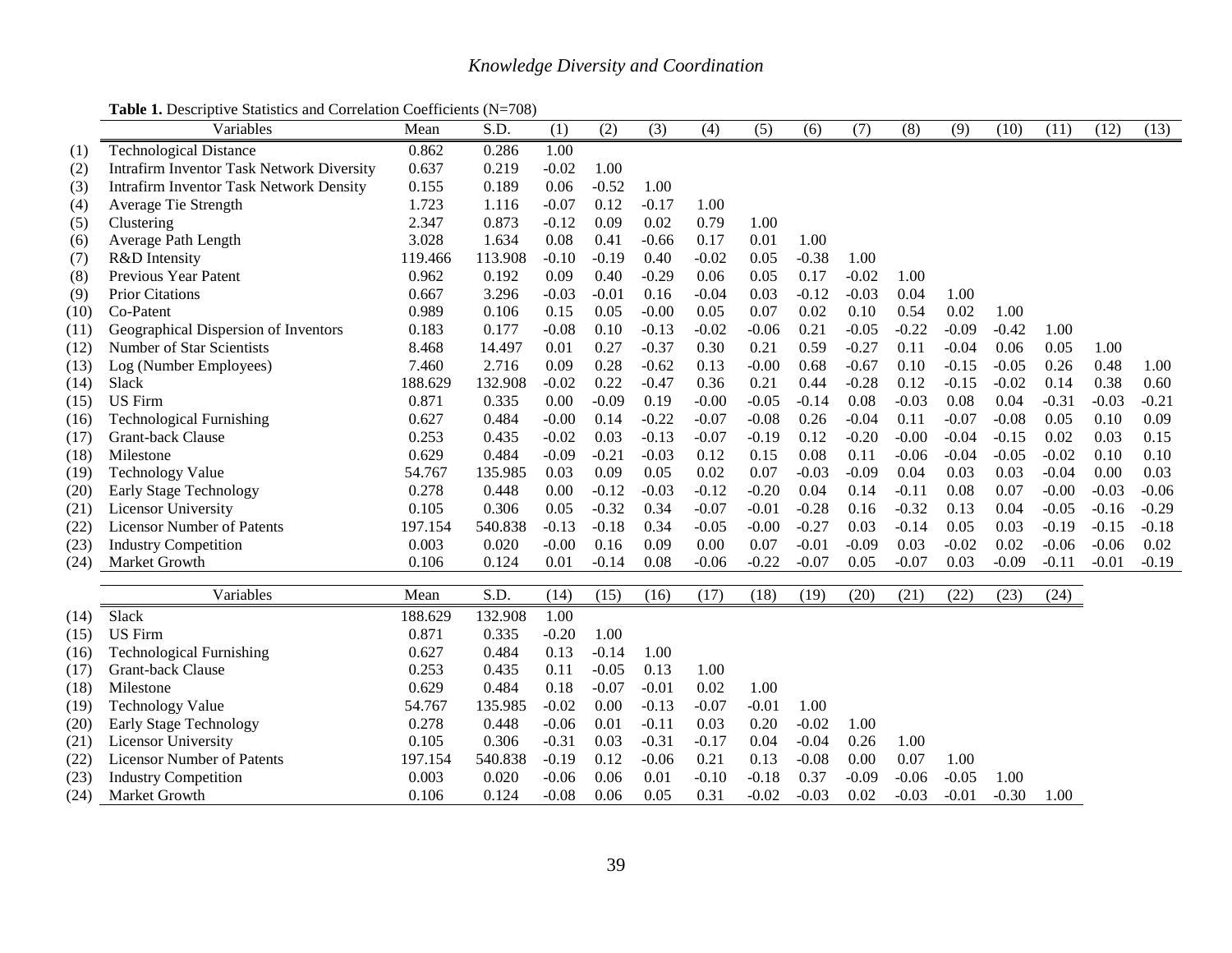**Table2.** Results of Log-Logistic Hazard Models Predicting the Speed of Knowledge Absorption

| <b>Thore's</b> recounts of Eug Eugene Human a modern Freueing the opera of this wreage Freuer phon<br>Variables |                     | Model I |                     | Model II | Model III           |         | Model IV            |         | Model V             |         | Model VI            |         |
|-----------------------------------------------------------------------------------------------------------------|---------------------|---------|---------------------|----------|---------------------|---------|---------------------|---------|---------------------|---------|---------------------|---------|
| <b>Technological Distance</b>                                                                                   |                     |         | 1.936               | [0.001]  | 1.564               | [0.003] | 1.200               | [0.013] | 1.186               | [0.015] | 1.107               | [0.076] |
|                                                                                                                 |                     |         | (0.558)             |          | (0.519)             |         | (0.484)             |         | (0.488)             |         | (0.624)             |         |
| Technological Distance ×                                                                                        |                     |         |                     |          | $-0.540$            | [0.008] | $-0.923$            | [0.000] | $-0.911$            | [0.000] | $-0.995$            | [0.002] |
| Intrafirm Inventor Task Network Diversity                                                                       |                     |         |                     |          | (0.203)             |         | (0.233)             |         | (0.240)             |         | (0.314)             |         |
| Technological Distance ×<br>Intrafirm Inventor Task Network Density                                             |                     |         |                     |          |                     |         | $-6.997$<br>(2.932) | [0.017] | $-7.069$<br>(3.158) | [0.025] | $-7.601$<br>(3.838) | [0.048] |
| Network Density x Log(Number Employees)                                                                         |                     |         |                     |          |                     |         |                     |         | $-0.306$            | [0.789] | $-1.562$            | [0.238] |
|                                                                                                                 |                     |         |                     |          |                     |         |                     |         | (1.143)             |         | (1.323)             |         |
| Intrafirm Inventor Task Network Diversity                                                                       | $-0.370$            | [0.244] | $-0.544$            | [0.079]  | $-0.748$            | [0.008] | $-0.868$            | [0.004] | $-0.877$            | [0.003] | $-0.600$            | [0.123] |
|                                                                                                                 | (0.318)             |         | (0.310)             |          | (0.281)             |         | (0.304)             |         | (0.295)             |         | (0.389)             |         |
| <b>Intrafirm Inventor Task Network Density</b>                                                                  | $-6.091$            | [0.004] | $-6.324$            | [0.003]  | $-9.365$            | [0.000] | $-8.489$            | [0.000] | $-6.966$            | [0.248] | 1.056               | [0.872] |
|                                                                                                                 | (2.123)             |         | (2.157)             |          | (1.933)             |         | (1.888)             |         | (6.035)             |         | (6.562)             |         |
| Average Tie Strength                                                                                            | $-0.303$            | [0.457] | $-0.227$            | [0.577]  | $-0.602$            | [0.108] | $-0.408$            | [0.297] | $-0.398$            | [0.328] | 0.269               | [0.488] |
|                                                                                                                 | (0.407)             |         | (0.406)             |          | (0.374)             |         | (0.392)             |         | (0.407)             |         | (0.388)             |         |
| Clustering                                                                                                      | 0.159               | [0.785] | 0.097               | [0.870]  | 0.912               | [0.081] | 0.689               | [0.192] | 0.662               | [0.216] | $-0.162$            | [0.800] |
| Average Path Length                                                                                             | (0.583)<br>$-0.601$ | [0.001] | (0.592)<br>$-0.660$ | [0.001]  | (0.523)<br>$-0.807$ | [0.000] | (0.529)<br>$-0.784$ | [0.000] | (0.535)<br>$-0.802$ | [0.000] | (0.640)<br>$-0.766$ | [0.008] |
|                                                                                                                 | (0.179)             |         | (0.205)             |          | (0.217)             |         | (0.200)             |         | (0.211)             |         | (0.287)             |         |
| R&D Intensity                                                                                                   | 0.009               | [0.000] | 0.009               | [0.000]  | 0.010               | [0.000] | 0.010               | [0.000] | 0.010               | [0.000] | 0.010               | [0.002] |
|                                                                                                                 | (0.002)             |         | (0.002)             |          | (0.002)             |         | (0.002)             |         | (0.002)             |         | (0.003)             |         |
| Previous Year Patent                                                                                            | $-7.341$            | [0.000] | $-7.840$            | [0.000]  | $-9.767$            | [0.000] | $-6.598$            | [0.021] | $-6.181$            | [0.064] | $-4.322$            | [0.129] |
|                                                                                                                 | (1.904)             |         | (1.914)             |          | (2.077)             |         | (2.848)             |         | (3.340)             |         | (2.848)             |         |
| <b>Prior Citations</b>                                                                                          | 0.080               | [0.014] | 0.074               | [0.023]  | 0.080               | [0.009] | 0.077               | [0.004] | 0.078               | [0.004] | 0.083               | [0.024] |
|                                                                                                                 | (0.033)             |         | (0.032)             |          | (0.031)             |         | (0.027)             |         | (0.027)             |         | (0.036)             |         |
| Co-Patent                                                                                                       | 12.633              | [0.000] | 11.470              | [0.000]  | 13.875              | [0.000] | 10.588              | [0.000] | 9.911               | [0.014] | 0.659               | [0.089] |
|                                                                                                                 | (2.813)             |         | (2.683)             |          | (2.714)             |         | (3.025)             |         | (4.039)             |         | (0.388)             |         |
| Geographical Dispersion of Inventors                                                                            | 4.790               | [0.003] | 3.894               | [0.020]  | 4.800               | [0.001] | 4.889               | [0.000] | 4.765               | [0.001] | 4.621               | [0.007] |
|                                                                                                                 | (1.591)             |         | (1.679)             |          | (1.409)             |         | (1.389)             |         | (1.453)             |         | (1.711)             |         |
| Number of Star Scientists                                                                                       | 0.021               | [0.079] | 0.024               | [0.042]  | 0.023               | [0.160] | 0.023               | [0.050] | 0.023               | [0.057] | $-0.007$            | [0.744] |
|                                                                                                                 | (0.012)             |         | (0.012)             |          | (0.017)             |         | (0.012)             |         | (0.012)             |         | (0.022)             |         |
| Log(Number Employees)                                                                                           | 0.956               | [0.000] | 1.036               | [0.000]  | 1.173               | [0.000] | 1.190               | [0.000] | 1.132               | [0.000] | 0.563               | [0.071] |
|                                                                                                                 | (0.171)             |         | (0.182)             |          | (0.198)             |         | (0.187)             |         | (0.281)             |         | (0.311)             |         |
|                                                                                                                 | 0.001               |         |                     |          |                     |         |                     |         |                     |         |                     |         |
| Slack                                                                                                           |                     | [0.770] | $-0.000$            | [0.943]  | $-0.003$            | [0.348] | $-0.004$            | [0.278] | $-0.003$            | [0.294] | $-0.004$            | [0.373] |
|                                                                                                                 | (0.002)             |         | (0.004)             |          | (0.003)             |         | (0.003)             |         | (0.003)             |         | (0.004)             |         |
| <b>US</b> Firm                                                                                                  | $-1.234$            | [0.202] | $-1.499$            | [0.170]  | $-0.699$            | [0.428] | $-0.595$            | [0.499] | $-0.613$            | [0.489] | $-1.627$            | [0.112] |
|                                                                                                                 | (0.967)             |         | (1.092)             |          | (0.883)             |         | (0.880)             |         | (0.887)             |         | (1.025)             |         |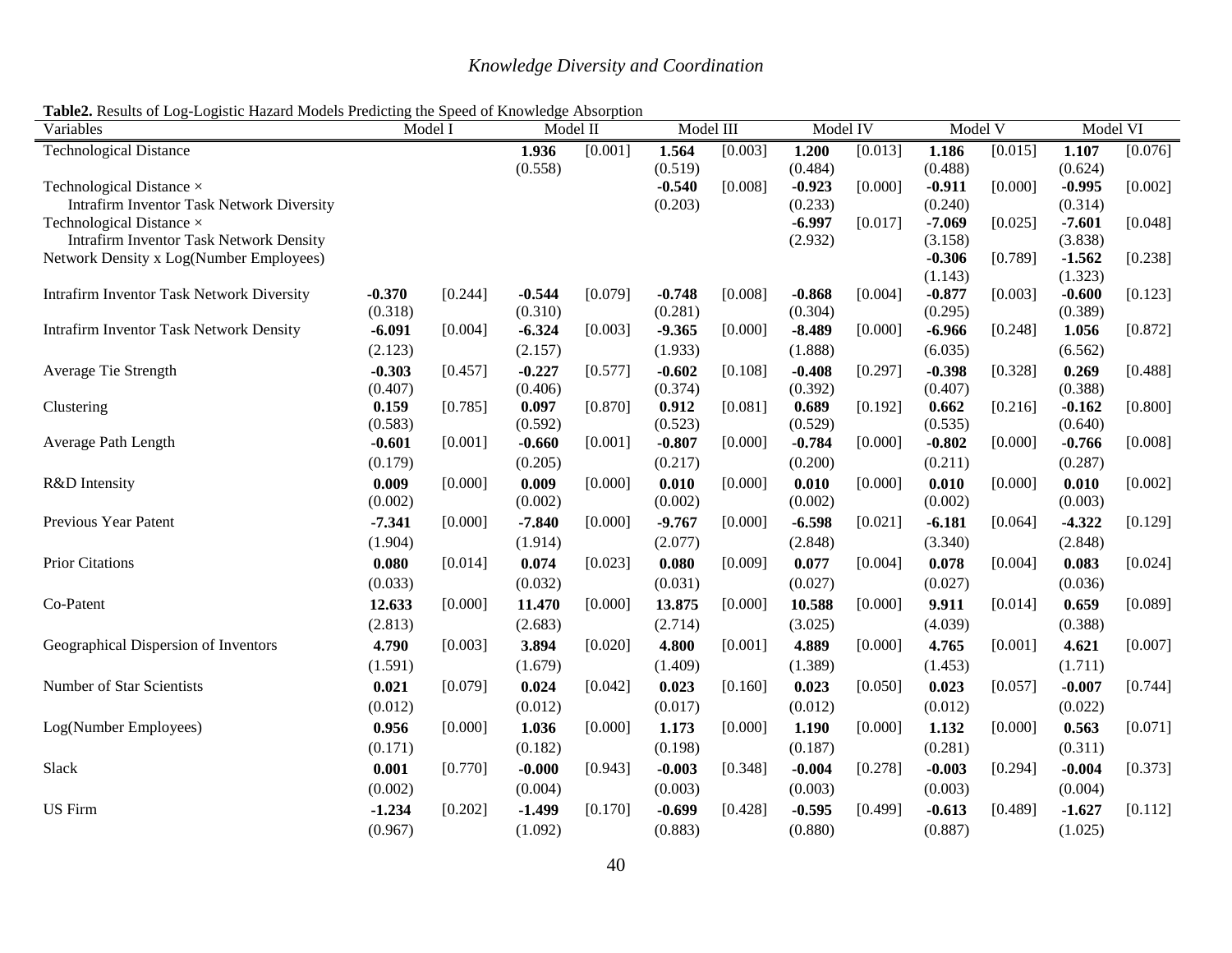| <b>Technological Furnishing</b>   | $-0.731$   | [0.103] | $-1.118$   | [0.027] | $-0.863$   | [0.045] | $-0.766$   | [0.074] | $-0.788$   | [0.072] |            |         |
|-----------------------------------|------------|---------|------------|---------|------------|---------|------------|---------|------------|---------|------------|---------|
|                                   | (0.449)    |         | (0.506)    |         | (0.430)    |         | (0.428)    |         | (0.437)    |         |            |         |
| Grant-back Clause                 | 0.065      | [0.884] | $-0.089$   | [0.844] | 0.122      | [0.786] | 0.163      | [0.705] | 0.164      | [0.704] |            |         |
|                                   | (0.447)    |         | (0.451)    |         | (0.448)    |         | (0.431)    |         | (0.432)    |         |            |         |
| Milestone                         | 0.897      | [0.018] | 1.099      | [0.005] | 1.160      | [0.002] | 1.222      | [0.001] | 1.195      | [0.001] |            |         |
|                                   | (0.379)    |         | (0.393)    |         | (0.369)    |         | (0.360)    |         | (0.374)    |         |            |         |
| Early Stage Technology            | 0.327      | [0.464] | 0.184      | [0.707] | 0.596      | [0.191] | 0.693      | [0.105] | 0.657      | [0.145] |            |         |
|                                   | (0.446)    |         | (0.490)    |         | (0.456)    |         | (0.427)    |         | (0.451)    |         |            |         |
| <b>Technology Value</b>           | $-0.010$   | [0.000] | $-0.011$   | [0.000] | $-0.010$   | [0.000] | $-0.010$   | [0.000] | $-0.010$   | [0.000] | $-0.009$   | [0.015] |
|                                   | (0.003)    |         | (0.003)    |         | (0.002)    |         | (0.002)    |         | (0.002)    |         | (0.003)    |         |
| <b>Licensor University</b>        | $-2.186$   | [0.001] | $-2.725$   | [0.000] | $-3.064$   | [0.000] | $-2.804$   | [0.000] | $-2.769$   | [0.000] | $-1.528$   | [0.084] |
|                                   | (0.680)    |         | (0.709)    |         | (0.640)    |         | (0.610)    |         | (0.619)    |         | (0.884)    |         |
| <b>Licensor Number of Patents</b> | 0.002      | [0.000] | 0.002      | [0.000] | 0.002      | [0.000] | 0.002      | [0.000] | 0.002      | [0.000] | 0.001      | [0.017] |
|                                   | (0.000)    |         | (0.000)    |         | (0.000)    |         | (0.000)    |         | (0.000)    |         | (0.000)    |         |
| <b>Industry Competition</b>       | $-0.849$   | [0.971] | 6.831      | [0.793] | 1.465      | [0.946] | 7.282      | [0.727] | 7.017      | [0.737] | $-12.438$  | [0.599] |
|                                   | (23.285)   |         | (25.968)   |         | (21.478)   |         | (20.838)   |         | (20.872)   |         | (23.623)   |         |
| Market Growth                     | 4.208      | [0.040] | 4.715      | [0.025] | 4.967      | [0.005] | 5.047      | [0.004] | 5.034      | [0.004] | 1.049      | [0.657] |
|                                   | (2.046)    |         | (2.105)    |         | (1.781)    |         | (1.752)    |         | (1.756)    |         | (2.362)    |         |
| Therapeutic Area Dummies          | <b>YES</b> |         | <b>YES</b> |         | <b>YES</b> |         | <b>YES</b> |         | <b>YES</b> |         | NO.        |         |
| <b>Firm Sector Dummies</b>        | <b>YES</b> |         | <b>YES</b> |         | <b>YES</b> |         | <b>YES</b> |         | <b>YES</b> |         | <b>YES</b> |         |
| <b>Selection Correction</b>       | NO         |         | NO         |         | NO         |         | NO         |         | NO         |         | <b>YES</b> |         |
| Constant                          | $-9.608$   | [0.003] | $-7.317$   | [0.027] | $-9.924$   | [0.001] | $-10.078$  | [0.001] | $-9.528$   | [0.007] | 3.881      | [0.247] |
|                                   | (3.227)    |         | (3.316)    |         | (3.004)    |         | (2.961)    |         | (3.563)    |         | (3.352)    |         |
| $log(G)$ constant                 | $-0.557$   | [0.000] | $-0.566$   | [0.000] | $-0.599$   | [0.000] | $-0.657$   | [0.000] | $-0.662$   | [0.000] | $-0.287$   | [0.057] |
|                                   | (0.126)    |         | (0.116)    |         | (0.112)    |         | (0.119)    |         | (0.122)    |         | (0.151)    |         |
| $log ((-) )$ constant             | 1.624      | [0.000] | 1.643      | [0.000] | 1.625      | [0.000] | 1.694      | [0.000] | 1.700      | [0.000] | 1.574      | [0.000] |
|                                   | (0.208)    |         | (0.209)    |         | (0.207)    |         | (0.212)    |         | (0.215)    |         | (0.246)    |         |
| Number of observations            | 708        |         | 708        |         | 708        |         | 708        |         | 708        |         | 708        |         |
| Chi <sub>2</sub>                  | 121.328    | [0.000] | 133.678    | [0.000] | 139.997    | [0.000] | 146.677    | [0.000] | 146.747    | [0.000] | 75.683     | [0.000] |
| Log-likelihood                    | $-366.057$ |         | $-359.882$ |         | $-356.722$ |         | $-353.382$ |         | $-353.347$ |         | -388.879   |         |
| Likelihood ratio comparison       |            |         | 12.350     | [0.000] | 6.319      | [0.000] | 6.680      | [0.000] | 12.055     | [0.000] | 9.132      | [0.000] |

Estimated coefficients are in bold. Standard errors are in parentheses. P-values are between square brackets. All tests are two tailed.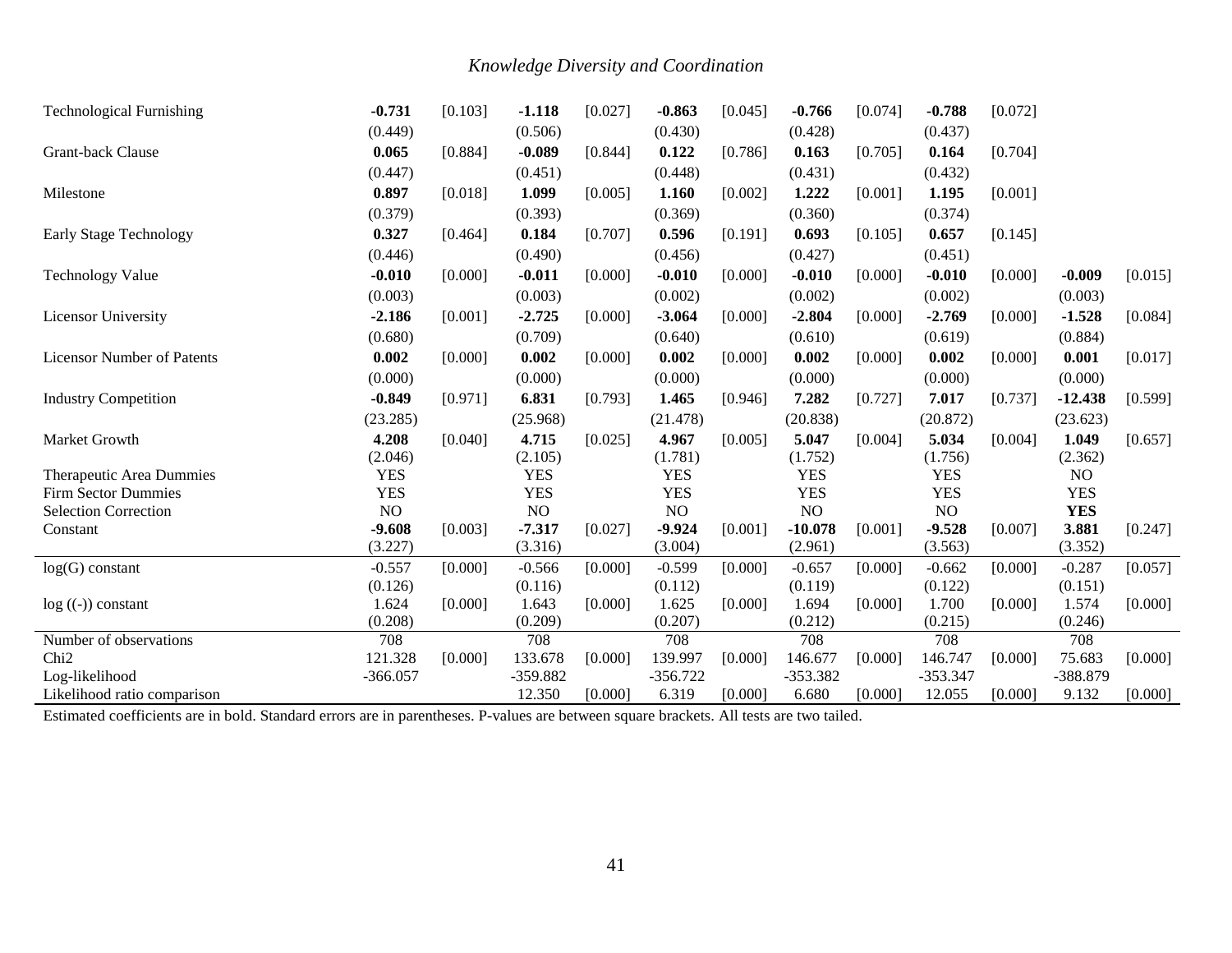# **Table 3**. Log-logistic Hazard Models Predicting the Speed of Knowledge Absorption

|                                                |                  |         |                  | <b>Time Varying Explanatory Variables</b> |                  |         |                      | <b>With Firm Dummies</b> |                      |                    |           |         |
|------------------------------------------------|------------------|---------|------------------|-------------------------------------------|------------------|---------|----------------------|--------------------------|----------------------|--------------------|-----------|---------|
| Variables                                      | Model I          |         | Model II         |                                           | Model III        |         | Model IV             |                          | Model V              |                    | Model VI  |         |
| <b>Technological Distance</b>                  |                  |         | 1.344            | [0.035]                                   | 6.810            | [0.005] |                      |                          | 1.307                | [0.058]            | 1.238     | [0.042] |
|                                                |                  |         | (0.639)          |                                           | (2.431)          |         |                      |                          | (0.689)              | (0.610)            |           |         |
| Technological Distance $\times$                |                  |         |                  |                                           | $-8.205$         | [0.056] |                      |                          |                      |                    | $-6.410$  | [0.013] |
| Intrafirm Inventor Task Network Diversity      |                  |         |                  |                                           | (4.290)          |         |                      |                          |                      |                    | (2.586)   |         |
| Technological Distance ×                       |                  |         |                  |                                           | $-10.273$        | [0.004] |                      |                          |                      |                    | $-11.897$ | [0.001] |
| Intrafirm Inventor Task Network Density        |                  |         |                  |                                           | (3.561)          |         |                      |                          |                      |                    | (3.681)   |         |
| Intrafirm Inventor Task Network Diversity      | 1.998<br>(1.926) | [0.300] | 1.446<br>(1.507) | [0.337]                                   | 8.333<br>(4.311) | [0.053] | $-17.532$<br>(6.664) | [0.009]                  | $-16.993$<br>(6.507) | [0.009]<br>(5.711) | $-16.806$ | [0.003] |
| <b>Intrafirm Inventor Task Network Density</b> | $-1.975$         | [0.212] | $-2.169$         | [0.149]                                   | $-1.620$         | [0.269] | $-30.212$            | [0.009]                  | $-24.580$            | [0.028]            | $-21.439$ | [0.022] |
|                                                | (1.583)          |         | (1.501)          |                                           | (1.465)          |         | (11.541)             |                          | (11.176)             | (9.350)            |           |         |
| Average Tie Strength                           | 0.222            | [0.471] | 0.226            | [0.463]                                   | 0.092            | [0.582] | 3.717                | [0.003]                  | 4.131                | [0.001]            | 4.317     | [0.000] |
|                                                | (0.309)          |         | (0.308)          |                                           | (0.168)          |         | (1.248)              |                          | (1.249)              | (1.146)            |           |         |
| Clustering                                     | 2.089            | [0.214] | 1.518            | [0.371]                                   | 1.302            | [0.402] | $-2.858$             | [0.030]                  | $-3.154$             | [0.016]            | $-3.152$  | [0.009] |
|                                                | (1.682)          |         | (1.696)          |                                           | (1.554)          |         | (1.320)              |                          | (1.307)              | (1.212)            |           |         |
| Average Path Length                            | $-1.267$         | [0.000] | $-1.300$         | [0.000]                                   | $-1.147$         | [0.000] | $-0.047$             | [0.809]                  | $-0.084$             | [0.668]            | $-0.066$  | [0.737] |
|                                                | (0.362)          |         | (0.296)          |                                           | (0.308)          |         | (0.195)              |                          | (0.195)              | (0.196)            |           |         |
| R&D Intensity                                  | 0.002            | [0.896] | $-0.001$         | [0.956]                                   | 0.006            | [0.814] |                      |                          |                      |                    |           |         |
|                                                | (0.014)          |         | (0.012)          |                                           | (0.025)          |         |                      |                          |                      |                    |           |         |
| Previous Year Patent                           | $-4.270$         | [0.030] | $-5.153$         | [0.010]                                   | $-6.513$         | [0.002] |                      |                          |                      |                    |           |         |
|                                                | (1.971)          |         | (2.002)          |                                           | (2.080)          |         |                      |                          |                      |                    |           |         |
| <b>Prior Citations</b>                         | $-0.100$         | [0.057] | $-0.098$         | [0.015]                                   | $-0.108$         | [0.000] |                      |                          |                      |                    |           |         |
| Co-Patent                                      | (0.052)<br>0.099 | [0.860] | (0.040)<br>0.339 | [0.535]                                   | (0.030)<br>0.231 | [0.674] |                      |                          |                      |                    |           |         |
|                                                | (0.557)          |         | (0.547)          |                                           | (0.551)          |         |                      |                          |                      |                    |           |         |
| Geographical Dispersion of Inventors           | 0.675            | [0.698] | 0.589            | [0.742]                                   | $-0.732$         | [0.675] |                      |                          |                      |                    |           |         |
|                                                | (1.739)          |         | (1.789)          |                                           | (1.749)          |         |                      |                          |                      |                    |           |         |
| Number of Star Scientists                      | $-0.019$         | [0.328] | $-0.018$         | [0.333]                                   | $-0.017$         | [0.399] |                      |                          |                      |                    |           |         |
|                                                | (0.019)          |         | (0.018)          |                                           | (0.020)          |         |                      |                          |                      |                    |           |         |
| Log (Number Employees)                         | 0.505            | [0.000] | 0.530            | [0.000]                                   | 0.363            | [0.024] |                      |                          |                      |                    |           |         |
|                                                | (0.140)          |         | (0.135)          |                                           | (0.162)          |         |                      |                          |                      |                    |           |         |
| Slack                                          | 1.108            | [0.561] | 1.479            | [0.401]                                   | $-0.000$         | [1.000] |                      |                          |                      |                    |           |         |
|                                                | (1.905)          |         | (1.761)          |                                           | (4.152)          |         |                      |                          |                      |                    |           |         |
| <b>US</b> Firm                                 | 4.352            | [0.010] | 4.394            | [0.002]                                   | 5.520            | [0.000] |                      |                          |                      |                    |           |         |
|                                                | (1.689)          |         | (1.397)          |                                           | (1.229)          |         |                      |                          |                      |                    |           |         |
| <b>Technological Furnishing</b>                | $-0.602$         | [0.241] | $-0.804$         | [0.124]                                   | $-0.647$         | [0.181] |                      |                          |                      |                    |           |         |
|                                                | (0.513)          |         | (0.522)          |                                           | (0.484)          |         |                      |                          |                      |                    |           |         |
| Grant-back Clause                              | 0.916            | [0.146] | 1.016            | [0.081]                                   | 1.295            | [0.022] |                      |                          |                      |                    |           |         |
|                                                | (0.629)          |         | (0.583)          |                                           | (0.565)          |         |                      |                          |                      |                    |           |         |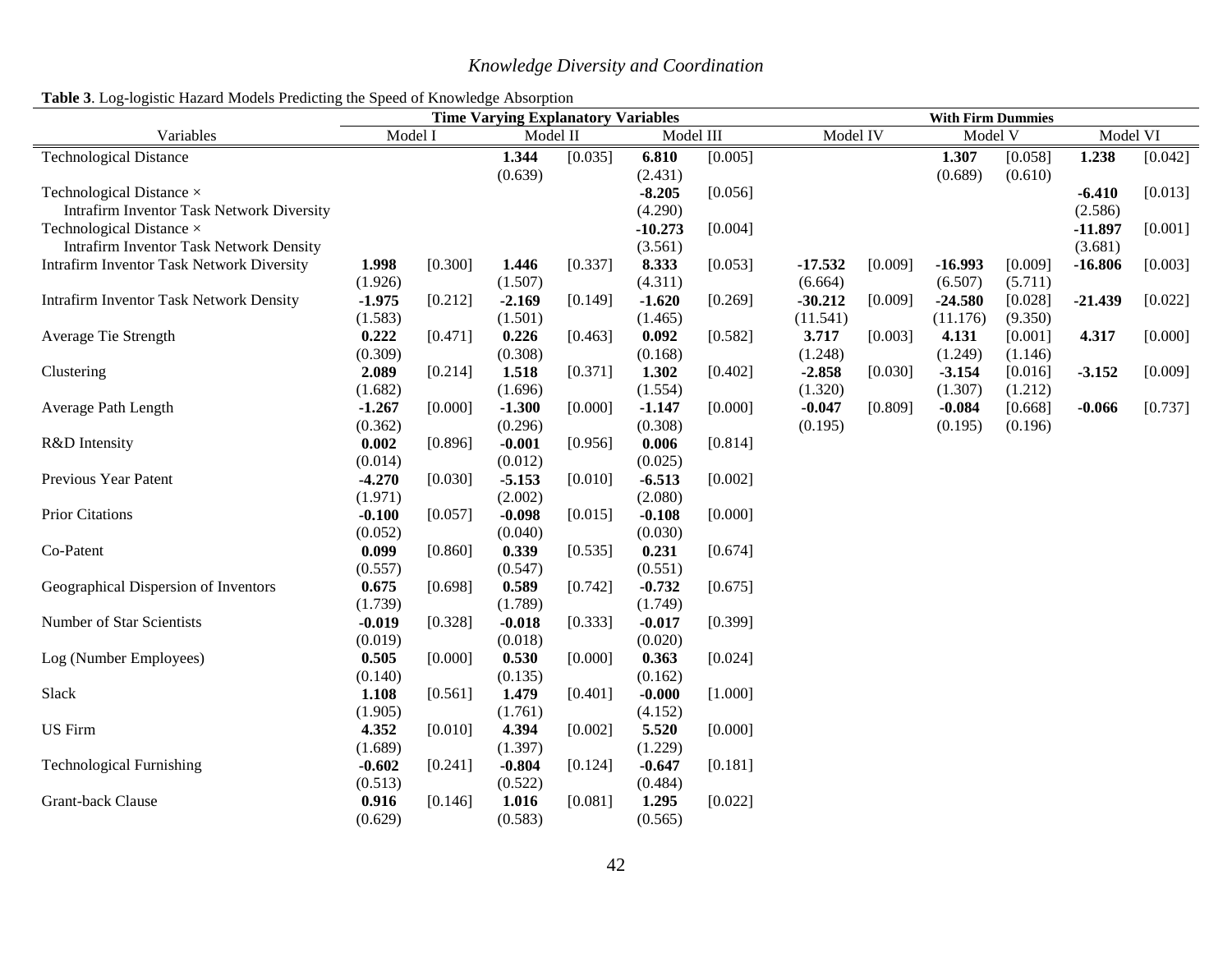| Milestone                         | 0.749      | [0.119] | 0.916      | [0.051] | 0.591      | [0.257] |                |         |                |         |                |         |
|-----------------------------------|------------|---------|------------|---------|------------|---------|----------------|---------|----------------|---------|----------------|---------|
|                                   | (0.480)    |         | (0.469)    |         | (0.521)    |         |                |         |                |         |                |         |
| <b>Technology Value</b>           | $-0.015$   | [0.000] | $-0.015$   | [0.000] | $-0.013$   | [0.000] |                |         |                |         |                |         |
|                                   | (0.003)    |         | (0.003)    |         | (0.003)    |         |                |         |                |         |                |         |
| <b>Early Stage Technology</b>     | 0.458      | [0.449] | 0.456      | [0.436] | 0.701      | [0.208] |                |         |                |         |                |         |
|                                   | $-0.605$   |         | $-0.586$   |         | $-0.557$   |         |                |         |                |         |                |         |
| Licensor University               | $-0.997$   | [0.130] | $-1.136$   | [0.074] | $-1.099$   | [0.082] |                |         |                |         |                |         |
|                                   | (0.659)    |         | (0.635)    |         | (0.632)    |         |                |         |                |         |                |         |
| <b>Licensor Number of Patents</b> | $-0.000$   | [0.238] | $-0.000$   | [0.414] | $-0.000$   | [0.428] |                |         |                |         |                |         |
|                                   | (0.000)    |         | (0.000)    |         | (0.000)    |         |                |         |                |         |                |         |
| <b>Industry Competition</b>       | $-13.247$  | [0.167] | $-10.850$  | [0.221] | $-11.977$  | [0.178] |                |         |                |         |                |         |
|                                   | (9.579)    |         | (8.870)    |         | (8.900)    |         |                |         |                |         |                |         |
| Market Growth                     | $-2.379$   | [0.019] | $-2.397$   | [0.014] | $-2.563$   | [0.023] |                |         |                |         |                |         |
|                                   | (1.014)    |         | (0.978)    |         | (1.130)    |         |                |         |                |         |                |         |
| Therapeutic Area Dummies          | <b>YES</b> |         | <b>YES</b> |         | <b>YES</b> |         | NO             |         | NO             |         | NO             |         |
| <b>Firm Sector Dummies</b>        | <b>YES</b> |         | <b>YES</b> |         | <b>YES</b> |         | N <sub>O</sub> |         | N <sub>O</sub> |         | N <sub>O</sub> |         |
| <b>Firm Dummies</b>               | NO.        |         | NO         |         | NO         |         | <b>YES</b>     |         | <b>YES</b>     |         | <b>YES</b>     |         |
| Constant                          | 10.531     | [0.000] | 12.792     | [0.000] | 13.288     | [0.000] | 1.586          | [0.434] | 1.752          | [0.348] | 2.209          | [0.191] |
|                                   | (2.764)    |         | (2.915)    |         | (2.718)    |         | (2.026)        |         | (1.867)        | (1.690) |                |         |
| $log(G)$ constant                 | $-0.377$   | [0.020] | $-0.378$   | [0.015] | $-0.611$   | [0.002] | $-0.521$       | [0.000] | $-0.505$       | [0.000] | $-0.560$       | [0.000] |
|                                   | (0.162)    |         | (0.155)    |         | (0.201)    |         | (0.128)        |         | (0.121)        | (0.122) |                |         |
| $log ((-) ) constant$             | 2.064      | [0.000] | 2.067      | [0.000] | 2.252      | [0.000] | $-0.578$       | [0.073] | $-0.641$       | [0.040] | $-0.610$       | [0.048] |
|                                   | (0.209)    |         | (0.211)    |         | (0.198)    |         | (0.322)        |         | (0.313)        | (0.309) |                |         |
| Number of observations            | 4.802      |         | 4.802      |         | 4.802      |         | 708            |         | 708            |         | 708            |         |
| Chi2                              | 165.100    | [0.000] | 169.665    | [0.000] | 181.681    | [0.000] | 226.745        | [0.000] | 230.565        | [0.000] | 242.374        | [0.000] |
| Log-likelihood                    | $-534.850$ |         | $-532.567$ |         | $-526.559$ |         | $-313.348$     |         | $-311.438$     |         | $-305.534$     |         |
| Likelihood ratio comparison       |            |         | 4.565      | [0.000] | 12.016     | [0.000] |                |         | 3.820          | [0.000] | 11.808         | [0.000] |

Estimated coefficients are in bold. Standard errors are in parentheses. P-values are between square brackets. All tests are two tailed.